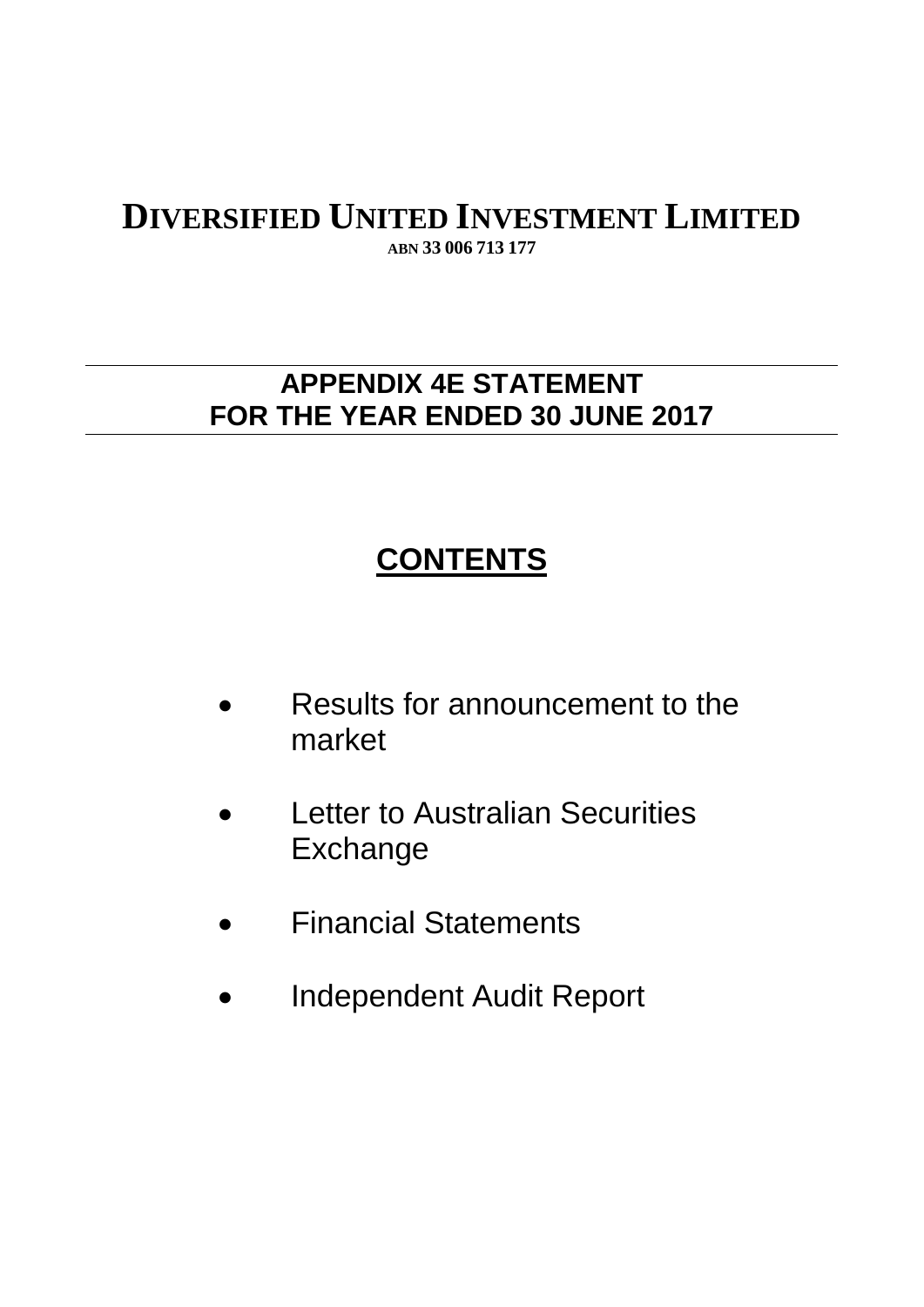# **RESULTS FOR ANNOUNCEMENT TO THE MARKET**

The reporting period is the year ended 30 June 2017 with the prior corresponding period being the year ended 30 June 2016.

This report is based on audited financial statements. A copy of the audit report can be found on page 31.

# **Results for announcement to the market**

- Revenue from ordinary activities was \$39.4 million, up 8.3% from the prior year.
- Profit after tax and before net realised and unrealised losses/gains on the investment portfolio was \$32.8 million, up 7.5% from the prior year. Net realised investment gains and losses are recorded in the Asset Realisation Reserve.
- This year special dividends of \$1,820,000 after tax were received. Last year special dividends of \$246,000 were received.
- Excluding special dividends received revenue rose 4.0%\* and profit after tax rose 2.4%\*.
- Earnings per share based on profit after tax rose 7.5% to 15.8 cents. Excluding the special dividends received, earnings per share rose 2% to 14.9 cents\*. The weighted average number of ordinary shares for the year was 208,179,034 as against 206,950,582 in the prior year, an increase of 0.6%.
- The final dividend is 8.0 cents per share (7.5 cents for the prior year) fully franked, making total dividends for the year 14.5 cents fully franked, compared to 14.0 cents fully franked in the prior year. The final dividend is payable on 22 September 2017. The record date for determining entitlement to the final dividend is 31 August 2017.
- The final dividend will not include any Listed Investment Company capital gain dividend.
- The Company operates a Dividend Reinvestment Plan ("DRP") under which shareholders may elect to have all or part of their dividend payment reinvested in new ordinary shares. Pricing of the new DRP shares will be at the volume weighted average selling price of shares traded on the Australian Securities Exchange on the Dividend ex date of 30 August 2017 and the following four business days, without any discount. The last day for receipt of an election notice for participation in the plan is 1 September 2017.
- The net tangible asset backing per share based on the market valuation of investments was \$4.00 at 30 June 2017, compared to \$3.53 at the end of the prior year, a rise of 13.3%. These calculations are after tax on net realised gains, before any future tax benefit of net realised losses, before estimated tax on net unrealised gains/losses, and before provision for the final dividend.

Additional non IFRS information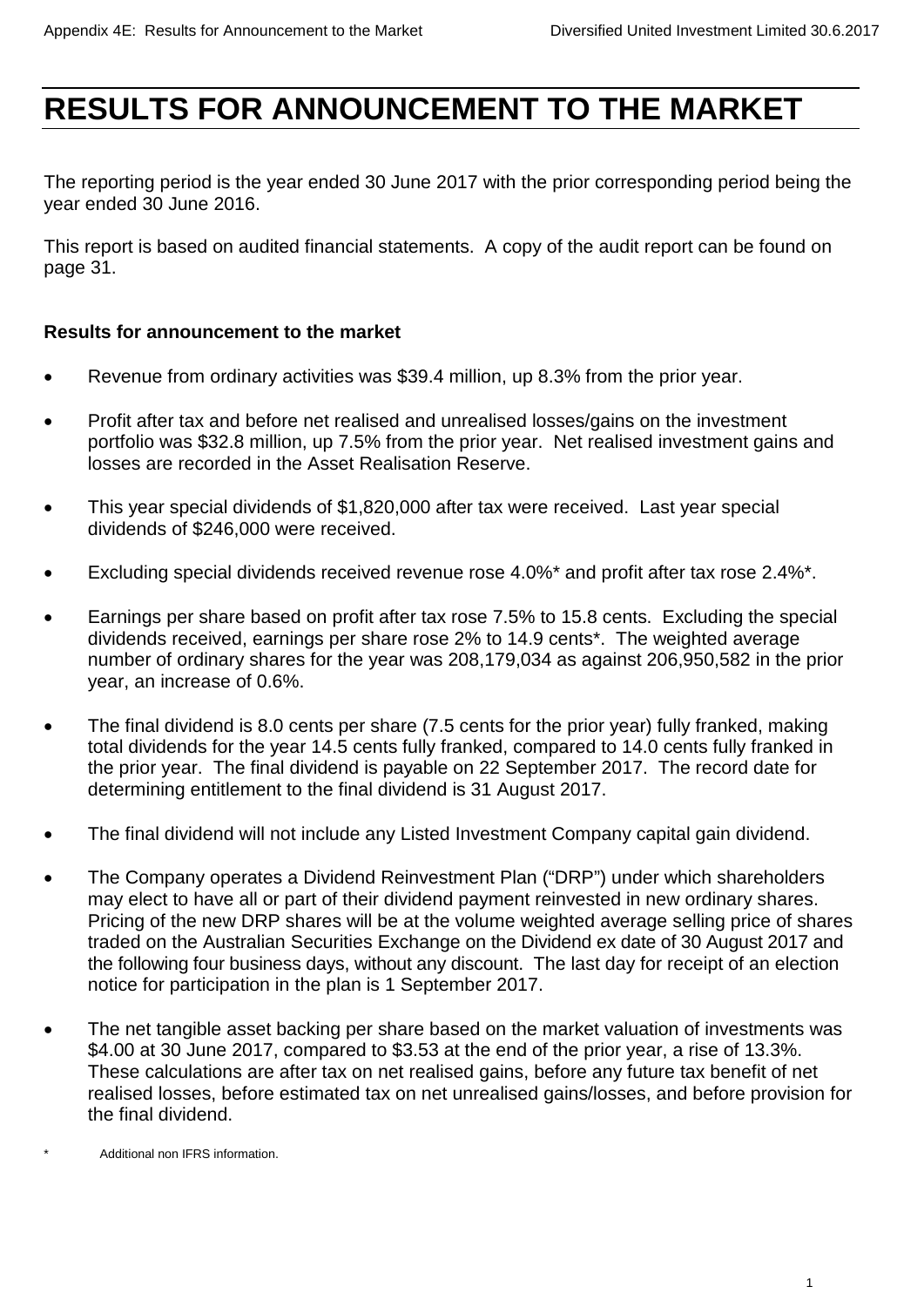**ABN 33 006 713 177**

**LEVEL20 TEL (613) 9654 0499 101 COLLINS STREET FAX (613) 9654 3499 MELBOURNE VIC 3000 Australia**

17 August 2017

The General Manager Australian Securities Exchange Ltd  $10^{th}$  Floor 20 Bond Street Sydney NSW 2000

Dear Sir,

#### **Financial Results and Dividend Announcement for the Financial Year Ended 30 June 2017**

The Directors make the following report concerning the company's performance and final dividend:-

#### *Profit and Realised Capital Gains*

Profit after income tax for the year ended 30 June 2017 was \$32,800,000 (last year: \$30,506,000) a rise of 7.5%, or a rise of 2.4%\* if special dividends received of \$1,820,000 after tax (last year: \$246,000) are excluded.

The profit for the year excludes net realised gains and losses on the investment portfolio which are transferred directly to the Asset Realisation Reserve. The net realised gains on the investment portfolio after tax for the year were \$10,918,000 (last year: losses of \$3,970,000).

Operating expenses (excluding interest) were 0.12% of the average market value of the portfolio (last year: 0.13%). Including the management fees of the International Exchange Traded Funds and Small Cap Managed Funds in which the Company is invested, the expense ratio was 0.15% (last year: 0.14%).

#### *Earnings Per Share*

Earnings per share rose 7.5% to 15.8 cents per share, or 2% to 14.9\* cents excluding the special dividends received.

The weighted average number of ordinary shares for the year was 208,179,034 against 206,950,582 last year, an increase of 0.6%.

#### *Dividends*

The Directors have declared a final dividend of 8.0 cents per share fully franked to shareholders registered on 31 August 2017, to be paid on 22 September 2017. The comparable 2016 final dividend was 7.5 cents per share fully franked. Together with the interim dividend of 6.5 cents per share, total dividends for the year are 14.5 cents per share fully franked, compared to 14.0 cents per share fully franked last year.

\* Additional non IFRS information.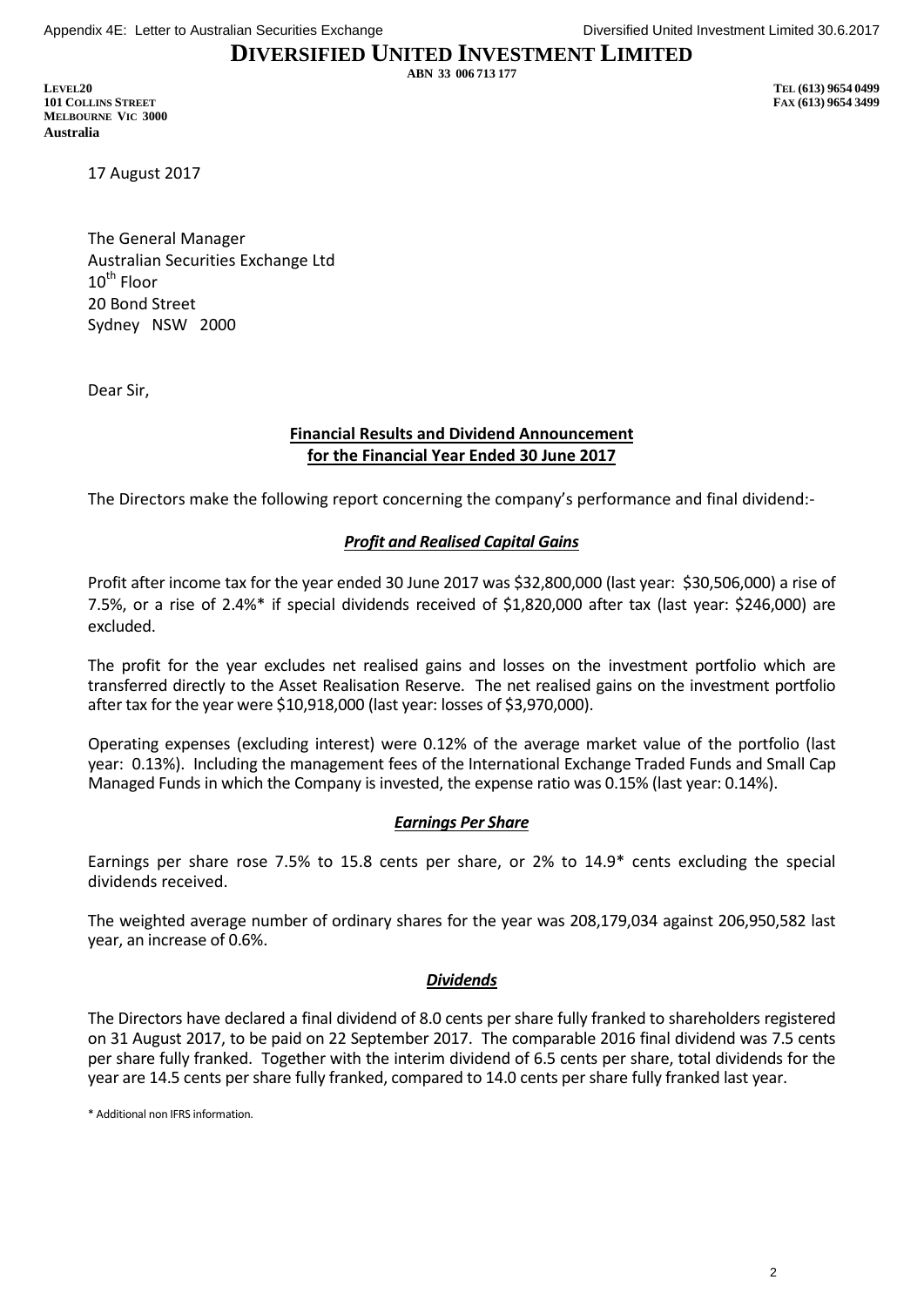$-2 -$ 

#### *LIC Capital Gains*

The final dividend will not include any Listed Investment Company capital gain dividend.

#### *Dividend Reinvestment Plan*

The Company operates a Dividend Reinvestment Plan ("DRP") under which shareholders may elect to have all or part of their dividend payment reinvested in new ordinary shares. Pricing of the new DRP shares will be at the volume weighted average selling price of shares traded on the Australian Securities Exchange on the Dividend ex date of 30 August 2017 and the four business days immediately following that date, without any discount. The last day for the receipt of an election notice for participation in the plan is 1 September 2017.

#### *Asset Backing*

The net tangible asset backing per share based on the market valuation of investments was \$4.00 at 30 June 2017 and \$3.98 at 31 July 2017. These calculations are after tax on net realised gains, before any future tax benefit of net realised losses, before estimated tax on net unrealised gains and losses, and before provision for the final dividend.

The Company is a long term investor and does not intend disposing of its total portfolio. If estimated tax on net unrealised gains were to be deducted, the above figures would be \$3.47 at 30 June 2017 and \$3.46 at 31 July 2017.

#### *Asset Allocation*

At 30 June 88.5% of the portfolio was invested in Australian equities, and 11.5% in international equities through Exchange Traded Index Funds.

#### *Performance*

The Company's net asset backing accumulation performance (assuming all dividends paid by the Company were reinvested in its shares, and after all expenses and tax) for the year to 30 June 2017 rose 17.6% while the S&P/ASX 200 accumulation index rose 14.1% over the same period. The Company's accumulation performance is after all expenses, tax, and the impact of the Company's gearing. Such items are not included in the S&P/ASX index.

Including the benefit of franking credits for shareholders who can fully utilise them, the Company's accumulation return for the year to 30 June 2017 was a rise of 19.5% compared to a rise of 15.9% in the S&P/ASX 200 Franking Credit Adjusted Total Return Index.

The Company's relative performance for the year was assisted by stock selection in the Resource, Financials and Healthcare sectors, and by its underweight positions in the Telecommunications and Real Estate sectors which fell 22% and 6% respectively. In Australian dollar terms the international portfolio also contributed modestly to outperformance.

#### *Annual General Meeting*

The Annual General Meeting of the Company will be held on Monday 16 October 2017 at 11.00 am at the offices of Evans & Partners, Mayfair Building, 171 Collins Street, Melbourne.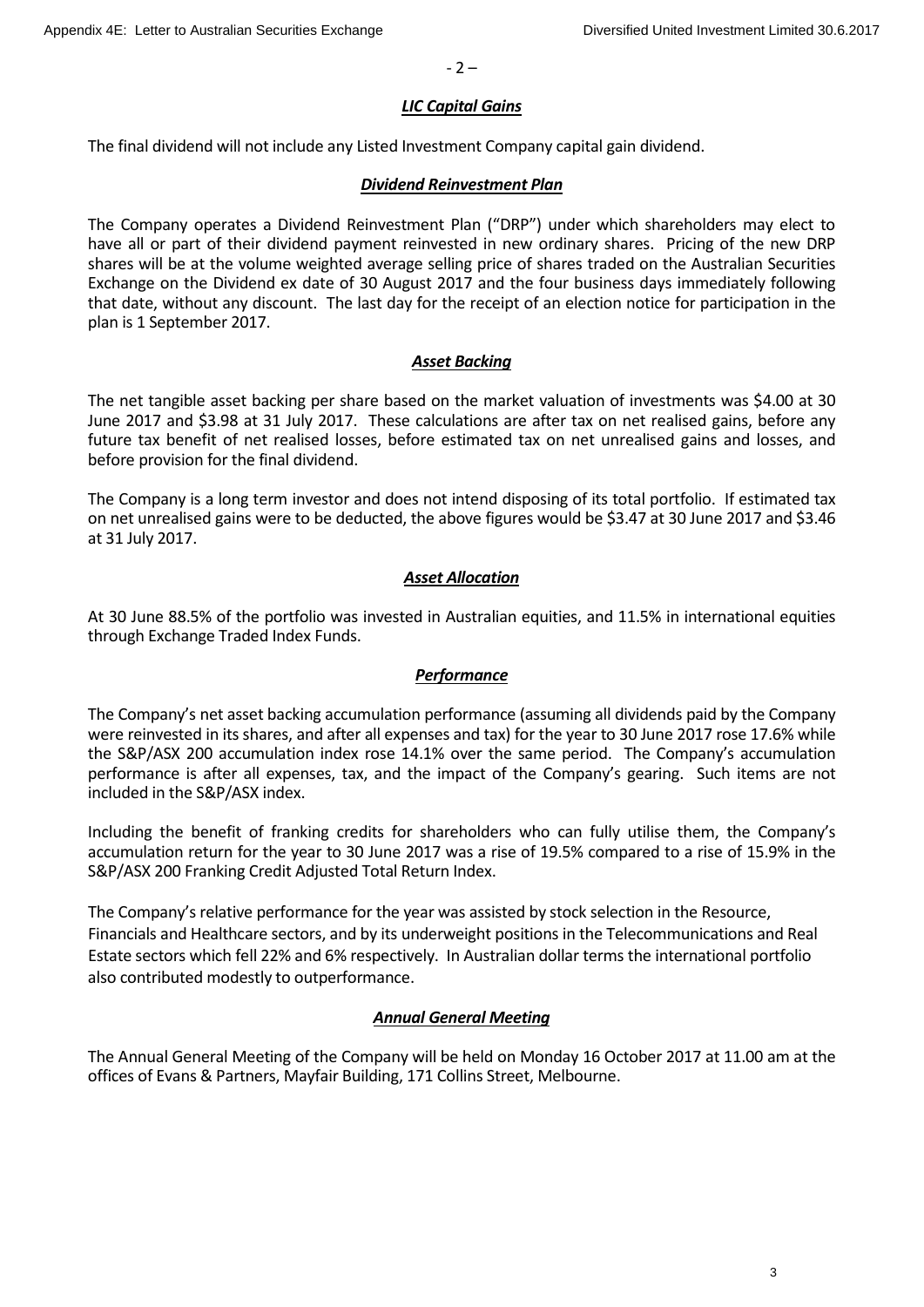- 3 -

#### *Investment Portfolio*

As at 30 June 2017 the twenty-five largest shareholdings of the company, at market values were:

| <b>Australian Equities</b>                        | <b>Market Value</b><br>\$'000 | <b>%Market Value of</b><br><b>Total Investments</b> |
|---------------------------------------------------|-------------------------------|-----------------------------------------------------|
| Commonwealth Bank of Australia Ltd                | 82,810                        | 8.9%                                                |
| <b>CSL Ltd</b>                                    | 77,987                        | 8.4%                                                |
| <b>Westpac Banking Corporation Ltd</b>            | 57,969                        | 6.2%                                                |
| <b>ANZ Banking Group Ltd</b>                      | 57,440                        | 6.2%                                                |
| <b>Transurban Group</b>                           | 47,400                        | 5.1%                                                |
| National Australia Bank Ltd                       | 44,385                        | 4.8%                                                |
| Woodside Petroleum Ltd                            | 29,870                        | 3.2%                                                |
| Rio Tinto Ltd                                     | 29,737                        | 3.2%                                                |
| <b>BHP Billiton Ltd</b>                           | 27,936                        | 3.0%                                                |
| <b>Wesfarmers Ltd</b>                             | 26,078                        | 2.8%                                                |
| Lend Lease Corporation                            | 19,980                        | 2.1%                                                |
| Washington H Soul Pattinson & Co Ltd              | 18,337                        | 2.0%                                                |
| Woolworths Ltd                                    | 17,878                        | 1.9%                                                |
| <b>Sydney Airport</b>                             | 17,725                        | 1.9%                                                |
| <b>AMP Ltd</b>                                    | 17,646                        | 1.9%                                                |
| Macquarie Atlas Roads Group                       | 14,866                        | 1.6%                                                |
| Suncorp Group Ltd                                 | 14,820                        | 1.6%                                                |
| Oil Search Ltd                                    | 13,640                        | 1.5%                                                |
| Sonic Healthcare Ltd                              | 12,110                        | 1.3%                                                |
| Perpetual Ltd                                     | 11,174                        | 1.2%                                                |
| Total Australian Equities in Top 25:              | 639,788                       | 68.8%                                               |
| <b>International Equities</b>                     |                               |                                                     |
| Vanguard All-World Ex-US Shares Index ETF         | 31,573                        | 3.4%                                                |
| Vanguard US Total Market Shares Index ETF         | 24,219                        | 2.6%                                                |
| Vanguard FTSE Developed European Ex UK Index ETF  | 14,156                        | 1.5%                                                |
| Vanguard Information Technology Index ETF         | 13,513                        | 1.5%                                                |
| iShares TR MSCI USA Min Vol Index ETF             | 12,563                        | 1.4%                                                |
| Total International Equities in Top 25:           | 96,024                        | 10.4                                                |
| Total Top 25 Australian & International Equities  | 735,812                       | 79.2%                                               |
| Total Investments at Market Value, Net Short Term |                               |                                                     |

**Receivables and Cash** 929,513

Notes: 1. At 30 June bank borrowings were \$95M, and cash and net short term receivables (included in the above figure) were \$30M. 2. At 30 June 11.5% of the portfolio was invested in international equities through Exchange Traded Index Funds.

Yours faithfully,

**A J Hancock** Company Secretary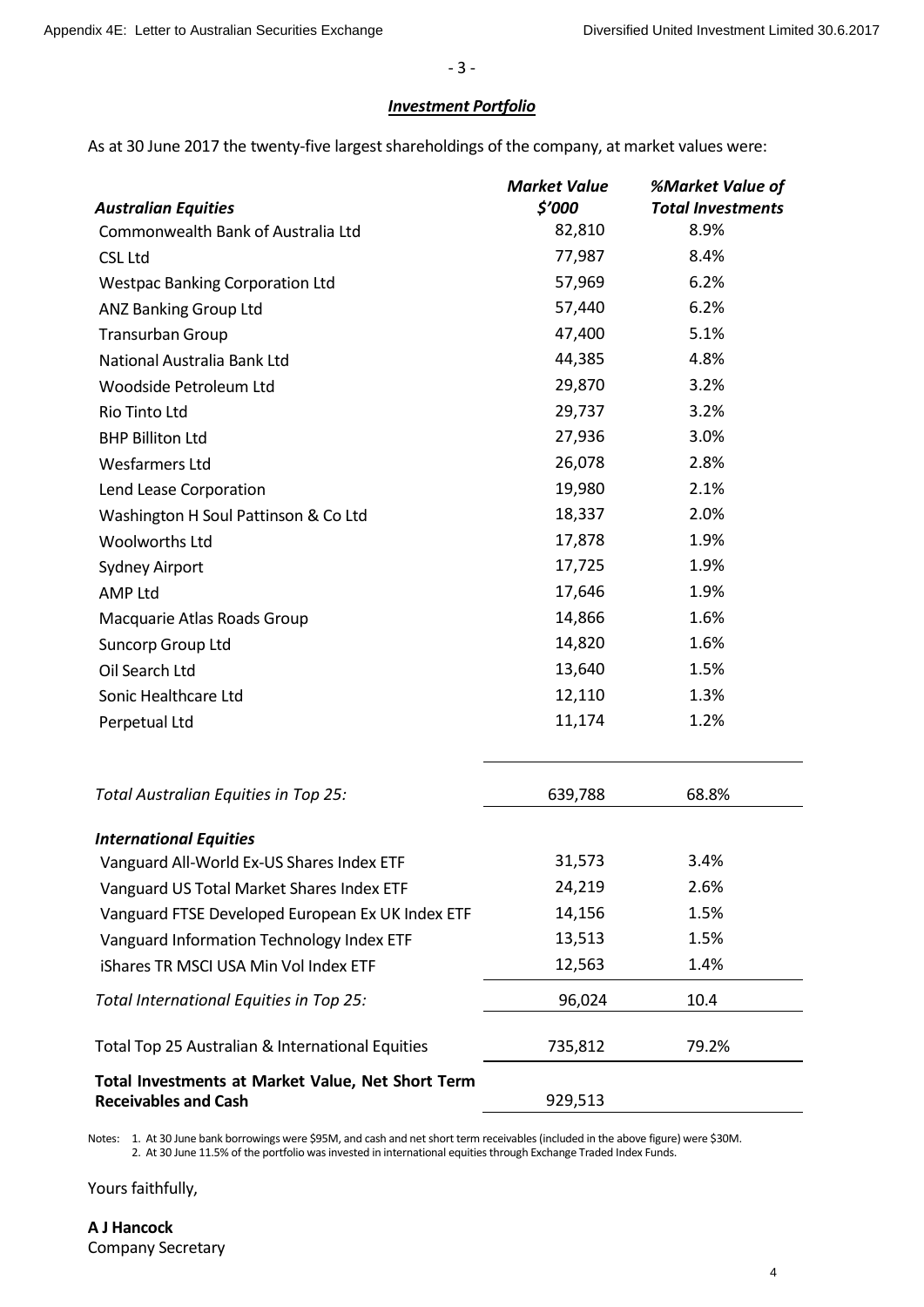# **DIVERSIFIED UNITED INVESTMENT LIMITED (ABN 33 006 713 177)**

# **ANNUAL FINANCIAL REPORT FOR THE YEAR ENDED 30 JUNE 2017**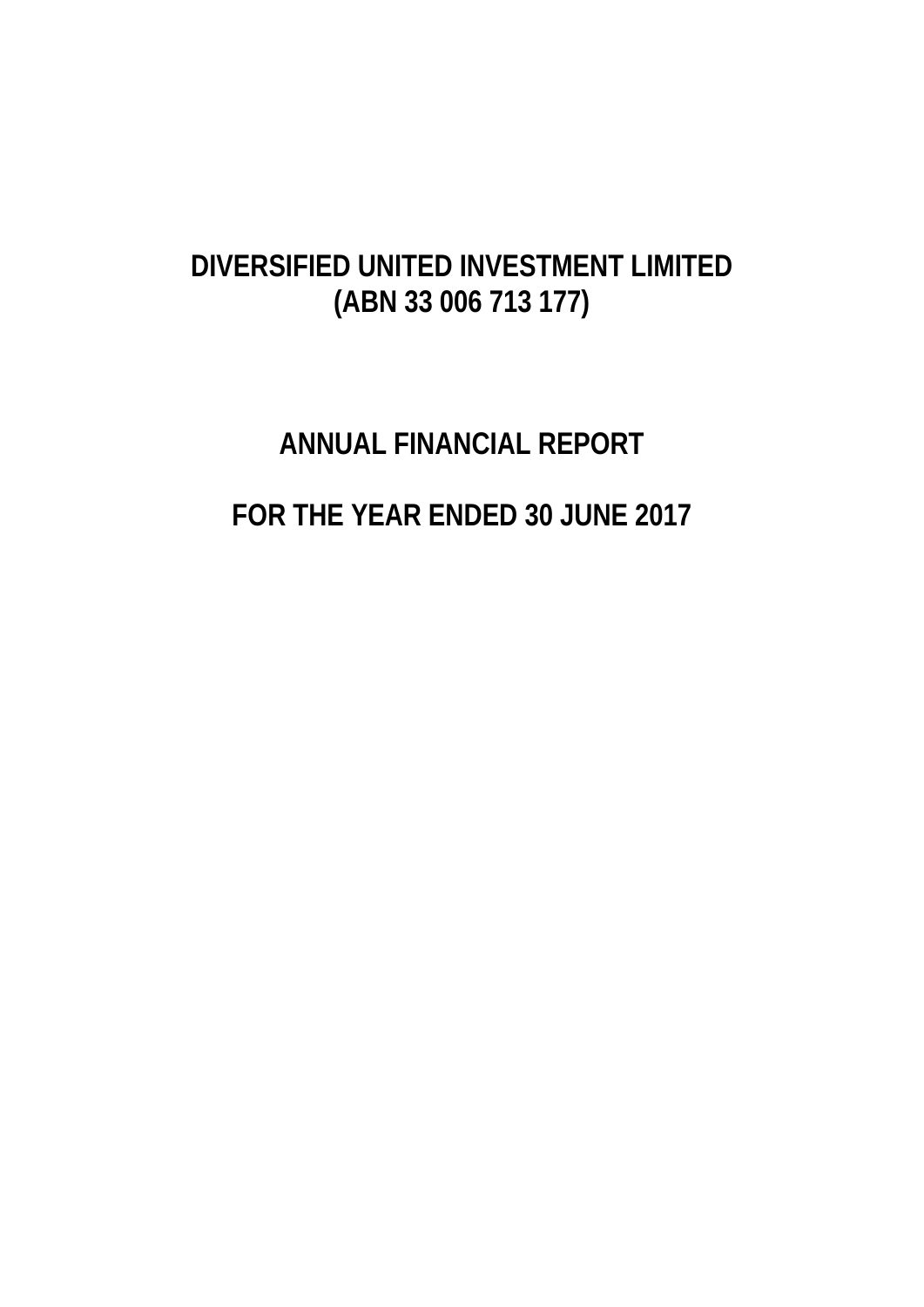# *Directors' Report*

The directors of Diversified United Investment Limited present their Directors' Report together with the financial report for the financial year ended 30 June 2017 and the auditor's report thereon.

# *Directors*

The directors of the Company at any time during or since the end of the financial year are:

**Charles Goode** AC, B.Com (Hons) (Melb), MBA (Columbia), Hon LLD (Melb), Hon LLD (Mon) Non-Executive Chairman Appointed Chairman September 1991

Mr Goode is the Chairman of the Boards of Australian United Investment Company Limited (since 1990), The Ian Potter Foundation Limited (Governor since 1987, Chairman since 1994) and Flagstaff Partners Pty Ltd (since 2010). Formerly Mr Goode was a director of Australia and New Zealand Banking Group Limited (1991 – 2010, Chairman 1996 – 2010) and Woodside Petroleum Limited (1988 – 2007, Chairman 1999 – 2007).

**Anthony Burgess** B.Com (Hons) (Melb), MBA (Dist'n) (Harvard), CPA, F.Fin Non-Executive Director Appointed September 2008

Mr Burgess has over 30 years' experience in corporate finance in Melbourne, London and New York. He is Chief Executive Officer of Flagstaff Partners Pty Ltd (since 2010), an independent corporate finance advisory firm. He was formerly Global Co-Head of Mergers and Acquisitions at Deutsche Bank AG, based in London. He is a Governor of The Ian Potter Foundation Limited (since 2013), Chairman of the Foundation for Business and Economics at the University of Melbourne, a Director of the Melbourne Business School Limited and a member of the Board of Management of the Melbourne Theatre Company.

**Stephen Hiscock** B.Com (Melb), M.App.Fin (Macq), F.Fin Non-Executive Director Appointed November 2011

Mr Hiscock is Chairman and a founding shareholder of SG Hiscock & Company Ltd (SGH), a fund manager specialising in Australian Equities and REITs. Prior to setting up SGH, Mr Hiscock was Chief Investment Officer, National Asset Management Ltd (NAM), a subsidiary of National Australia Bank Ltd and he was also the Chairman of their Asset Allocation Committee. Prior to that he was the Head of NAM's Australian Equities team (for 5 years) and the Head of NAM's Property Team. He is the Chairman of the Company's Nomination and Remuneration Committee.

**Andrew Larke** LLB (Melb), B.Com (Melb), Grad Dip (Corporations & Securities Law) (Melb) Non-Executive Director Appointed March 2015

Mr Larke is a Non Executive Director of DuluxGroup Ltd and IXOM (a leading Australasian chemicals business). Formerly he held senior corporate strategy roles in Orica Ltd and North Ltd and has been involved in mergers, acquisitions and divestments as well as corporate advisory for over 25 years. He is Chairman of the Company's Audit and Risk Management Committee.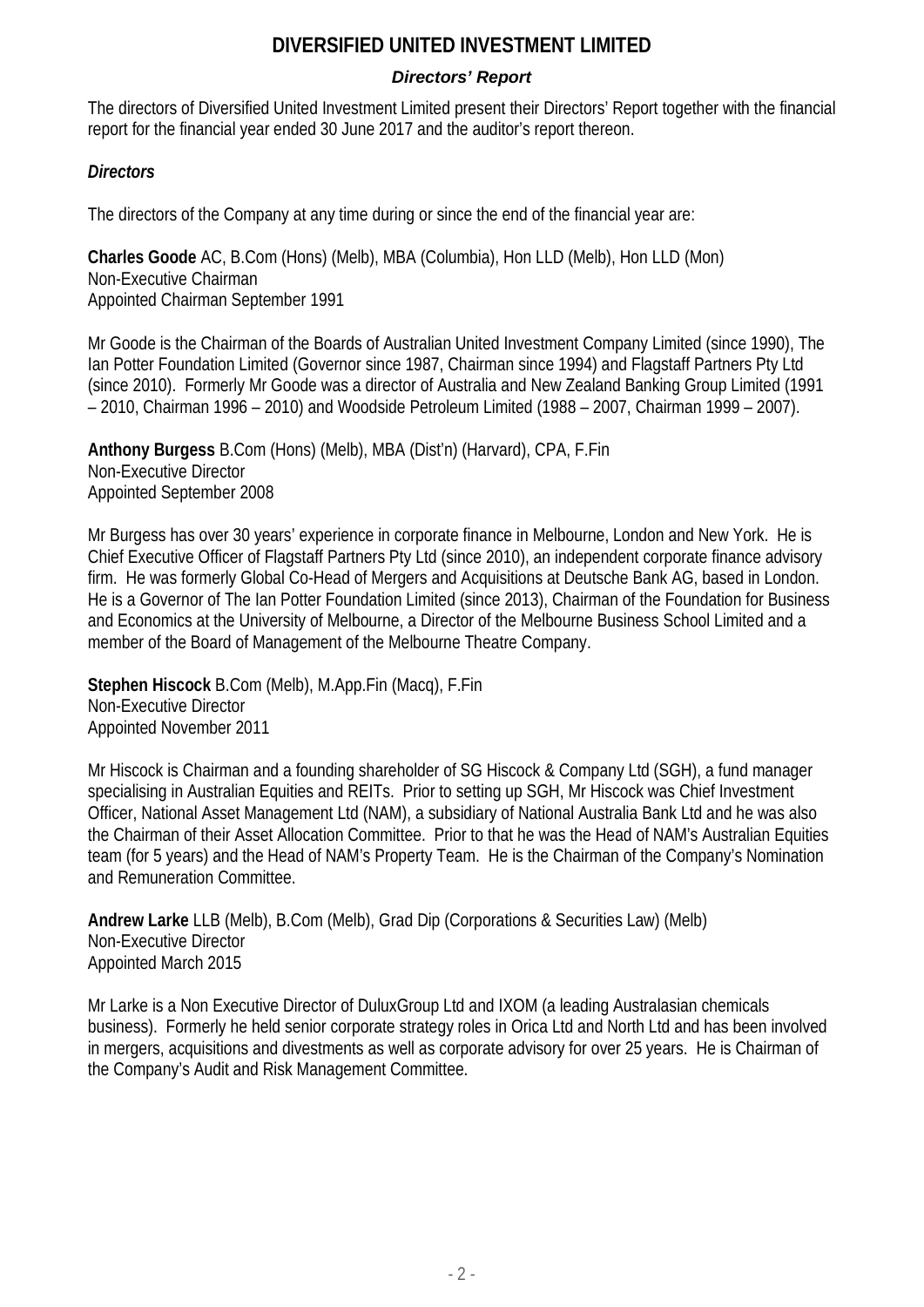# **DIVERSIFIED UNITED INVESTMENT LIMITED** *Directors' Report (Continued)*

*Company Secretary*

**Andrew Hancock** FCA, B.Ec (Mon), Grad. Dip. CDP (RMIT) Company Secretary Appointed September 1991

Mr Hancock is also Company Secretary of Australian United Investment Company Limited (since 1995), has served as Chairman and is currently Secretary of the Australian Listed Investment Companies Association and is Chairman or a director of a number of private investment companies.

# *Operating and Financial Review*

The principal activity of the Company is to take a medium to long term view and to invest in Australian equities, listed property trusts, international equities mainly through exchange traded index funds, and unlisted managed funds investing in Small Cap Australian equities. Investments may also be made from time to time in interest bearing securities or convertible notes. The directors have sought to invest in a diversified portfolio of investments with the objective of obtaining current income and longer term capital gain within an acceptable level of risk. There has been no significant change in the nature of the Company's activities during the financial year.

At 30 June 2017 Australian equities accounted for 88.5% and international equities 11.5% of the market value of the portfolio. Any foreign exchange currency exposure is currently unhedged.

For the year ended 30 June 2017 profit after tax before net gains and losses on the investment portfolio was \$32,800,000 (compared to \$30,506,000 in 2016) – an increase of 7.5%.

If special dividends received are disregarded, profit increased by 2.4%. In 2017, the profit after tax included \$1,820,000 of special dividends received (2016: \$246,000). The weighted average number of ordinary shares for the year was 208,179,034 as against 206,950,582 in the previous year, an increase of 0.6%.

The earnings per share was 14.9 cents excluding special dividends (2016: 14.6 cents), or 15.8 cents including special dividends (2016: 14.7 cents).

The net tangible asset backing of each of the Company's shares at 30 June 2017 was \$4.00 (2016: \$3.53). This net tangible asset backing calculation is based on investments at market value and is after tax on net realised gains, before any future tax benefit of net realised losses, and before estimated tax on net unrealised gains and losses, and before provision for the Company's final dividend. The Company is a long term investor and does not intend disposing of its total portfolio. If, however, estimated tax on net unrealised portfolio gains were to be deducted, the net tangible asset backing per share would have been \$3.47 (2016: \$3.14).

Bank borrowings as at 30 June 2017 were \$95 million (2016: \$95 million) amounting to 10% of the investment portfolio at market values (2016: 11%). Cash on hand, cash deposits and net short term receivables were \$30 million, or 3.2% of the investment portfolio at market values (2016: \$12 million or 1%). Annual interest expense was covered 9.2 times by profit before interest and tax (2016: 8.6 times).

During the year the accumulation performance of the Company's net asset backing (before provision for tax on unrealised gains) increased by 17.6%, as compared to the S&P/ASX 200 Accumulation Index rise of 14.1%.

Dividends declared by the Company for the 2017 financial year total 14.5 cents per share fully franked (2016: 14.0 cents per share fully franked).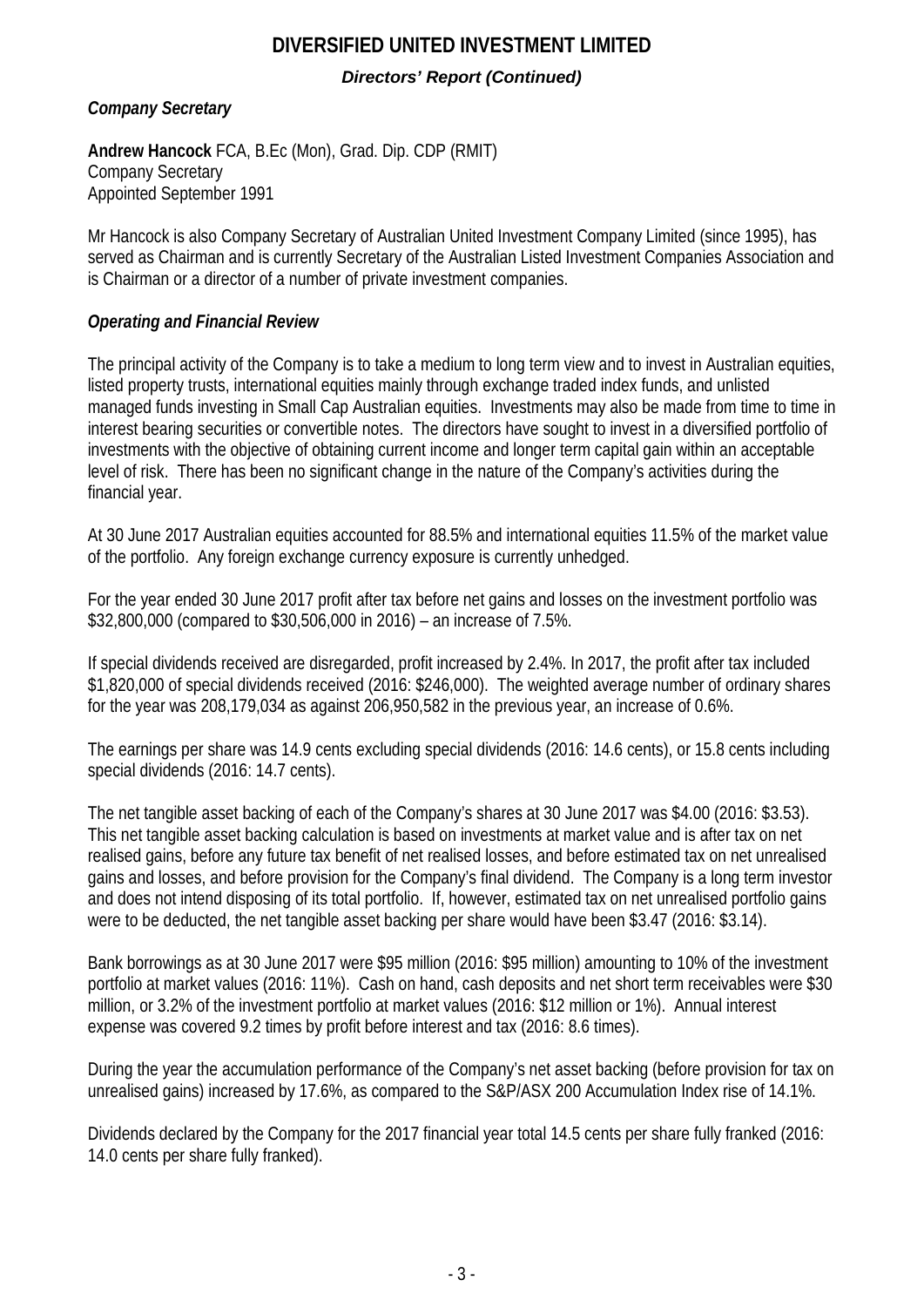# *Directors' Report (Continued)*

# *Operating and Financial Review (continued)*

It is the Directors' intention to continue to invest in a portfolio of listed Australian equities (both direct and through unlisted managed funds) and international equities through exchange traded index funds for long term capital gain and current income. The risks to which the Company is exposed are set out in Notes 20 and 21 to the Financial Statements.

The composition of the profit after income tax was:

|                                                                         | 2017     | 2016   |
|-------------------------------------------------------------------------|----------|--------|
|                                                                         | \$'000   | \$'000 |
| REVENUE FROM INVESTMENT PORTFOLIO                                       |          |        |
| <b>Dividends</b>                                                        | 29,626   | 30,036 |
| <b>Trust Distributions</b>                                              | 6,614    | 3,747  |
| Foreign Income                                                          | 2,169    | 2,028  |
| Interest                                                                | 264      | 242    |
| Option Premium Income                                                   | 739      | 340    |
|                                                                         | 39,412   | 36,393 |
| <b>EXPENSES</b>                                                         |          |        |
| Administration and other expenses:                                      |          |        |
| <b>Accounting and Custody Fees</b>                                      | 192      | 187    |
| Audit                                                                   | 49       | 48     |
| <b>Share Registry</b>                                                   | 61       | 61     |
| Directors' Fees                                                         | 400      | 400    |
| <b>ASX Fees</b>                                                         | 108      | 99     |
| <b>Company Secretary Fees</b>                                           | 120      | 102    |
| Insurance                                                               | 42       | 44     |
| Office rent, printing and other                                         | 113      | 129    |
| <b>Finance Costs:</b>                                                   |          |        |
| Interest                                                                | 4,178    | 4,109  |
|                                                                         | 5,263    | 5,179  |
|                                                                         |          |        |
| Profit before income tax expense and net gains and losses on investment |          |        |
| portfolio                                                               | 34,149   | 31,214 |
| Income tax expense                                                      | (1, 349) | (708)  |
| Profit before net gains and losses on investment portfolio              | 32,800   | 30,506 |

Expenses (excluding finance costs) were 0.12% of the average market value of the investment portfolio (2016: 0.13%). Including the management fees of the International Exchange Traded Funds and Small Cap Managed Funds in which the Company is invested, the expense ratio was 0.15% (last year: 0.14%).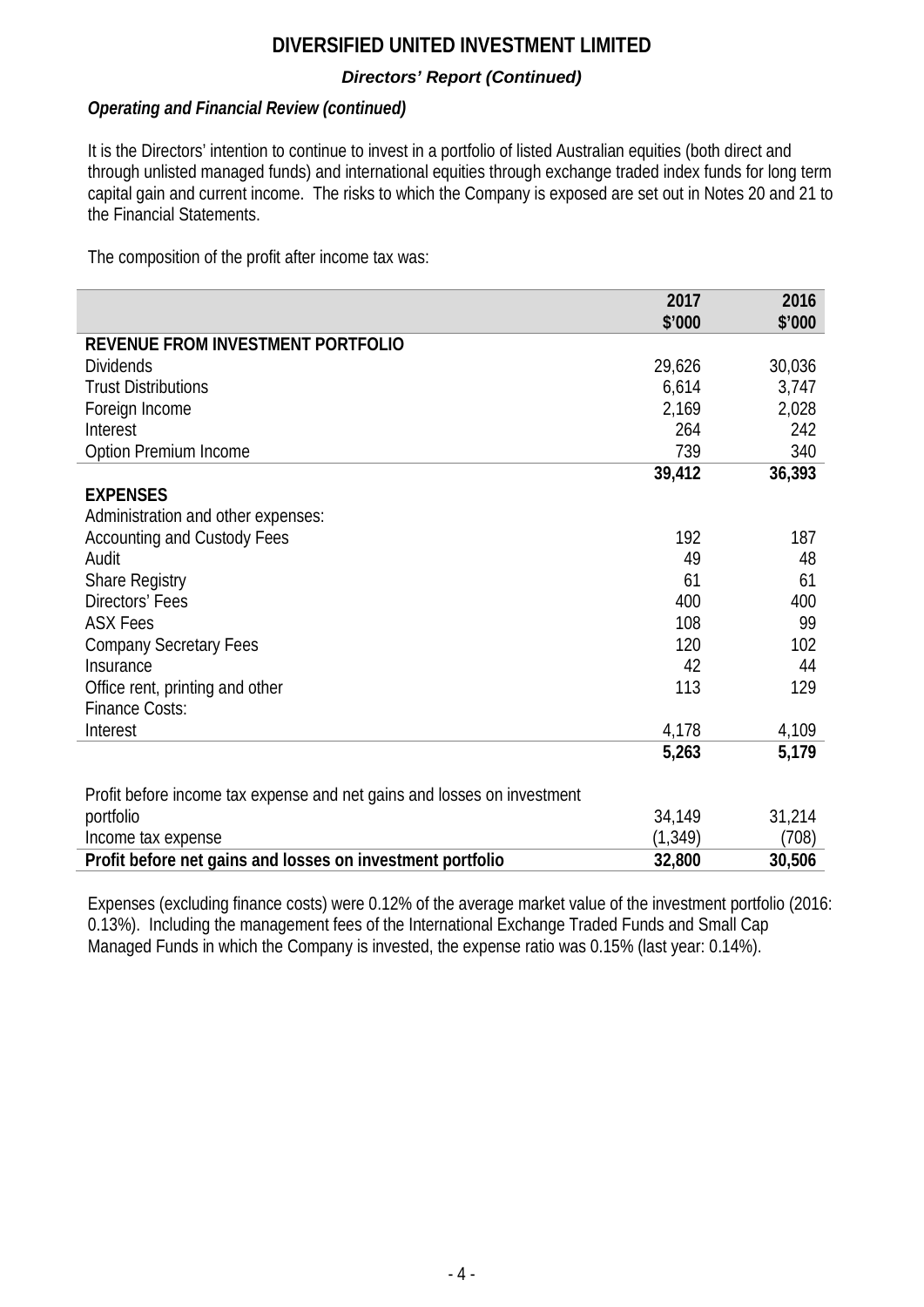# **DIVERSIFIED UNITED INVESTMENT LIMITED** *Directors' Report (Continued)*

# *Dividends*

Dividends paid or declared by the Company to members since the end of the previous financial year were:

|                                                                                       | \$ 1000 |
|---------------------------------------------------------------------------------------|---------|
| Paid or declared during the year                                                      |         |
| A final dividend in respect of the year ended 30 June 2016 of 7.5¢ per share fully    | 15,567  |
| franked paid on 23 September 2016.                                                    |         |
| An interim dividend in respect of the year ended 30 June 2017 of 6.5¢ per share fully | 13,534  |
| franked paid on 15 March 2017.                                                        |         |
|                                                                                       |         |
| Paid or declared after end of year                                                    |         |
| A final dividend in respect of the year ended 30 June 2017 of 8.0¢ per share fully    | 16,697  |
| franked payable on 22 September 2017.                                                 |         |

# *Directors' Meetings*

The number of directors' meetings held (including meetings of committees of directors) and number of meetings attended by each of the directors of the Company during the financial year were:

|                        | <b>Director's Meetings</b> |                 | <b>Audit and Risk</b><br>Management<br><b>Committee Meetings</b> |                 | <b>Nomination &amp;</b><br>Remuneration<br><b>Committee Meetings</b> |                 |
|------------------------|----------------------------|-----------------|------------------------------------------------------------------|-----------------|----------------------------------------------------------------------|-----------------|
|                        | No. of                     | No. of          | No. of                                                           | No. of          | No. of                                                               | No. of          |
|                        | <b>Meetings</b>            | <b>Meetings</b> | <b>Meetings</b>                                                  | <b>Meetings</b> | <b>Meetings</b>                                                      | <b>Meetings</b> |
|                        | attended                   | eligible        | attended                                                         | eligible        | attended                                                             | eligible        |
| <b>Charles Goode</b>   | 10                         |                 | $1*$                                                             | $2^*$           |                                                                      |                 |
| <b>Anthony Burgess</b> | 10                         |                 | 2                                                                |                 |                                                                      |                 |
| Stephen Hiscock        | 10                         |                 | 2                                                                |                 |                                                                      |                 |
| <b>Andrew Larke</b>    | 11                         |                 | C.                                                               | ↑               |                                                                      |                 |

\* In attendance – not a committee member.

The Audit and Risk Management Committee comprises Mr Larke (Chairman), Mr Burgess, and Mr Hiscock.

All members of the board are members of the Nomination and Remuneration Committee, which is chaired by Mr Hiscock.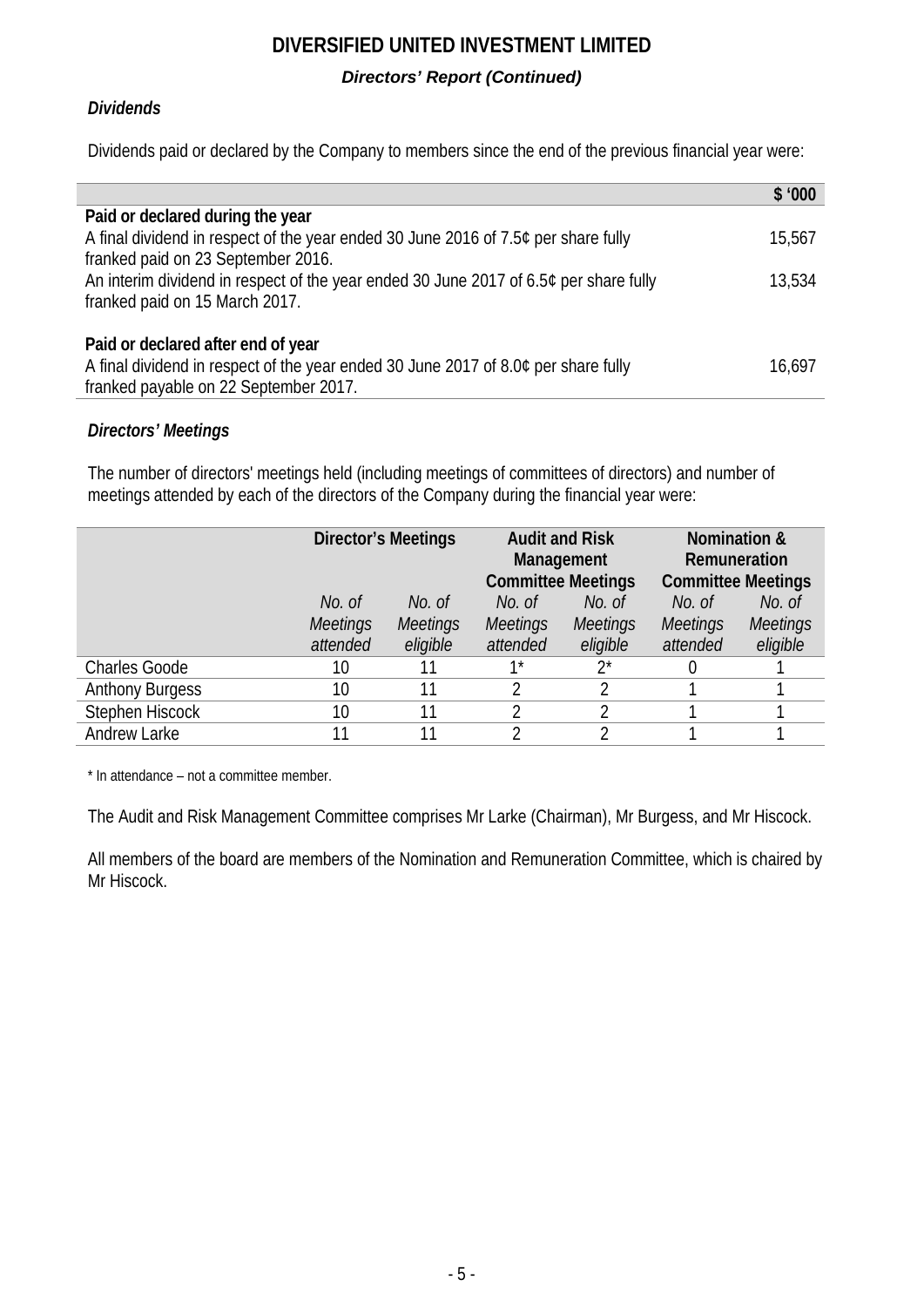# *Directors' Report (Continued)*

# *Directors' Interests*

As at the date of this report the relevant interest of each director in the issued capital of the Company as notified by the directors to the Australian Securities Exchange in accordance with Section 205G(1) of the Corporations Act 2001 is as follows:-

|                        |           | <b>Shares</b> |                          |
|------------------------|-----------|---------------|--------------------------|
| <b>Note</b>            |           |               |                          |
| <b>Charles Goode</b>   | 2,250,522 | 3,695,746     | 140,000                  |
| <b>Anthony Burgess</b> |           | 1,315,000     | ۰                        |
| Stephen Hiscock        |           | 80,000        | $\overline{\phantom{a}}$ |
| Andrew Larke           |           |               |                          |

**Note:**

- 1. Beneficial in own name<br>2. Held by an entity/related
- 2. Held by an entity/related party in which the director has a relevant interest
- 3. Held for the Director in accordance with the terms of the Non-Executive Directors 2006 Accrued Entitlements Share Plan

Except as stated above, no director -

- (a) has any relevant interest in shares of the Company or a related body corporate;
- (b) has any relevant interests in debentures of, or interests in a registered scheme made available by, the Company or a related body corporate;
- (c) has any rights or options over shares in, debentures of, or interests in a registered scheme made available by, the Company or a related body corporate;
- (d) is a party to a contract, or is entitled to a benefit under a contract, that confers a right to call for or deliver shares in, or debenture of or interests in a registered scheme made available by the Company or a related body corporate.

|                        |         |                |              | Non-executive Directors' Fees (1) |                |              |
|------------------------|---------|----------------|--------------|-----------------------------------|----------------|--------------|
|                        |         | 2017           |              |                                   | 2016           |              |
|                        | Fee     | Superannuation | <b>Total</b> | Fee                               | Superannuation | <b>Total</b> |
|                        |         |                |              |                                   |                |              |
| <b>Charles Goode</b>   | 146,119 | 13,881         | 160,000      | 146,119                           | 13,881         | 160,000      |
| <b>Anthony Burgess</b> | 73,059  | 6,941          | 80,000       | 73,059                            | 6,941          | 80,000       |
| Stephen Hiscock        | 73,059  | 6,941          | 80,000       | 73,059                            | 6,941          | 80,000       |
| Andrew Larke           | 73,059  | 6,941          | 80,000       | 73,059                            | 6,941          | 80,000       |
| Total                  | 365,296 | 34,704         | 400,000      | 365,296                           | 34,704         | 400,000      |

# *Remuneration Report (audited)*

(1) No additional fees are paid to members of the board committees.

The Nomination and Remuneration Committee reviews and makes recommendations to the board on remuneration packages and policies applicable to the Company Secretary and directors of the Company including superannuation entitlements, retirement and termination entitlements, fringe benefits policies and professional indemnity and liability insurance policies. Other than the Company Secretary the Company has no Executives or Executive Directors.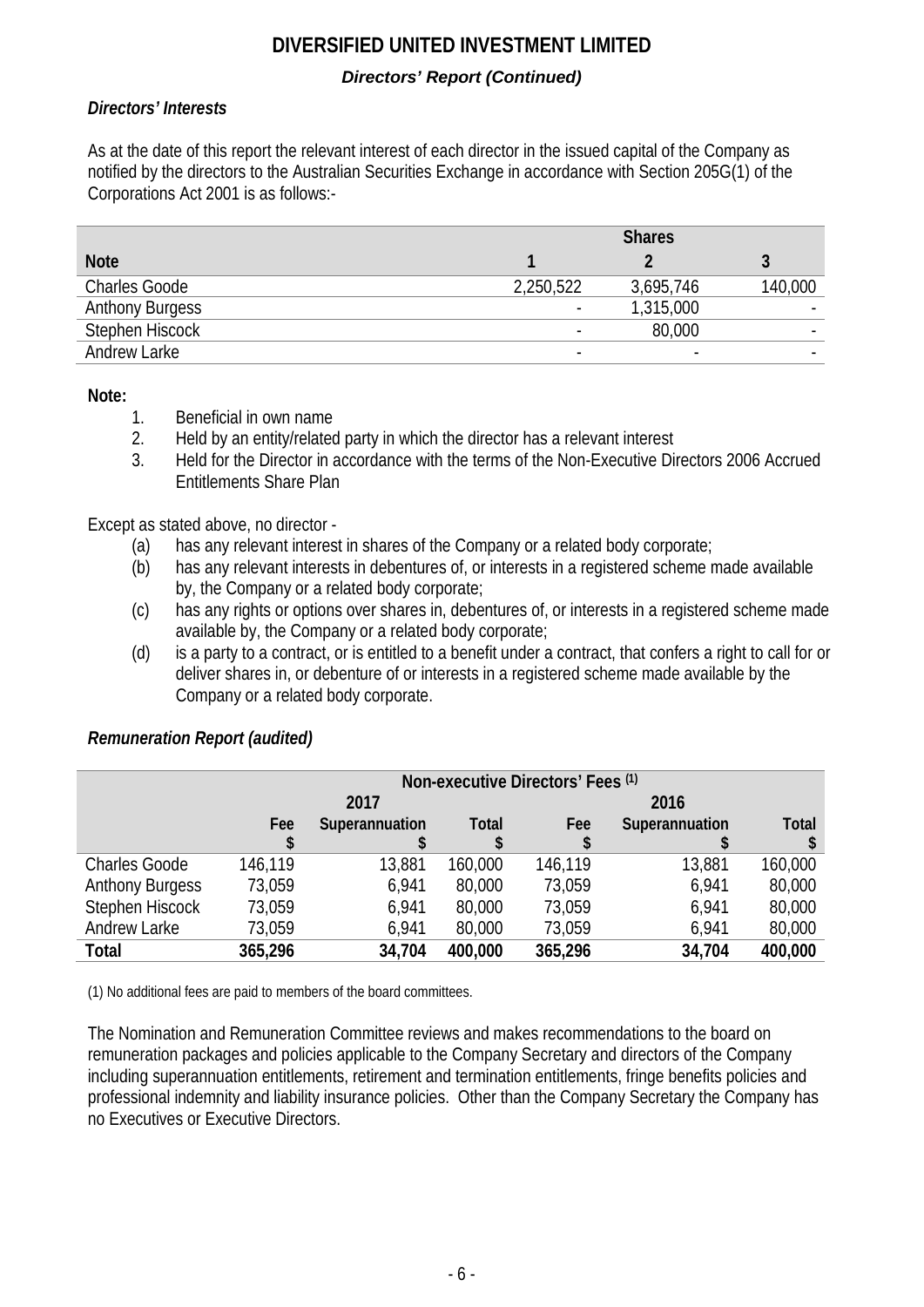# *Directors' Report (Continued)*

# *Remuneration Report (audited) (continued)*

Remuneration levels are competitively set to attract and retain appropriately qualified and experienced directors. The Nomination and Remuneration Committee may seek independent advice on the appropriateness of remuneration packages, given trends in comparative companies and in light of Company activity and changing responsibilities. The remuneration structures are designed to attract suitably qualified candidates, and to effect the broader outcome of increasing the Company's net profit. Directors' fees are fixed and reviewed annually and the maximum total of directors' fees is set by the shareholders in general meeting.

Directors' fees are fixed annually taking into account the Company's performance and market conditions. The Company's performance in respect of the current financial year and the previous four financial year was:

|                                                  | 2017   | 2016   | 2015   | 2014   | 2013   |
|--------------------------------------------------|--------|--------|--------|--------|--------|
| Profit (\$ Millions)                             | 32.8   | 30.5   | 33.7   | 26.4   | 23.6   |
| Earnings Per Share (excluding special dividends) | 14.9   | 14.6   | 15.1   | 14.6   | 13.1   |
| Dividends (cents per share)                      | 14.5   | 14.0   | 14.0   | 13.6   | 13.1   |
| Net Asset backing Per Share 30 June              | \$4.00 | \$3.53 | \$3.68 | \$3.69 | \$3.19 |
| Share Price 30 June                              | \$3.72 | \$3.27 | \$3.51 | \$3.50 | \$2.92 |
| Management Expense Ratio                         | 0.12%  | 0.13%  | 0.13%  | 0.15%  | 0.17%  |
| S&P/ASX 200 Index 30 June                        | 5,722  | 5,233  | 5.459  | 5,396  | 4,803  |

Each director has entered into a Deed of Access, Indemnity and Insurance with the Company and is covered by the Company's Directors and Officers Liability Insurance. Refer to Note 16 of the financial statements for information relating to the insurance contracts. No director has entered into a material contract with the Company since the end of the previous financial year and there were no material contracts involving directors' interests existing at year end.

The Company Secretary, Mr Andrew J Hancock, received \$120,000 (2016: \$101,500) for services provided to the Company.

# *Events Subsequent to Balance Date*

There has not arisen in the interval between the end of the financial year and the date of this report any item, transaction or event of a material and unusual nature likely, in the opinion of the directors of the Company, to affect significantly the operations of the Company, the results of those operations, or the state of affairs of the Company, in future financial years.

# *Likely Developments*

The directors do not anticipate any particular developments in the operations of the Company which will affect the results of future financial years other than the value of the investment portfolio is expected to fluctuate broadly in line with market movements.

# *State of Affairs*

In the opinion of the directors, there were no significant changes in the state of affairs of the Company that occurred during the financial year under review.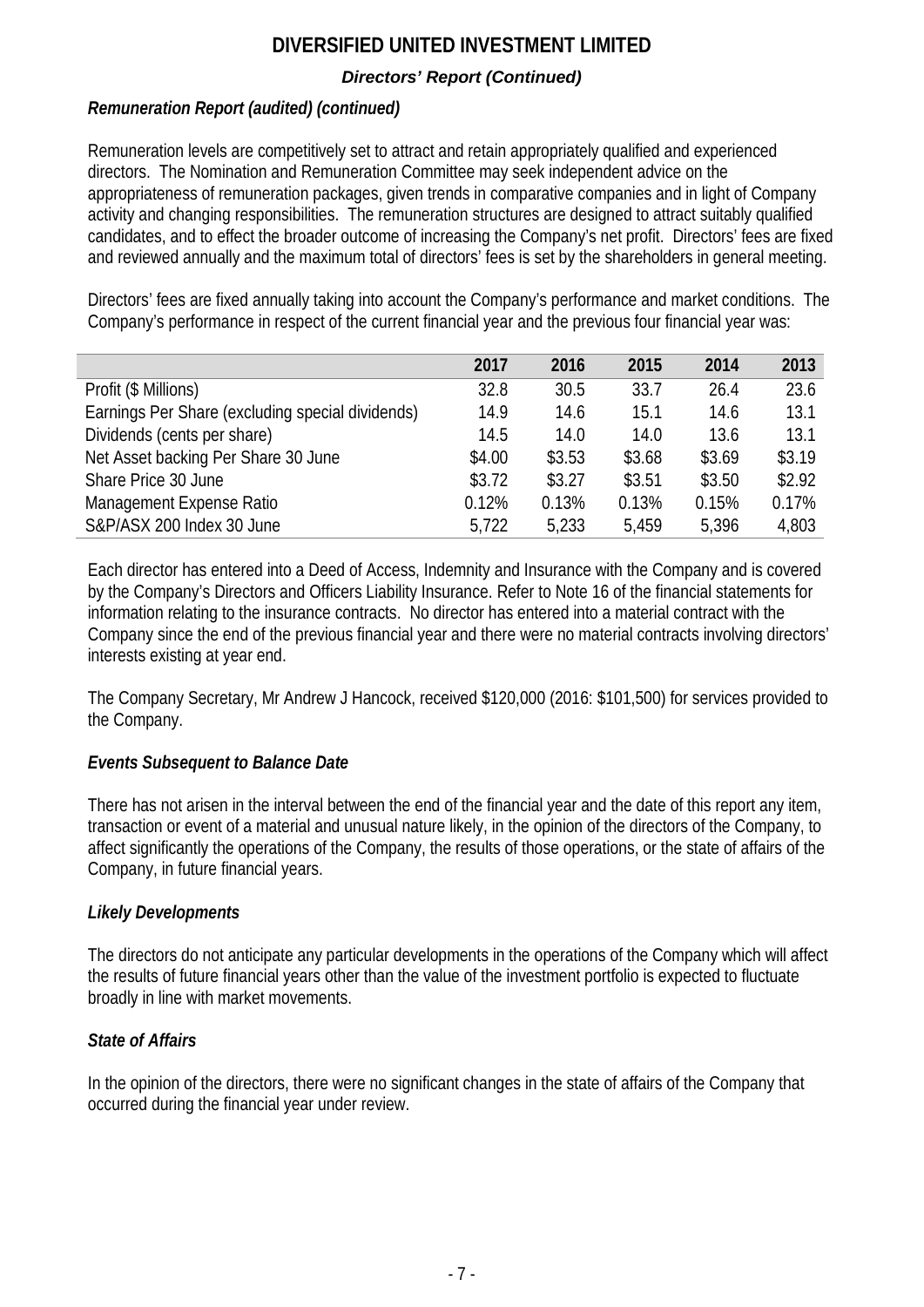# **DIVERSIFIED UNITED INVESTMENT LIMITED** *Directors' Report (Continued)*

# *Non-audit services*

During the year KPMG, the Company's auditor, has provided taxation services in addition to its statutory duties. KPMG received fees of \$9,866 for these services including GST.

The board has considered the non-audit services provided during the year by the auditor and in accordance with written advice provided by resolution of the audit committee, is satisfied that the provision of those nonaudit services is compatible with, and did not compromise, the auditor independence requirements of the Corporations Act 2001 for the following reasons:

- all non-audit services were subject to the corporate governance procedures adopted by the Company and have been reviewed by the Audit and Risk Management Committee to ensure they do not affect the integrity and objectivity of the auditor; and
- the non-audit services provided do not undermine the general principles relating to auditor independence as set out in APES 110 Code of Ethics for Professional Accountants, as they did not involve reviewing or auditing the auditor's own work, acting in a management or decision making capacity for the Company, acting as an advocate for the Company or jointly sharing risks and rewards.

# *Environmental Regulation*

The Company's operations are not subject to any significant environmental regulations under either Commonwealth or State legislation.

# *Indemnification*

Details of directors' indemnification are set out in Note 16 to the financial statements.

# *Lead Auditor's Independence Declaration under Section 307C of the Corporations Act 2001*

The lead auditor's independence declaration is set out on page 9 and forms part of the Directors' Report for the year ended 30 June 2017.

# *Rounding Of Amounts*

The Company is of a kind referred to in ASIC Corporations (Rounding in Financial/Directors' Reports) Instrument 2016/191, and in accordance with that instrument, amounts in the financial report and Directors' Report have been rounded off to the nearest thousand dollars, unless otherwise stated.

Signed in accordance with a resolution of the directors:

Charles Goode **Director** Dated at Melbourne this 17<sup>th</sup> day of August 2017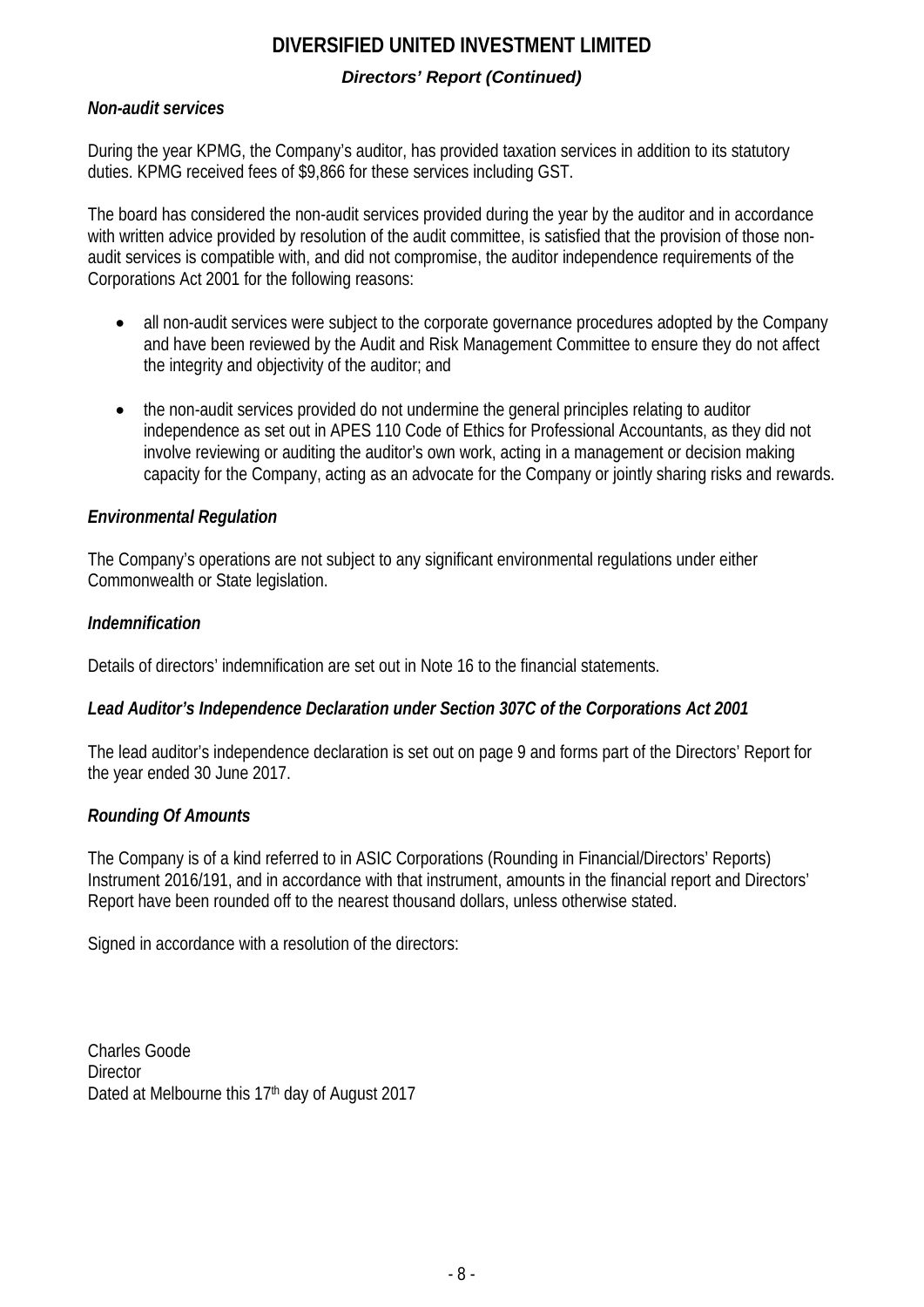

# Lead Auditor's Independence Declaration under Section 307C of the Corporations Act 2001

# To the Directors of Diversified United Investments Limited

I declare that, to the best of my knowledge and belief, in relation to the audit of Diversified United Investments Limited for the financial year ended 30 June 2017 there have been:

- i. no contraventions of the auditor independence requirements as set out in the Corporations Act 2001 in relation to the audit; and
- ii. no contraventions of any applicable code of professional conduct in relation to the audit.

KPMC+

Mana Trina

KPMG Maria Trinci Partner Melbourne 17 August 2017

Liability limited by a scheme approved under Professional Standards Legislation.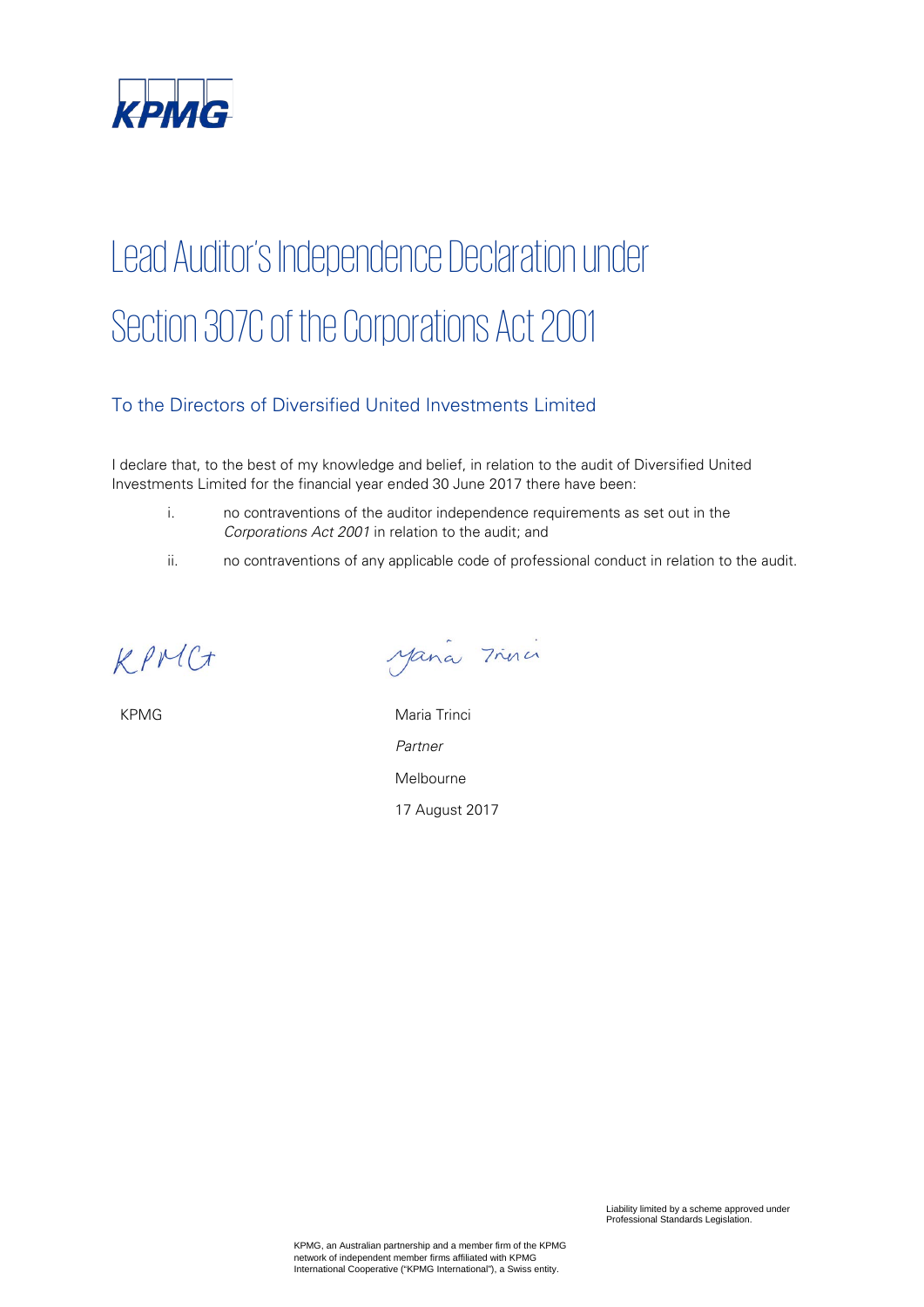# *Statement of Profit or Loss and Other Comprehensive Income for the year ended 30 June 2017*

|                                                                   | <b>Note</b> | 2017      | 2016      |
|-------------------------------------------------------------------|-------------|-----------|-----------|
|                                                                   |             | \$'000    | \$'000    |
| Revenue from investment portfolio                                 | 2(a)        | 39,412    | 36,393    |
| Administration and other expenses                                 |             | (1,085)   | (1,070)   |
| Finance expenses                                                  | 2(b)        | (4,178)   | (4, 109)  |
| Profit before income tax                                          |             | 34,149    | 31,214    |
|                                                                   |             |           |           |
| Income tax expense                                                | 4(a)        | (1, 349)  | (708)     |
|                                                                   |             |           |           |
| Profit                                                            |             | 32,800    | 30,506    |
|                                                                   |             |           |           |
| <b>Other Comprehensive Income</b>                                 |             |           |           |
| Items that will not be reclassified to profit or loss:            |             |           |           |
| Revaluation of investment portfolio for the year                  |             | 94,663    | (32, 421) |
| Provision for tax (expense) / benefit on revaluation for the year |             |           |           |
| of investment portfolio                                           |             | (29, 278) | 9,231     |
| Other Comprehensive Profit / (Loss) net of income tax             |             | 65,385    | (23, 190) |
| <b>Total Comprehensive Income</b>                                 |             | 98,185    | 7,316     |
|                                                                   |             |           |           |
| Basic and diluted earnings per share (cents)                      | 18          | 15.8      | 14.7      |

The Statement of Profit or Loss and Other Comprehensive Income is to be read in conjunction with the Notes to the Financial Statements set out on pages 14 to 29.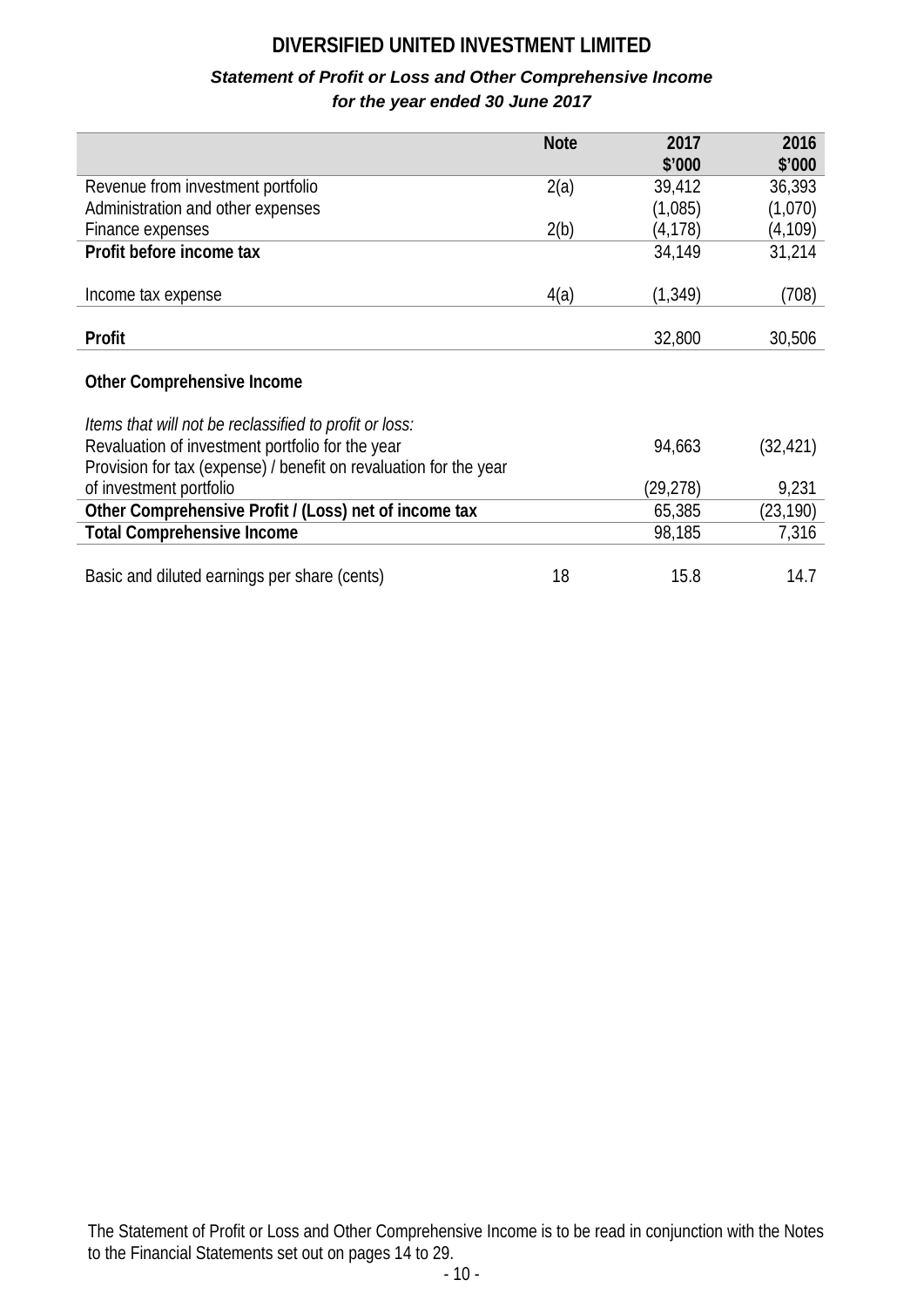# *Balance Sheet*

*as at 30 June 2017*

|                                      | <b>Note</b> | 2017    | 2016    |
|--------------------------------------|-------------|---------|---------|
|                                      |             | \$'000  | \$'000  |
| <b>Assets</b>                        |             |         |         |
| Cash assets                          | 6           | 20,604  | 4,950   |
| Receivables                          | 7           | 9,110   | 6,933   |
| Other                                | 9           | 55      | 53      |
| <b>Total Current Assets</b>          |             | 29,769  | 11,936  |
| Investment portfolio                 | 8           | 899,799 | 815,239 |
| <b>Total Non-Current Assets</b>      |             | 899,799 | 815,239 |
| <b>Total Assets</b>                  |             | 929,568 | 827,175 |
|                                      |             |         |         |
| Liabilities                          |             |         |         |
| Payables                             | 10          | 65      | 103     |
| Current tax payable                  | 4(c)        | 422     | 319     |
| <b>Total Current Liabilities</b>     |             | 487     | 422     |
| Provision for long service leave     |             | 43      | 41      |
| Borrowings - interest bearing        | 11          | 95,060  | 95,184  |
| Deferred tax liability               | 4(b)        | 109,047 | 79,805  |
| <b>Total Non-Current Liabilities</b> |             | 204,150 | 175,030 |
| <b>Total Liabilities</b>             |             | 204,637 | 175,452 |
|                                      |             |         |         |
| <b>Net Assets</b>                    |             | 724,931 | 651,723 |
|                                      |             |         |         |
| <b>Equity</b>                        |             |         |         |
| Issued capital                       | 13(a)       | 424,314 | 420,190 |
| <b>Reserves</b>                      | 13(b)       | 300,617 | 231,533 |
| <b>Total Equity</b>                  |             | 724,931 | 651,723 |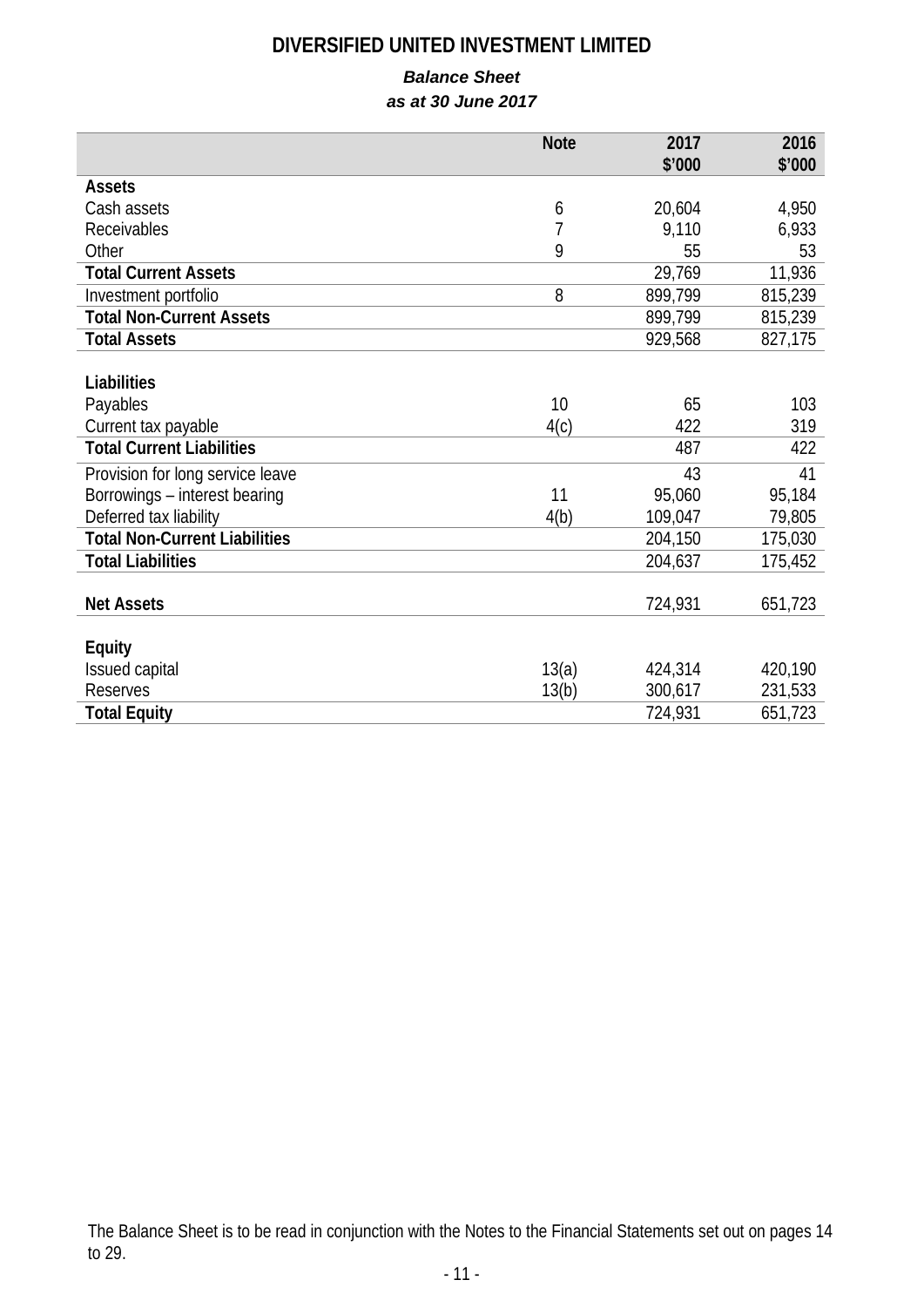# *Statement of Changes in Equity for the year ended 30 June 2017*

|                                                   | <b>Issued</b><br>Capital | Revaluation<br><b>Reserve</b> | Realisation<br><b>Reserve</b> | <b>Retained</b><br>Earnings | Total<br><b>Equity</b> |
|---------------------------------------------------|--------------------------|-------------------------------|-------------------------------|-----------------------------|------------------------|
|                                                   | \$'000                   | \$'000                        | \$'000                        | \$'000                      | \$'000                 |
| As at 1 July 2015                                 | 416,171                  | 201,972                       | (6, 775)                      | 57,948                      | 669,316                |
| Comprehensive Income<br>Revaluation of investment |                          |                               |                               |                             |                        |
| portfolio                                         |                          | (32, 421)                     |                               |                             | (32, 421)              |
| Tax benefit on revaluation                        |                          | 9,231                         |                               |                             | 9,231                  |
| Net realised losses on                            |                          |                               |                               |                             |                        |
| investment portfolio                              |                          | 5,482                         | (5, 482)                      |                             |                        |
| Tax benefit on net realised                       |                          |                               |                               |                             |                        |
| losses                                            |                          | (1, 512)                      | 1,512                         |                             |                        |
| Profit                                            |                          |                               |                               | 30,506                      | 30,506                 |
|                                                   | $\blacksquare$           | (19, 220)                     | (3,970)                       | 30,506                      | 7,316                  |
|                                                   |                          |                               |                               |                             |                        |
| <b>Transactions with</b><br>shareholders          |                          |                               |                               |                             |                        |
| Dividend reinvestment plan                        | 4,019                    |                               |                               |                             | 4,019                  |
| <b>Dividends</b>                                  |                          |                               |                               | (28, 928)                   | (28, 928)              |
|                                                   | 4,019                    |                               |                               | (28, 928)                   | (24,909)               |
| As at 30 June 2016                                | 420,190                  | 182,752                       | (10, 745)                     | 59,526                      | 651,723                |
|                                                   |                          |                               |                               |                             |                        |
|                                                   | <b>Issued</b>            | <b>Revaluation</b>            | <b>Realisation</b>            | <b>Retained</b>             | Total                  |
|                                                   | Capital                  | <b>Reserve</b>                | <b>Reserve</b>                | Earnings                    | <b>Equity</b>          |
|                                                   | \$'000                   | \$'000                        | \$'000                        | \$'000                      | \$'000                 |
| As at 1 July 2016                                 | 420,190                  | 182,752                       | (10, 745)                     | 59,526                      | 651,723                |
| Comprehensive Income<br>Revaluation of investment |                          |                               |                               |                             |                        |
| portfolio                                         |                          | 94,663                        |                               |                             | 94,663                 |
| Tax expense on revaluation                        |                          | (29, 278)                     |                               |                             | (29, 278)              |
| Net realised gains on investment                  |                          |                               |                               |                             |                        |
| portfolio                                         |                          | (16, 838)                     | 16,838                        |                             |                        |
| Tax expense on net realised                       |                          |                               |                               |                             |                        |
| gains                                             |                          | 5,920                         | (5,920)                       |                             |                        |
| Profit                                            |                          |                               |                               |                             |                        |
|                                                   |                          |                               |                               | 32,800                      | 32,800                 |
|                                                   |                          | 54,467                        | 10,918                        | 32,800                      | 98,185                 |
| <b>Transactions with</b><br>shareholders          |                          |                               |                               |                             |                        |
| Dividend reinvestment plan                        | 4,124                    |                               |                               |                             | 4,124                  |
| <b>Dividends</b>                                  |                          |                               |                               | (29, 101)                   | (29, 101)              |
|                                                   | 4,124                    |                               |                               | (29, 101)                   | (24, 977)              |

The Statement of Changes in Equity is to be read in conjunction with the Notes to the Financial Statements set out on pages 14 to 29.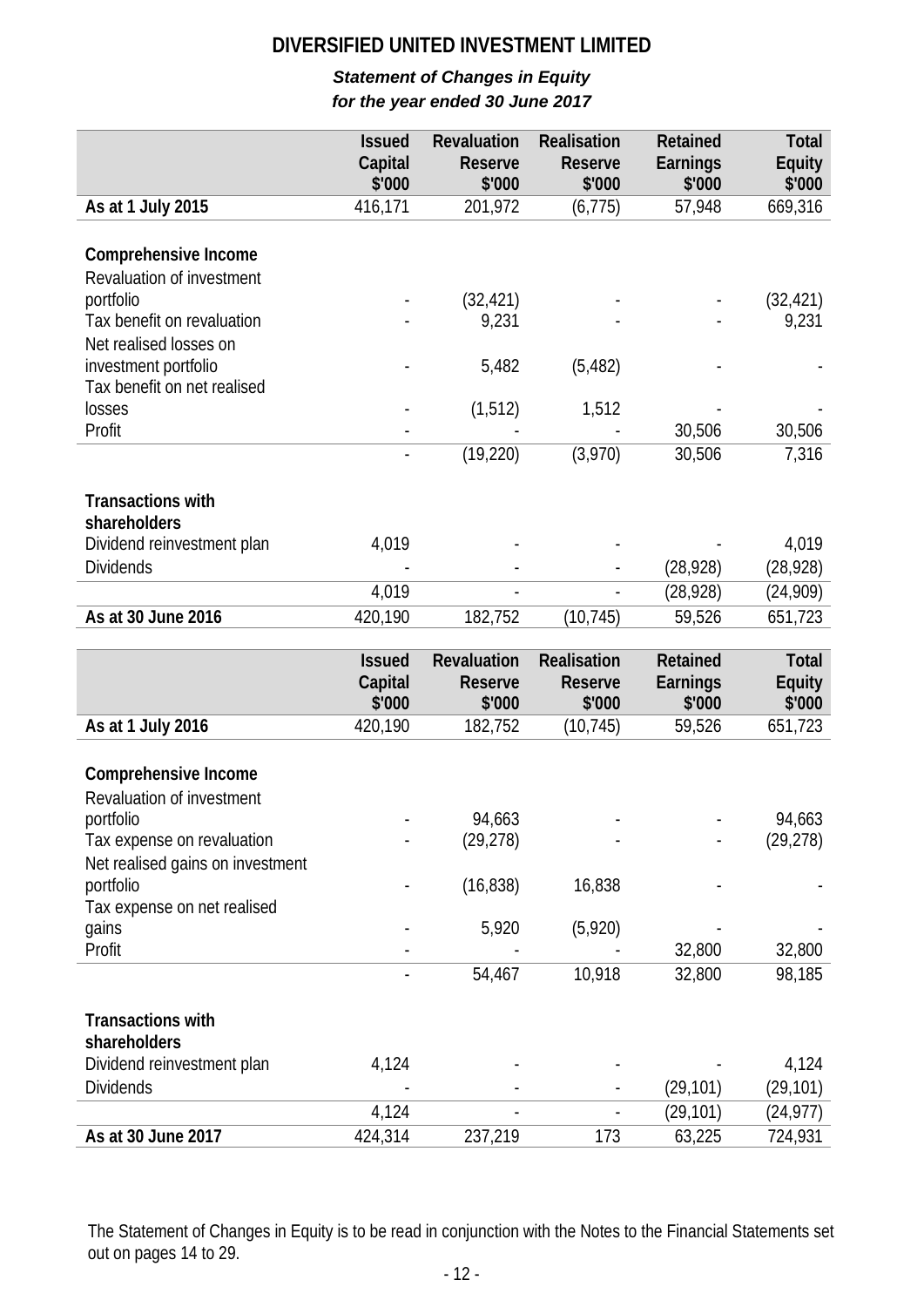# *Statement of Cash Flows*

# *for the year ended 30 June 2017*

|                                                  |             | 2017      | 2016      |
|--------------------------------------------------|-------------|-----------|-----------|
|                                                  | <b>Note</b> | \$'000    | \$'000    |
|                                                  |             |           |           |
| Cash flows from operating activities             |             |           |           |
| Interest received                                |             | 264       | 242       |
| Dividends and trust distributions received       |             | 34,354    | 33,250    |
| Foreign income received                          |             | 1,484     | 1,641     |
| Option premium income received                   |             | 739       | 340       |
| Administration and other expenses paid           |             | (1, 122)  | (1,046)   |
| Finance costs paid                               |             | (4, 302)  | (4, 124)  |
| Income taxes paid                                |             | (889)     | (924)     |
| Net cash from operating activities               | 17(b)       | 30,528    | 29,379    |
|                                                  |             |           |           |
| Cash flows from investing activities             |             |           |           |
| Proceeds from sale of investments                |             | 90,377    | 53,327    |
| Purchases of investments                         |             | (80, 274) | (83, 834) |
| Net cash used in investing activities            |             | 10,103    | (30, 507) |
|                                                  |             |           |           |
| Cash flows from financing activities             |             |           |           |
| Proceeds from additional borrowings              |             |           | 10,000    |
| Dividends paid net of dividend reinvestment plan |             | (24, 977) | (24, 909) |
| Net cash from / (used) in financing activities   |             | (24, 978) | (14,909)  |
|                                                  |             |           |           |
| Net increase / (decrease) in cash held           |             | 15,653    | (16, 037) |
| Cash and cash equivalents at 1 July              | 17(a)       | 4,950     | 20,987    |
| Cash and cash equivalents at 30 June             | 17(a)       | 20,604    | 4,950     |

The Statement of Cash Flows is to be read in conjunction with the Notes to the Financial Statements set out on pages 14 to 29.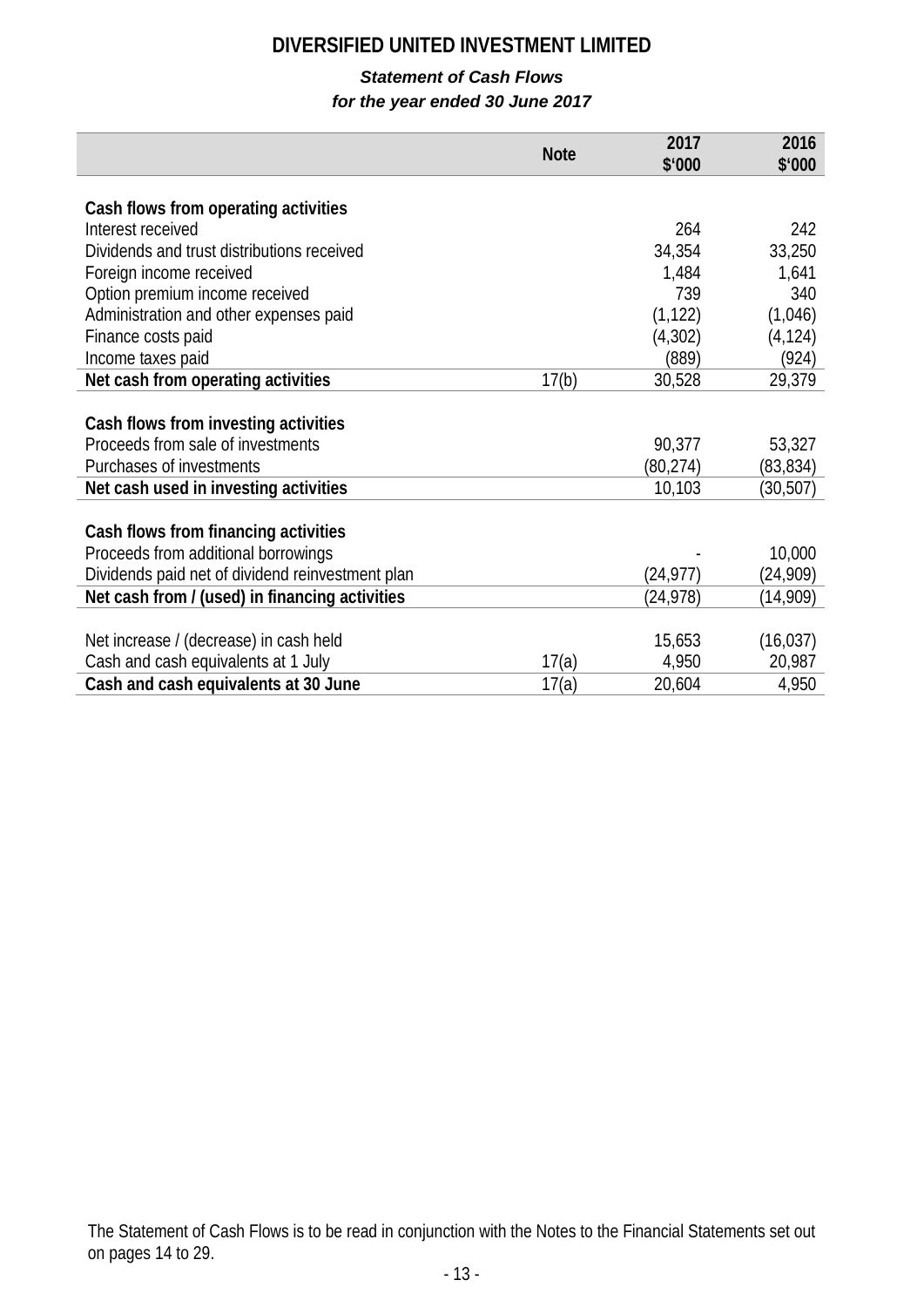## *Notes to the Financial Statements for the year ended 30 June 2017*

# *1. Statement of significant accounting policies*

Diversified United Investment Limited ("the Company") is a for-profit company domiciled in Australia. The financial report was authorised for issue by the directors on 17 August 2017.

# **(a) Statement of compliance**

This financial report is a general purpose financial report which has been prepared in accordance with Australian Accounting Standards ('AASBs') (including Australian Interpretations) adopted by the Australian Accounting Standards Board ('AASB') and the Corporations Act 2001. The financial report of the Company also complies with International Financial Reporting Standards ('IFRSs') and interpretations adopted by the International Accounting Standards Board.

# **(b) Basis of preparation**

The financial report is presented in Australian dollars. The accounting policies set out below have been applied consistently to all periods presented in these financial statements.

The Company has early adopted AASB 9 Financial Instruments with initial application from 7 December 2009 (being the earliest date available for adoption). The Company has not applied any other Australian Accounting Standards that have been issued as at balance date but are not yet operative for the year ended 30 June 2017 ("the inoperative standards"). The effect of inoperative standards has been assessed and the effect has been identified as not being material. The Company only intends to adopt inoperative standards at the date at which their adoption becomes mandatory.

The financial report is prepared on a historical cost basis except that the investment portfolio is stated at its fair value.

The preparation of financial statements requires management to make judgements, estimates and assumptions that affect the application of accounting policies and the reported amounts of assets, liabilities, income and expenses.

# **(c) Investments**

The Company is a long term investor. Under Australian Accounting Standards, the Company has elected to classify equity investments at fair value through other comprehensive income, as they are not held for trading. After initial recognition at fair value (being cost), equity investments are measured at fair value.

Unrealised gains or losses on equity investments are recognised in the Asset Revaluation Reserve until the investment is sold, collected or otherwise disposed of, at which time the cumulative gain or loss is transferred to the Asset Realisation Reserve.

The Company derecognises an investment when it is sold or it transfers the investment and the transfer qualifies for derecognition in accordance with AASB 9. Upon derecognition, unrealised gains/losses net of tax relating to the investment are transferred from the revaluation reserve to the realisation reserve.

Interest bearing investments are recognised at fair value and then measured at amortised cost. Amortised cost is calculated with any difference between cost and redemption value being recognised in the income statement over the period of the investment on an effective interest basis.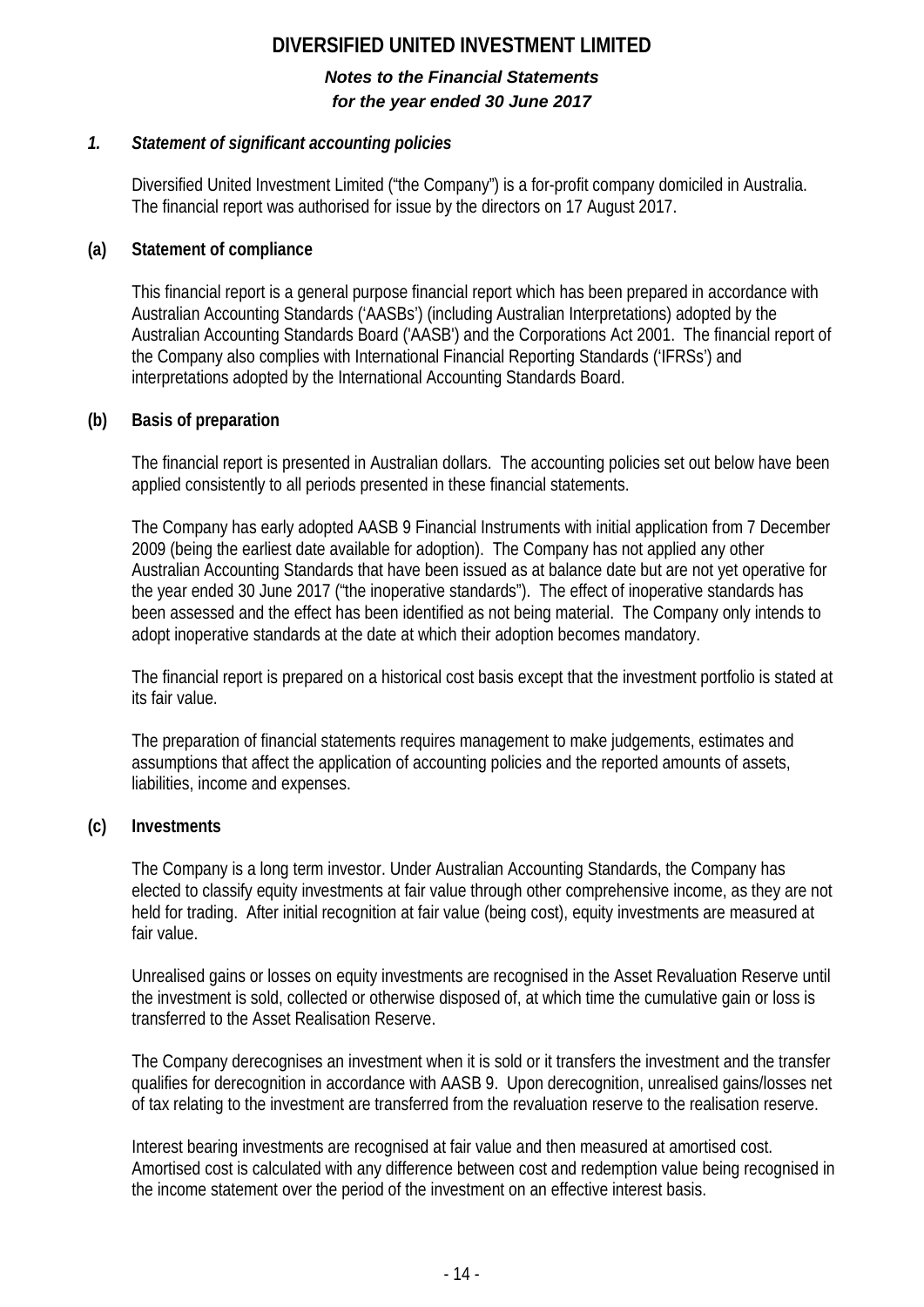# *Notes to the Financial Statements for the year ended 30 June 2017*

# **(d) Revenue from investment portfolio**

The activity of the Company is that of an investment company, returns being in the form of dividends, interest income, trust income and option premiums. Dividend income is recognised in the income statement at ex-dividend date and all other income is recognised on an accruals basis. Special Dividends are those dividends received which have been designated as special and non-recurring by the declaring company.

# **(e) Taxation**

The income tax expense or revenue for the period is the tax payable or receivable on the current period's taxable income based on the company tax rate adjusted by changes in deferred tax assets and liabilities which arise from items being brought to account in different periods for income tax and accounting purposes.

The expected tax on disposal of equity securities in the investment portfolio is recognised directly in the Asset Revaluation Reserve and as a deferred tax liability. When the Company disposes of such securities, tax is calculated on gains made according to the particular parcels allocated to the sale for tax purposes and offset against any capital losses carried forward. At this time, the tax recognised directly in the Revaluation Reserve is transferred to the Realisation Reserve. The associated deferred tax liability is similarly adjusted and transferred to current tax payable.

A deferred tax asset is recognised only to the extent that it is probable that future taxable profits will be available against which the asset can be utilised. Deferred tax assets are reduced to the extent that it is no longer probable that the related tax benefit will be realised.

# **(f) Interest bearing borrowings**

Interest bearing borrowings are recognised initially at fair value less attributable transaction costs.

Subsequent to initial recognition, interest bearing borrowings are stated at amortised cost with any difference between cost and redemption value being recognised in the income statement over the period of the borrowing on an effective interest basis.

# **(g) Ordinary Shares**

Ordinary shares are classified as equity. Costs directly attributable to the issue of ordinary shares are recognised as a deduction from equity, net of any tax effects.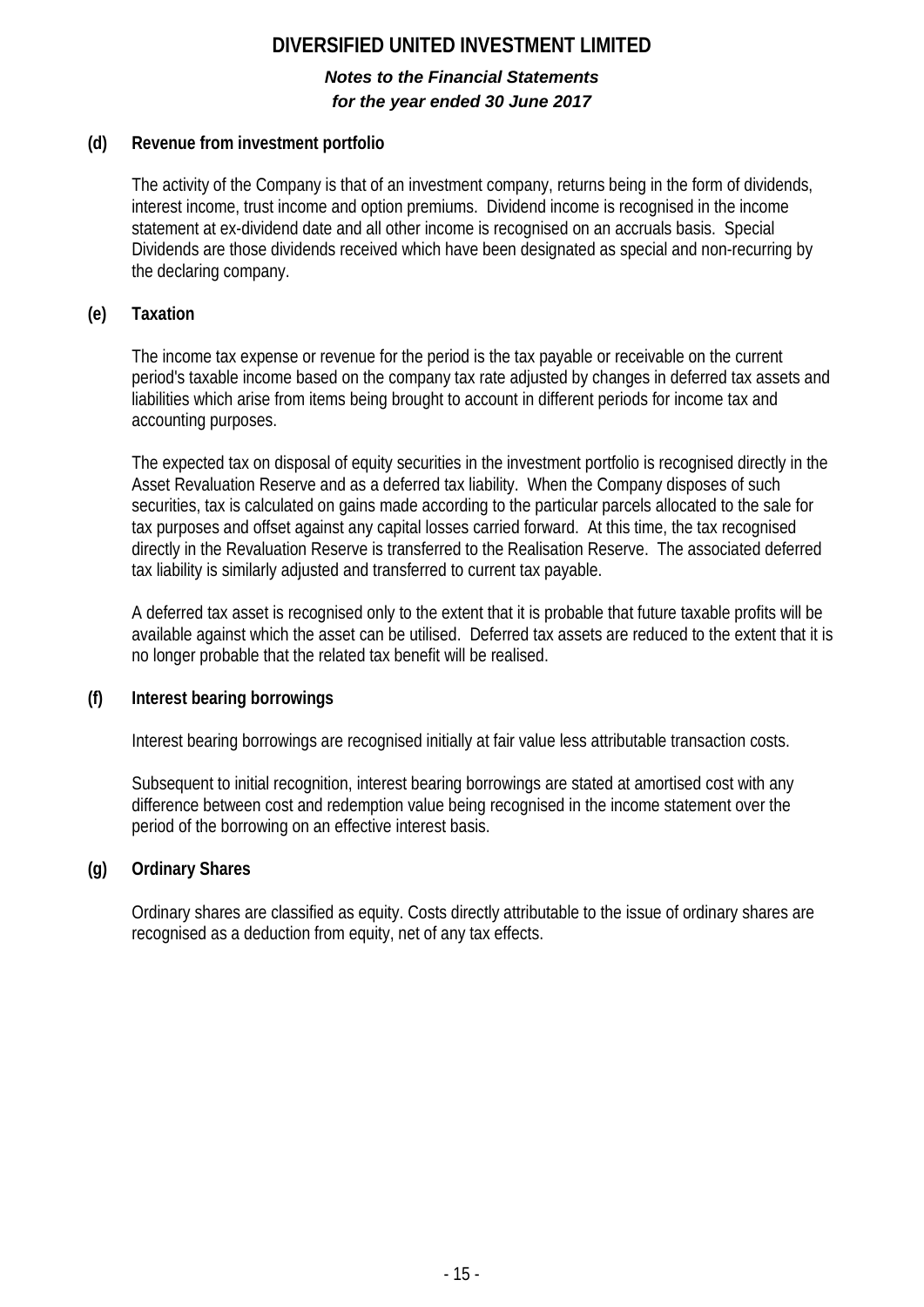# *Notes to the Financial Statements for the year ended 30 June 2017*

# *1. Statement of significant accounting policies (continued)*

# **(h) Foreign currency**

Transactions in foreign currencies are translated into Australian dollars at the exchange rate at the dates of the transactions. Monetary assets and liabilities denominated in foreign currencies are translated into Australian dollars at the exchange rate at the reporting date. Realised foreign currency gains or losses are generally recognised in profit or loss. However, foreign currency differences arising from the translation of available for-sale equity investments are recognised in Other Comprehensive Income.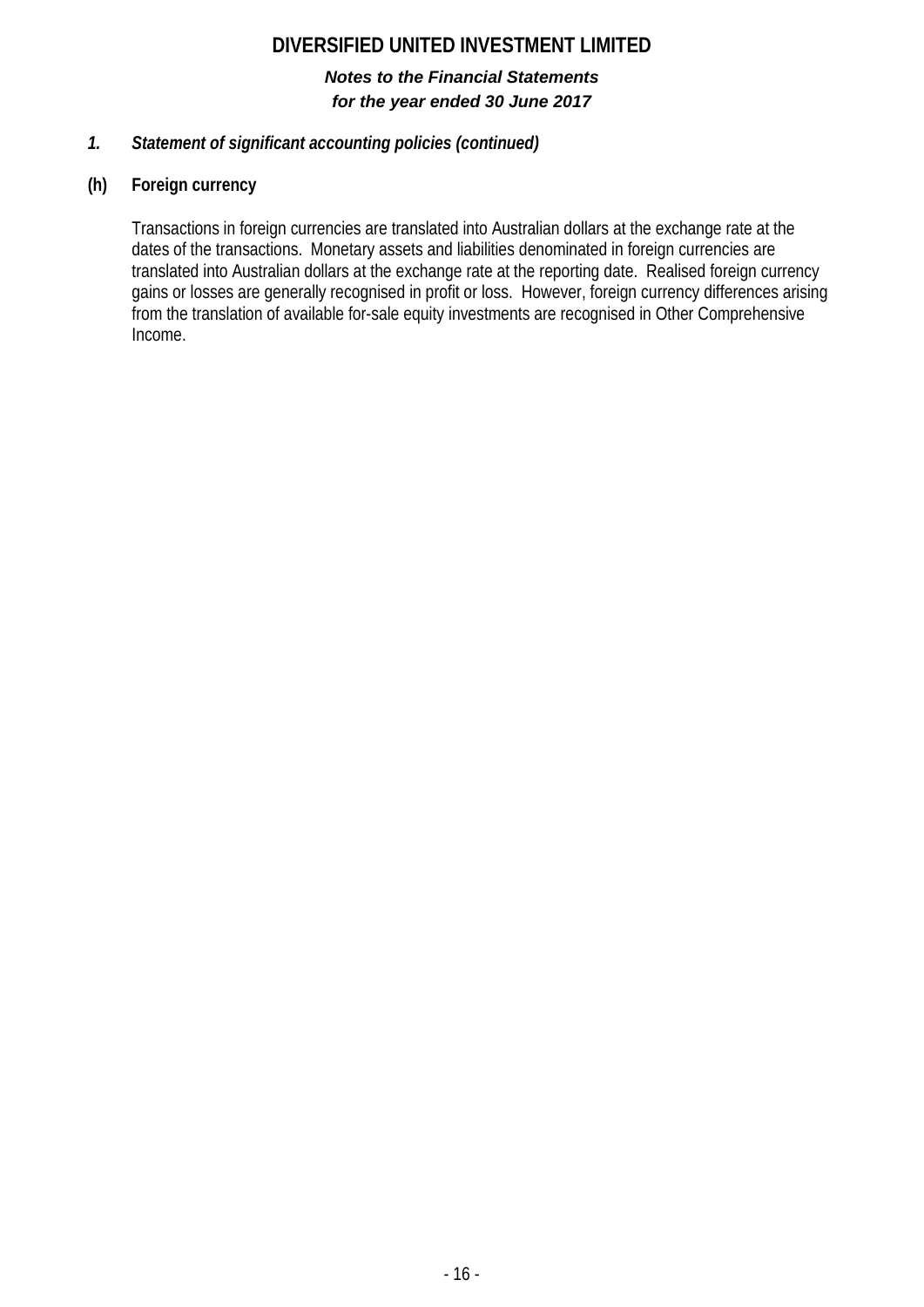# *Notes to the Financial Statements for the year ended 30 June 2017*

# *2. Revenue and Expenses*

|                                                                                                         | 2017<br>\$'000 | 2016<br>\$'000 |
|---------------------------------------------------------------------------------------------------------|----------------|----------------|
|                                                                                                         |                |                |
| Revenue<br>(a)                                                                                          |                |                |
| Ordinary dividends received or due and receivable                                                       | 27,806         | 29,790         |
| Special dividends received or due and receivable                                                        | 1,820          | 246            |
|                                                                                                         | 29,626         | 30,036         |
| Trust distributions received or due and receivable                                                      | 6,614          | 3,747          |
| Foreign income received or due and receivable                                                           | 2,169          | 2,028          |
| Interest received or due and receivable                                                                 | 264            | 242            |
| Option premium income                                                                                   | 739            | 340            |
|                                                                                                         | 39,412         | 36,393         |
| <b>Expenses</b><br>(b)<br>Finance expenses:<br>Interest and borrowing expenses                          | 4,178          | 4,109          |
| <b>Auditor's Remuneration</b>                                                                           |                |                |
|                                                                                                         | 2017           | 2016           |
|                                                                                                         | \$             |                |
| During the year, KPMG, the Company's auditor, received the following<br>remuneration, inclusive of GST: |                |                |
| - Audit and review of financial reports                                                                 | 49,049         | 48,125         |
|                                                                                                         |                |                |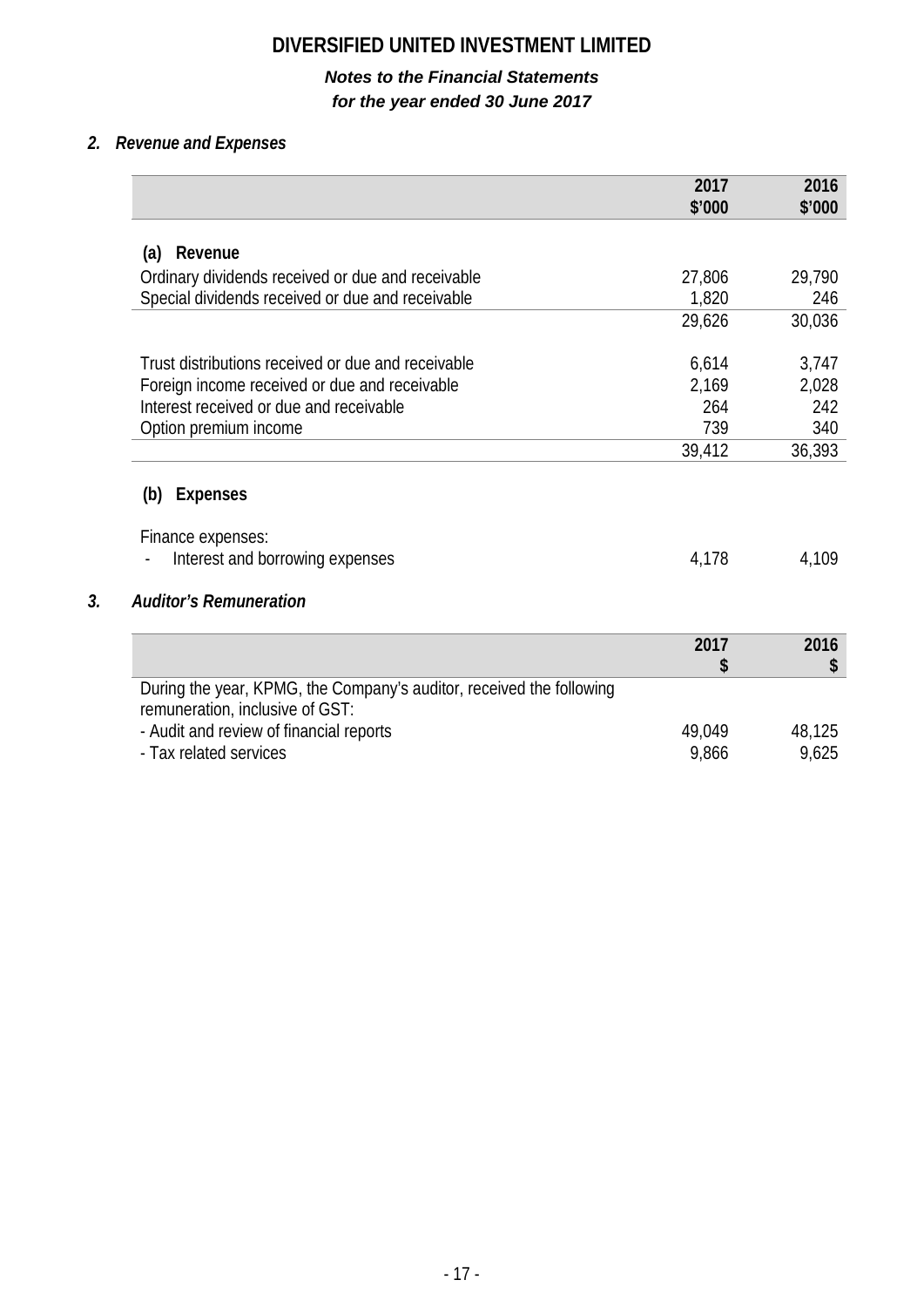# *Notes to the Financial Statements for the year ended 30 June 2017*

# *4. Taxation*

|                                                                                                         | 2017<br>\$'000 | 2016<br>\$'000 |
|---------------------------------------------------------------------------------------------------------|----------------|----------------|
| <b>Income Tax Expense</b><br>(a)                                                                        |                |                |
| (i)<br>Recognised in the income statement                                                               |                |                |
| <b>Current tax expense</b>                                                                              |                |                |
| Current year tax payment accrued                                                                        | (1,059)        | (480)          |
| Withholding tax on foreign dividends                                                                    | (308)          | (337)          |
|                                                                                                         | (1, 367)       | (817)          |
| Deferred tax expense                                                                                    |                |                |
| Temporary differences                                                                                   | 36             | 2              |
|                                                                                                         | 36             | $\overline{2}$ |
| Tax expense on operating profit                                                                         | (1, 331)       | (815)          |
| (Under) / over provision for prior years                                                                | (18)           | 107            |
| Income tax expense in income statement                                                                  | (1, 349)       | (708)          |
| Reconciliation between tax expense and pre-tax net profit<br>(ii)                                       |                |                |
| Prima facie tax expense calculated at 30% on the profit for the year<br>Increase in tax expense due to: | (10, 245)      | (9,364)        |
| Franking credits gross up on dividends received                                                         | (3,388)        | (3,399)        |
| Decrease in tax expense due to:                                                                         |                |                |
| Tax deferred distributions received                                                                     | 453            | 400            |
| Franking credits on dividends received                                                                  | 11,293         | 11,331         |
| Sundry items                                                                                            | 556            | 217            |
| Tax expense on operating profit                                                                         | (1, 331)       | (815)          |
| (Under) / over provision prior year                                                                     | (18)           | 107            |
| Tax expense attributable to profit                                                                      | (1, 349)       | (708)          |
| (iii) Deferred tax recognised directly in equity                                                        |                |                |
| Increase / (decrease) in provision for tax on net unrealised gains on                                   |                |                |
| the equity investment portfolio                                                                         | 29,278         | (9,231)        |
| <b>Deferred Tax Assets and Liabilities</b><br>(b)                                                       |                |                |
| Recognised deferred tax assets and liabilities                                                          |                |                |
| Revaluation reserve – Provision for tax on net unrealised gains on the                                  |                |                |
| equity investment portfolio                                                                             | (109, 655)     | (86, 297)      |
| Tax effect of unfranked dividend receivable                                                             | (20)           | (43)           |
| Tax benefit of capital losses carried forward                                                           | 628            | 6,535          |
| Net deferred tax liabilities                                                                            | (109, 047)     | (79,805)       |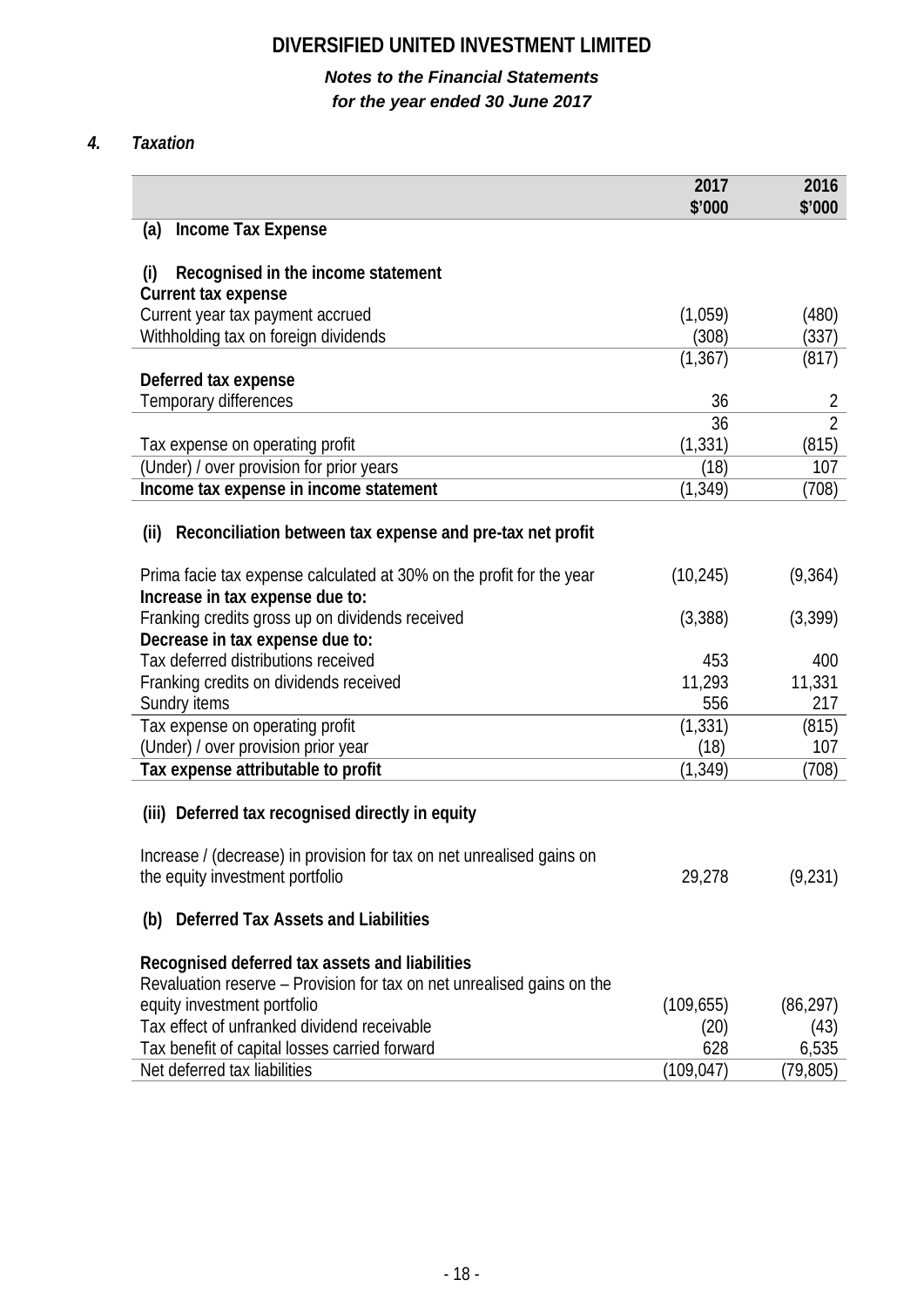# *Notes to the Financial Statements for the year ended 30 June 2017*

# *4. Taxation (continued)*

|                            | 2017<br>\$'000 | 2016<br>\$'000 |
|----------------------------|----------------|----------------|
| (c)<br>Current tax payable |                |                |
| Current year tax liability | (1, 367)       | (817)          |
| Less: Tax instalments paid | 945            | 498            |
| Net current tax payable    | (422)          | (319)          |

### *5. Dividends*

|       |                                                                                            | 2017<br>\$'000 | 2016<br>\$'000 |
|-------|--------------------------------------------------------------------------------------------|----------------|----------------|
|       | Dividends recognised in the current year by the Company are:                               |                |                |
| (i)   | 2016 final dividend of 7.5¢ per share (2015: 7.5¢) fully franked<br>paid 23 September 2016 | 15,567         | 15.474         |
| (iii) | 2017 interim dividend of 6.5¢ per share (2016: 6.5¢) fully                                 |                |                |
|       | franked paid 15 March 2017                                                                 | 13,534         | 13,454         |
|       |                                                                                            | 29,101         | 28.928         |

Subsequent to reporting date:

Since 30 June 2017, the directors have declared the following dividend payable on 22 September 2017:

| Final dividend of 8.0 cents per share fully franked (2016: 7.5¢) | 16,697 | 15,564 |
|------------------------------------------------------------------|--------|--------|
|------------------------------------------------------------------|--------|--------|

The final dividend will not contain a Listed Investment Company capital gain dividend (2016: no LIC capital gain dividend).

The financial effect of this dividend has not been brought to account in the financial statements for the year ended 30 June 2017.

# *Dividend Franking Account*

The balance of the Franking Account at 30 June 2017 is \$16,741,300 (2016: \$17,097,755) after adjusting for:

- (a) franking credits that will arise from any current income tax liability
- (b) franking credits that will arise from the receipt of dividends recognised as receivables at year-end

After allowing for the final 2017 dividend, which is not provided for in the 30 June financial statements, the balance of the franking account would be \$9,585,461 (2016: \$10,427,580). The ability to utilise the franking credits is dependent upon the ability of the Company to declare dividends.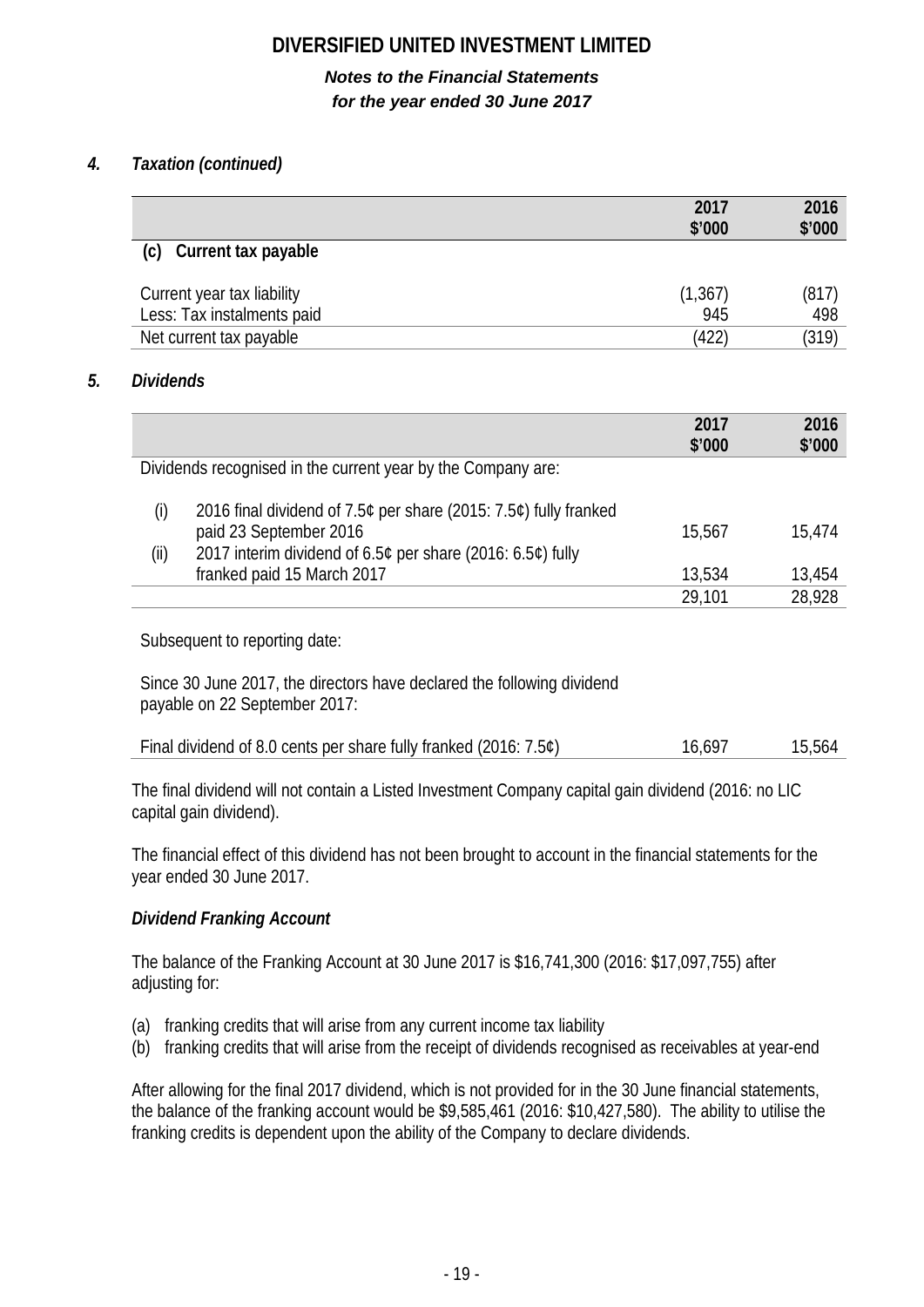# *Notes to the Financial Statements for the year ended 30 June 2017*

# *5. Dividends (continued)*

# *Listed Investment Company (LIC) Capital Gain Account*

The balance of the Listed Investment Company (LIC) Capital Gain Account at 30 June 2017 was \$125,092 (2016: \$125,092). When distributed, LIC capital gains may entitle certain shareholders to a special deduction in their taxation return, as set out in the relevant dividend statement.

## *6. Cash Assets*

*7. Receivables*

|                                                                       | 2017           | 2016           |
|-----------------------------------------------------------------------|----------------|----------------|
|                                                                       | \$'000         | \$'000         |
| Units in Cash Management Trusts and Deposits at Call                  | 20,604         | 4,950          |
| Receivables                                                           |                |                |
|                                                                       | 2017           | 2016           |
|                                                                       | \$'000         | \$'000         |
| Current<br>Sundry debtors                                             | 9,110          | 6,933          |
| <b>Investments</b>                                                    |                |                |
|                                                                       | 2017<br>\$'000 | 2016<br>\$'000 |
| Non-Current                                                           |                |                |
| Investments in equities quoted on prescribed stock exchanges (at fair |                |                |
| value)                                                                | 899,799        | 815,239        |
| <b>Other Assets</b>                                                   |                |                |
|                                                                       | 2017           | 2016           |
|                                                                       | \$'000         | \$'000         |
| Current                                                               |                |                |
| Prepayments                                                           | 55             | 53             |
| Payables                                                              |                |                |
|                                                                       | 2017           | 2016           |
|                                                                       | \$'000         | \$'000         |
| Current                                                               |                |                |

Trade Creditors **65** 103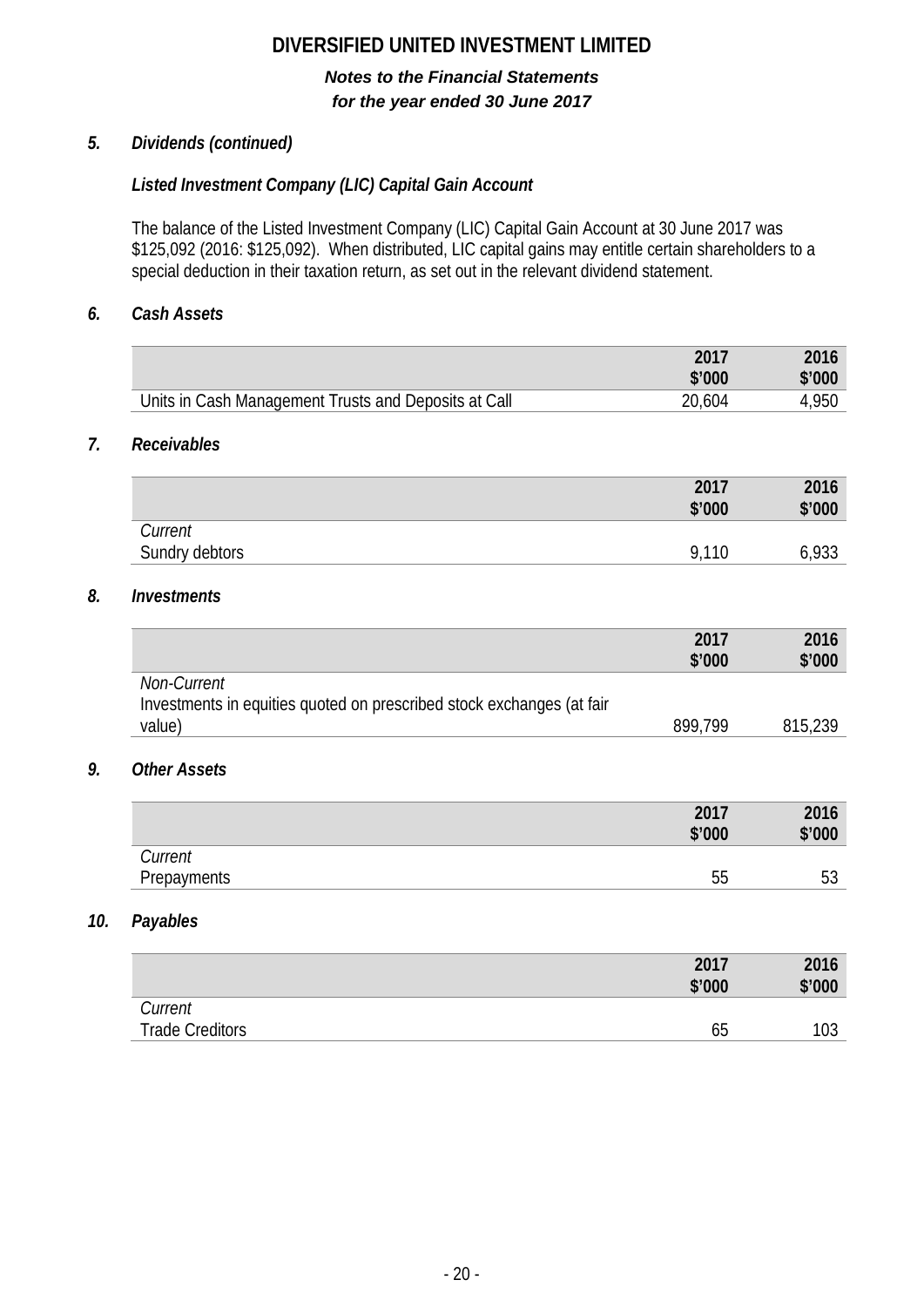# *Notes to the Financial Statements for the year ended 30 June 2017*

# *11. Borrowings*

|                         | 2017<br>\$'000 | 2016<br>\$'000 |
|-------------------------|----------------|----------------|
| Non-Current             |                |                |
| Loan Facility - Secured | 95,060         | 95,184         |

The face value of the drawn facility is \$95 million (2016: \$95 million). The amount disclosed above is held at amortised cost plus accrued interest.

For more information about the Company's exposure to interest risk and liquidity risk, see notes 20 and 21.

### *12. Financing Arrangements*

|                                                          | 2017<br>\$'000 | 2016<br>\$'000 |
|----------------------------------------------------------|----------------|----------------|
| The Company has access to the following lines of credit: |                |                |
| Total facility available<br>Loan Facility - Secured      | 95,000         | 95,000         |
|                                                          |                |                |
| Facilities utilised at balance date                      |                |                |
| Loan Facility - Secured                                  | 95,000         | 95,000         |

#### *13. Capital and Reserves*

# **(a) Issued Capital**

|                                        | 2017    | 2016    |
|----------------------------------------|---------|---------|
|                                        | \$'000  | \$'000  |
| Issued and paid-up share capital       |         |         |
| 208,711,961 ordinary fully paid shares |         |         |
| (2016: 207, 516, 538)                  | 424,314 | 420,190 |
|                                        |         |         |
| Movements in issued capital            |         |         |
| Balance at beginning of the year       | 420,190 | 416,171 |
| Shares issued:                         |         |         |
| Dividend re-investment plan (1)        | 4,124   | 4,019   |
|                                        | 424,314 | 420,190 |

(1) In respect of the 2016 final dividend, paid on 23 September 2016, 651,476 shares were issued at \$3.3571 each under the dividend re-investment plan. In respect of the 2017 interim dividend, paid on 15 March 2017, 543,947 shares were issued at \$3.5611 each under the dividend re-investment plan.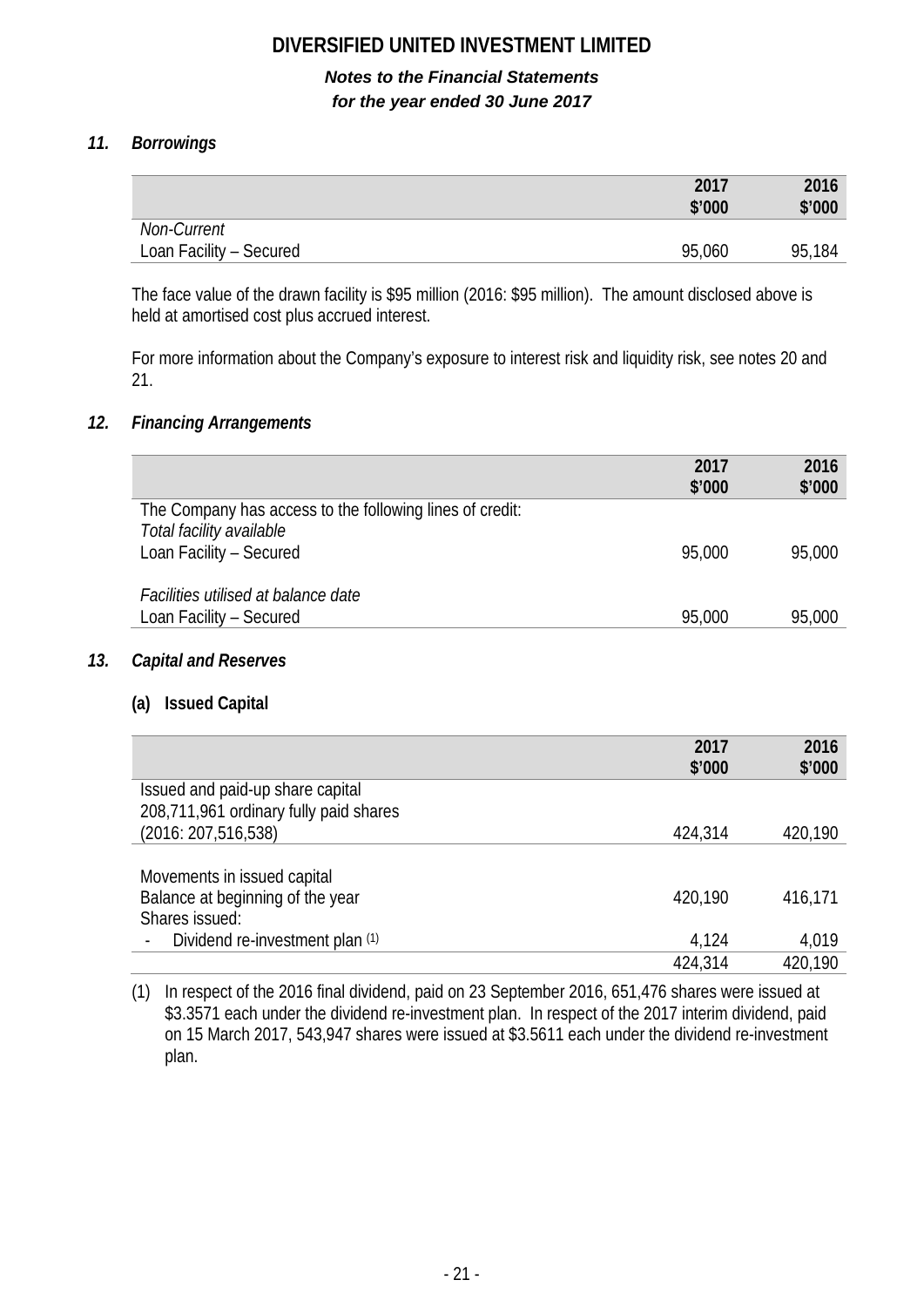# *Notes to the Financial Statements for the year ended 30 June 2017*

# *13. Capital and Reserves (continued)*

### **(b) Reserves**

|                            | 2017    | 2016      |
|----------------------------|---------|-----------|
|                            | \$'000  | \$'000    |
| <b>Retained Earnings</b>   | 63,225  | 59,526    |
| <b>Revaluation Reserve</b> | 237,219 | 182,752   |
| <b>Realisation Reserve</b> | 173     | (10, 745) |
|                            | 300,617 | 231,533   |

#### *Revaluation Reserve*

Increments or decrements arising from the revaluation of long term equity investments after provision for deferred tax are recorded in this reserve. When an investment has been sold or de-recognised, realised gains or losses (after tax) are transferred from the revaluation reserve to the realisation reserve.

#### *Realisation Reserve*

The realisation reserve records realised gains and losses (after tax) from the sale of investments in equities which are transferred from the revaluation reserve.

#### *14. Directors' Remuneration*

Details of the directors' remuneration are set out in the Remuneration Report that forms part of the Directors' Report. Total remuneration received by the directors for 2017 was \$400,000 (2016: \$400,000).

#### *15. Contingent Liabilities and Capital Commitments*

There were no contingent liabilities or capital commitments as at 30 June 2017.

#### *16. Related Parties*

The names of persons holding the position of director of the Company during the year were Messrs C B Goode, A R Burgess, S J Hiscock and A J P Larke.

The Company has indemnified each current director and the Company Secretary against all liabilities to another person (other than the Company or a related body corporate) that may arise from his position with the Company except where the liability arises out of conduct involving a lack of good faith. The agreements stipulate that the Company will meet the full amount of any such liabilities, including costs and expenses.

The Company has paid insurance premiums in respect of directors' and officers' liability and legal expenses insurance, for current and former directors and officers, insuring them against liabilities, costs and expenses arising out of conduct which does not involve a wilful breach of duty. This insurance premium covers the period from 18 June 2017 to 18 June 2018.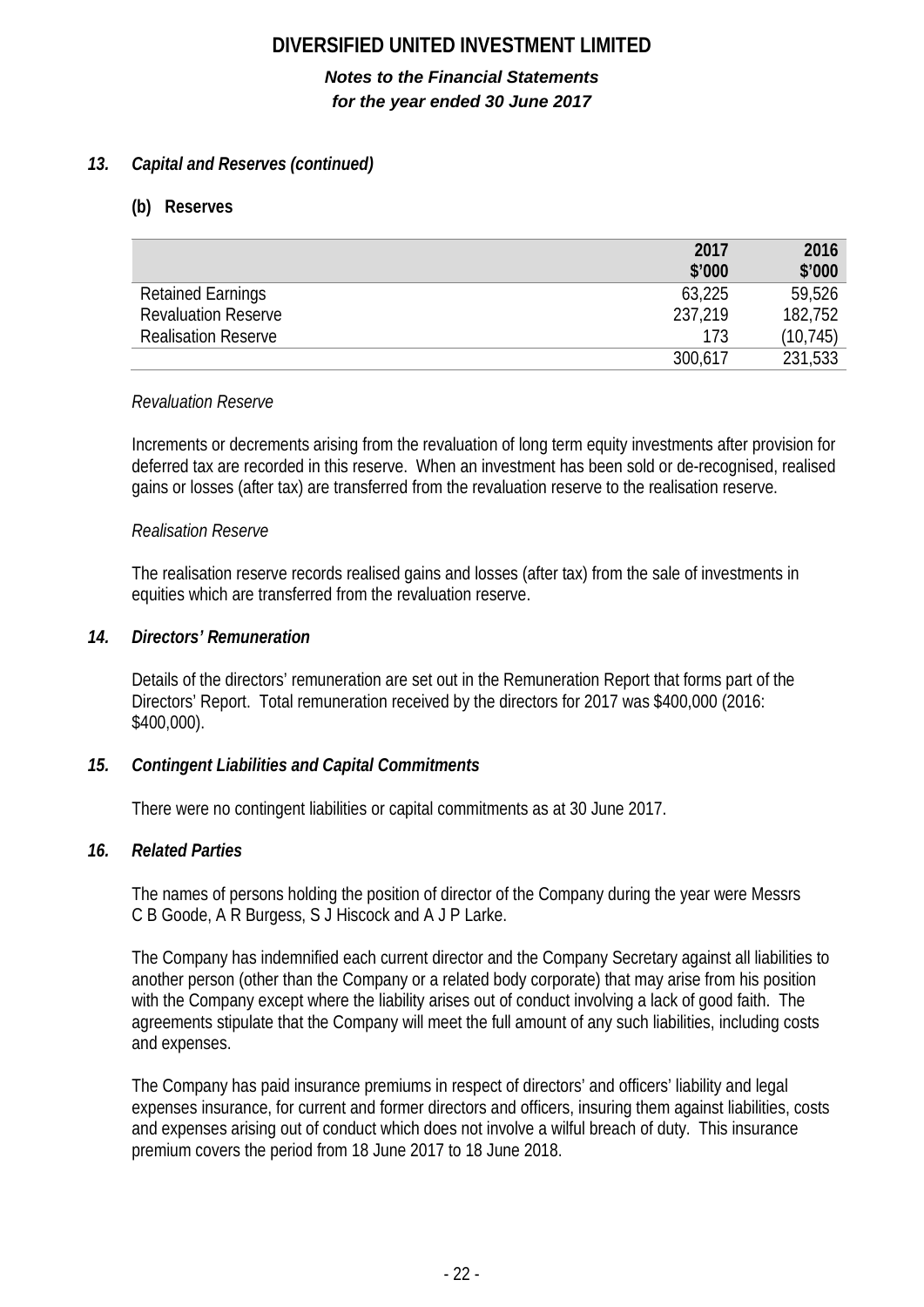# *Notes to the Financial Statements for the year ended 30 June 2017*

# *16. Related Parties (continued)*

# *Directors' Holdings of Shares*

The relevant interests of directors and their director related entities in shares of the Company at year end are set out below:

| <b>Directors</b>       | Held at<br>01/07/2016    | <b>Purchases</b> | <b>Sales</b>             | Held at<br>30/06/2017 |
|------------------------|--------------------------|------------------|--------------------------|-----------------------|
| <b>Charles Goode</b>   | 5,846,547                | 239,721          | $\blacksquare$           | 6,086,268             |
| <b>Anthony Burgess</b> | 415,000                  | 900,000          | $\blacksquare$           | 1,315,000             |
| Stephen Hiscock        | 40,000                   | 40,000           | $\overline{\phantom{0}}$ | 80,000                |
| Andrew Larke           | $\overline{\phantom{a}}$ | $\blacksquare$   | $\blacksquare$           | -                     |

# *Directors' Transactions in Shares*

The movement in directors' holdings of ordinary shares resulted from purchases under the Company's dividend reinvestment plan which were made on the same terms and conditions offered to other shareholders, and/or purchases on the open market.

# *17. Notes to the Statement of Cash Flows*

# *(a) Reconciliation of Cash*

For the purposes of the statement of cash flows, cash includes cash on hand and at bank and short term deposits at call. Cash as at the end of the financial year is shown in the statement of cash flows and in the balance sheet as follows:

|                                                      | 2017   | 2016   |
|------------------------------------------------------|--------|--------|
|                                                      | \$'000 | \$'000 |
| Units in Cash Management Trusts and Deposits at Call | 20,604 | 4,950  |

### *(b) Reconciliation of operating profit after income tax to net cash provided by operating activities*

|                                                                         | 2017<br>\$'000 | 2016<br>\$'000 |
|-------------------------------------------------------------------------|----------------|----------------|
| Profit for the year                                                     | 32,800         | 30,506         |
| Adjustments for:                                                        |                |                |
| (Increase) / decrease in prepayments                                    | (3)            | (6)            |
| (Increase) / decrease in debtors                                        | (2, 177)       | (558)          |
| (Increase) / decrease in deferred tax asset                             |                | (106)          |
| (Increase) / decrease in prepaid interest                               | (124)          | (15)           |
| (Increase) / decrease in other assets                                   |                |                |
| Increase / (decrease) in current tax payable                            | 103            | (444)          |
| Increase / (decrease) in deferred tax liability on operating activities | (36)           | (3)            |
| Increase / (decrease) in creditors                                      | (38)           | (20)           |
| Increase / (decrease) in other liabilities                              |                | 23             |
| Net cash provided by operating activities                               | 30,528         | 29,379         |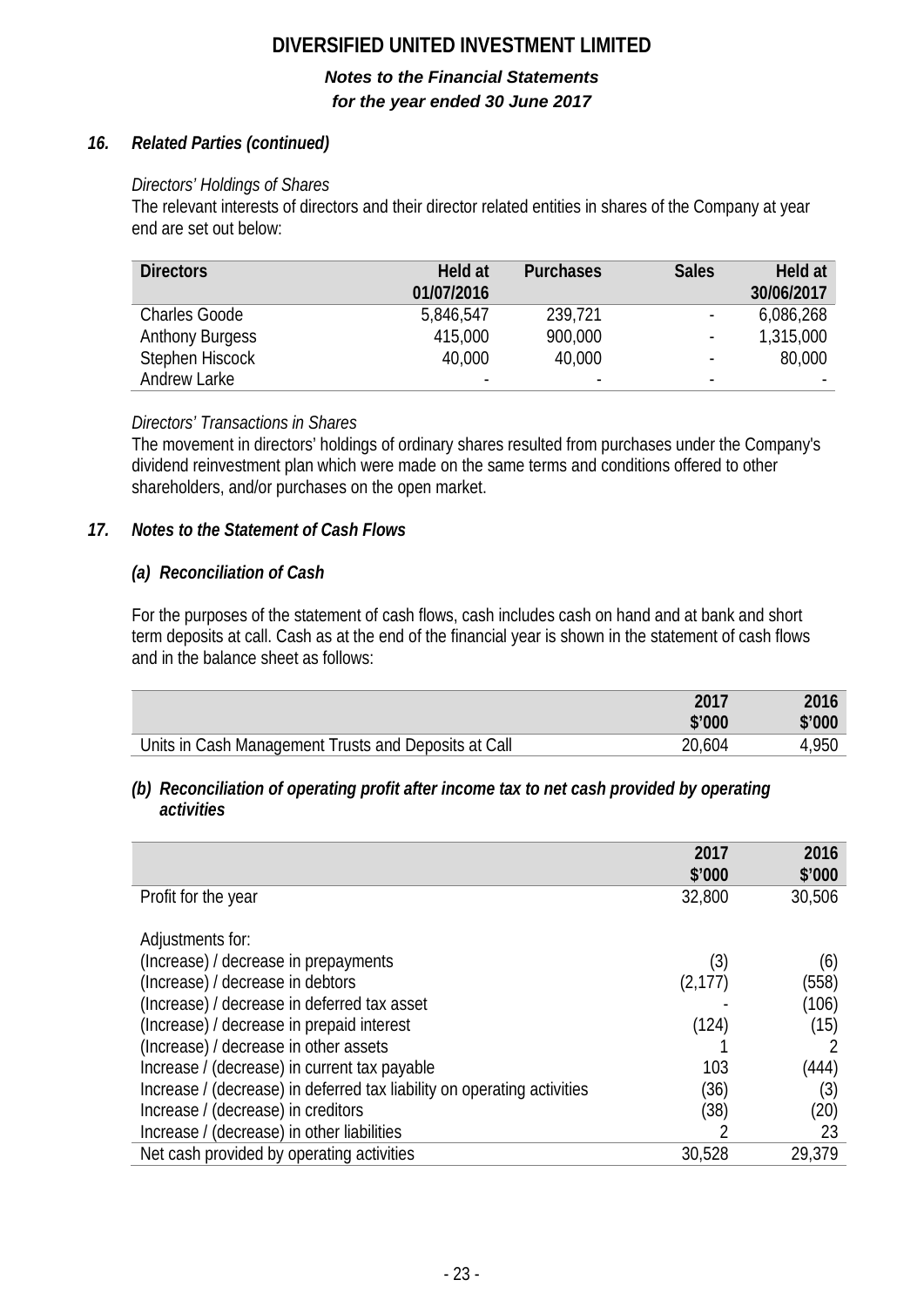# *Notes to the Financial Statements for the year ended 30 June 2017*

# *17. Notes to the Statement of Cash Flows (continued)*

# *(c) Financing Facilities*

The Company's financing facilities are set out in note 12 of these Financial Statements.

# *18. Earnings Per Share*

|                                                                                          | 2017  | 2016  |
|------------------------------------------------------------------------------------------|-------|-------|
|                                                                                          | Cents | Cents |
| Basic and diluted earnings per share                                                     | 15.8  | 14.7  |
| Basic and diluted earnings per share excluding special dividends (refer<br>Note $1(d)$ ) | 14.9  | 14.6  |

There are no factors which cause diluted earnings per share to be different from basic earnings per share. The earnings per share for the year is calculated on a weighted average adjusted number of ordinary shares of 208,179,034. (2016: 206,950,582). The weighted average adjusted number of ordinary shares takes into account the shares issued in the dividend re-investment plan.

# *19. Capital Management*

The Company's objective in is to continue to provide shareholders with dividends and capital appreciation over the longer term within acceptable levels of risk.

The Company's capital will fluctuate with prevailing market movements and the Company may adjust the amount of dividends paid, issue new shares or sell assets to reduce debt.

The Company is not subject to any externally imposed capital requirements.

# *20. Financial Risk Management*

*AASB 7 – Financial Instruments: Disclosures* identifies three types of risk associated with financial instruments (i.e. investments, receivables, payable and borrowings).

The Company has exposure to the following risks from its use of financial instruments:

- credit risk;
- liquidity risk; and
- market risk.

The Board of Directors has overall responsibility for the establishment and oversight of the risk management framework, and receives advice from the Audit and Risk Management Committee.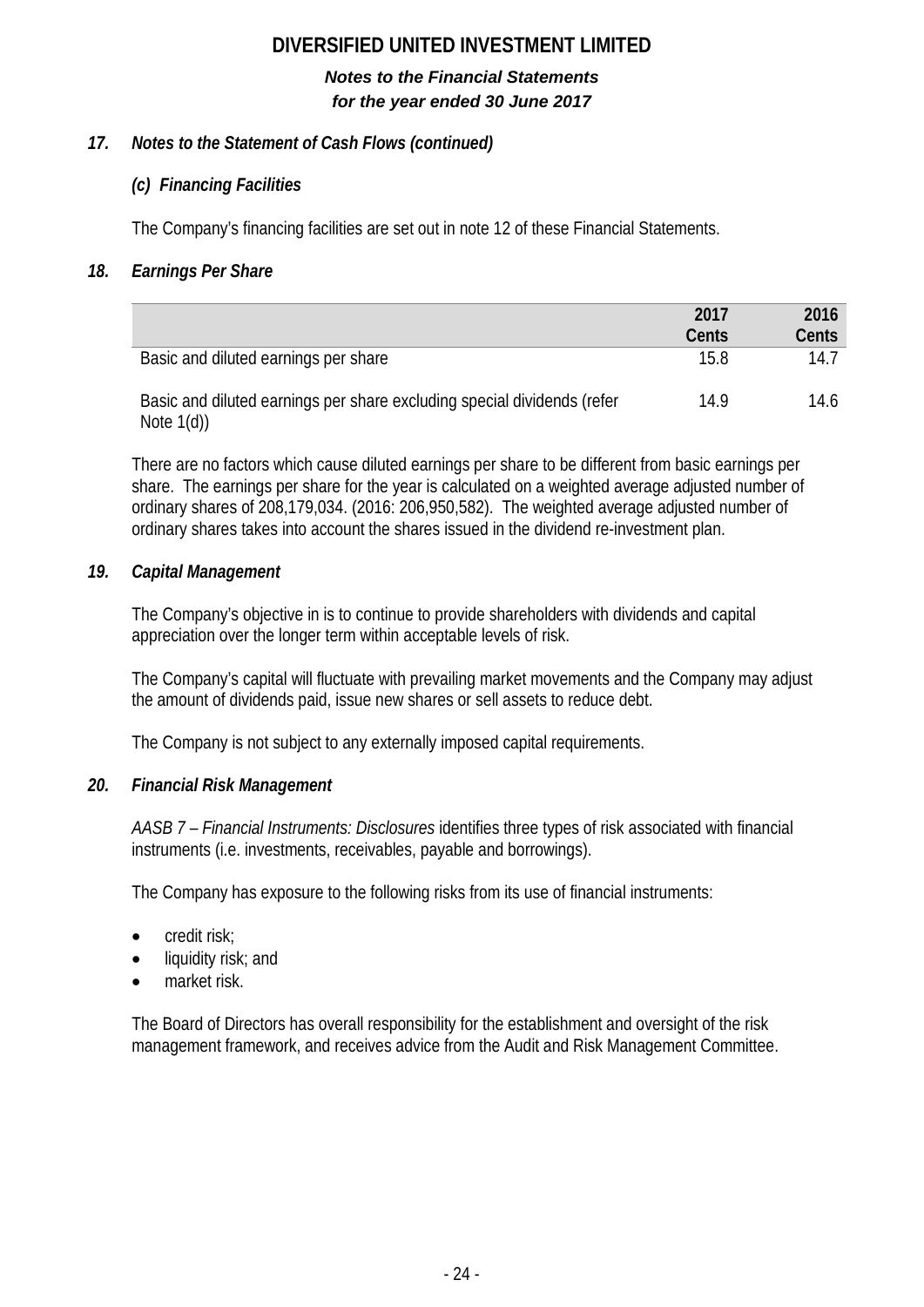# *Notes to the Financial Statements for the year ended 30 June 2017*

# *20. Financial Risk Management (continued)*

# *Credit Risk*

Credit risk is the risk that one party to a financial instrument will cause a financial loss for the other party by failing to discharge an obligation. The credit risk exposure of the Company lies principally in its cash and receivables to the extent of their carrying values and any accrued unpaid interest. Refer Notes 7 and 17.

# *Cash*

The Company invests in cash management units with the MF Cash Management Fund and cash deposits with Australian banks, with a direct or underlying AA- credit rating assigned by Standard & Poor's, being a Recognised Rating Agency.

# *Receivables*

Receivables are non-interest bearing and represent dividends, proceeds of sales and distributions yet to be received. The credit risk exposure of the Company in relation to receivables is the carrying amount.

Given the nature of the counterparties with which the Company deals management does not expect any counterparty to fail to meet its obligations. Additionally, none of these assets is overdue or considered to be impaired.

# *Liquidity Risk*

Liquidity risk is the risk that the Company will not be able to meet its financial obligations as they fall due.

The Company's approach to managing liquidity is to ensure that it will always have sufficient liquidity to meet its liabilities as they fall due. The Company monitors its cash flow requirements and ensures that it has cash or access to sufficient borrowing facilities to meet all its financial obligations as they fall due.

Bank Borrowings were \$95 million at the end of the financial year (2016: \$95 million) gearing the investment portfolio by 10% (2016: 11%). The Company has interest bearing loan facilities in place with the Australia and New Zealand Banking Group Ltd which includes fixed rate components. The facilities expire at various intervals through to 2 July 2022, unless renewed. Annual interest expense was covered 9.2 times by profit before interest and tax (2016: 8.6 times).

The major cash inflows for the Company include dividends, distributions, sales proceeds received and the proceeds from the issue of further shares to shareholders. The major cash outflows are the purchase of securities, interest expense and dividends paid to shareholders, which can be managed by the Company.

The Company's investments are quoted on a prescribed stock exchange and are able to be realised if required.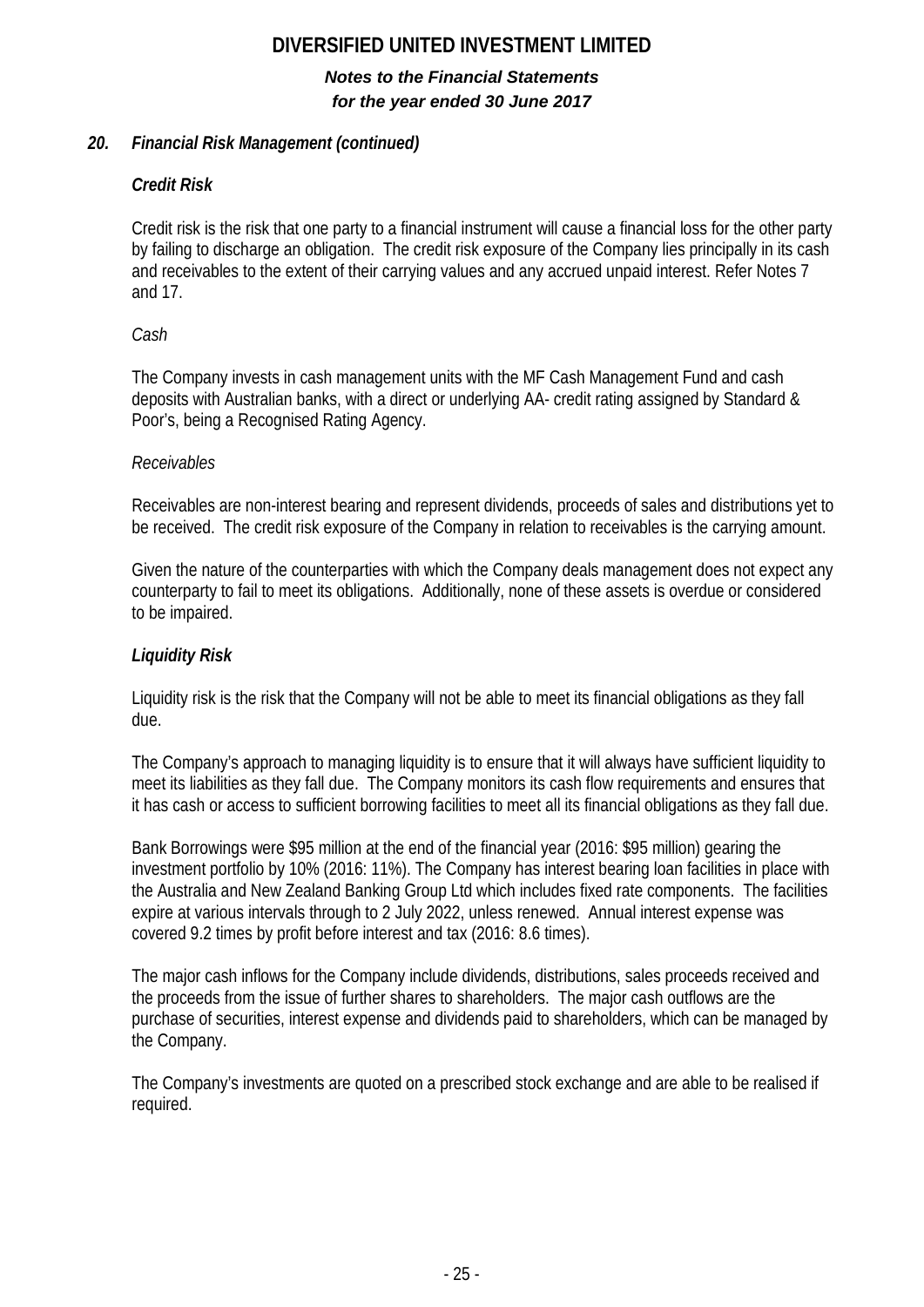# *Notes to the Financial Statements for the year ended 30 June 2017*

# *20. Financial Risk Management (continued)*

# *Market Risk*

Market risk is the risk that changes in market prices such as foreign exchange rates, interest rates and equity prices will affect the Company's income or the value of its holdings of financial instruments.

Inherently, the Company is not free of market risk as it invests its capital in securities whose market prices can fluctuate.

Based on a tax rate of 30% (2016: 30%), a general movement in market prices of 5% and 10% would lead to an change in the Company's equity of \$31,493,000, or 4% (2016: \$28,533,000, or 4%) and \$62,986,000, or 9% (2016: \$57,067,000, or 9%) respectively.

Market risk is managed by ensuring that the Company's Australian investment portfolio is not overly exposed to one company or one particular sector relative to the S&P/ASX 200 index and the international portfolio is held through Exchange Traded Index funds invested across geographic regions and sectors. The Company's asset allocation, the relative weightings of the individual securities and the relative market sector weightings are reviewed by the Board at each Directors' meeting.

The Company also has exposure to interest rate risk on its borrowings as detailed in Note 21 which is minimised through conservative levels of gearing and ensuring that there is appropriate interest cover at all times.

# *21. Financial Instruments Disclosure*

# *Interest Rate Risk*

The Company's exposure to interest rate risk and the effective weighted average interest rate for classes of financial assets and financial liabilities which bear interest is set out below:

|                                | <b>Note</b> | <b>Floating</b><br><b>Interest Rate</b><br>\$'000 |
|--------------------------------|-------------|---------------------------------------------------|
| 2017                           |             |                                                   |
| <b>Financial Assets</b>        |             |                                                   |
| Cash                           | 6           | 20,604                                            |
| Weighted Average Interest Rate |             | 1.65%                                             |
| 2016                           |             |                                                   |
| <b>Financial Assets</b>        |             |                                                   |
| Cash                           | 6           | 4,950                                             |
| Weighted Average Interest Rate |             | 2.34%                                             |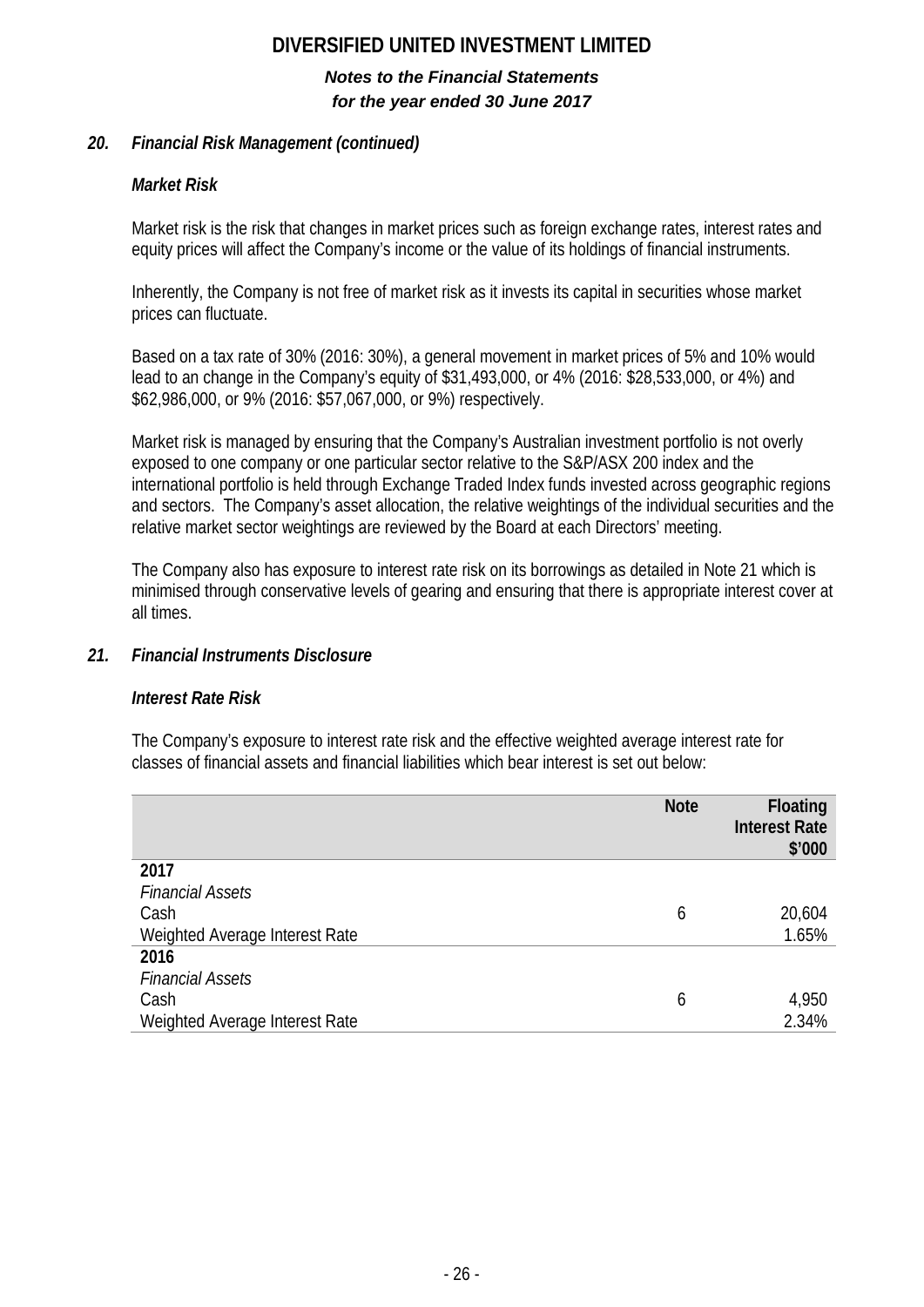# *Notes to the Financial Statements for the year ended 30 June 2017*

# *21. Financial Instruments Disclosure (continued)*

# *Borrowings*

At 30 June 2017 the Company had facilities totalling \$95,000,000 (fully drawn) with Australia and New Zealand Banking Group Ltd as follows:

| Amount       | <b>Maturity</b> | Interest Rate <sup>(1)</sup> |
|--------------|-----------------|------------------------------|
| \$10,000,000 | 2 July 2018     | <b>Fixed 5.19%</b>           |
| \$5,000,000  | 2 July 2018     | Fixed 4.67%                  |
| \$7,500,000  | 2 July 2018     | <b>Fixed 4.81%</b>           |
| \$10,000,000 | 2 July 2019     | <b>Fixed 5.14%</b>           |
| \$5,000,000  | 2 July 2019     | <b>Fixed 4.91%</b>           |
| \$7,500,000  | 2 July 2019     | <b>Fixed 5.01%</b>           |
| \$20,000,000 | 1 July 2020     | Fixed 4.09%                  |
| \$10,000,000 | 2 July 2021     | <b>Fixed 3.59%</b>           |
| \$20,000,000 | 2 July 2022     | Fixed 3.66%                  |

(1) Interest rate includes bank margins and fees.

The Company has pledged as collateral for the secured borrowing facilities, the following equity investments:

| <b>Equities</b>              | No. of Shares | Value at 30<br><b>June 2017</b><br>\$'000 |
|------------------------------|---------------|-------------------------------------------|
| <b>BHP Billiton Ltd</b>      | 1,100,000     | 25,608                                    |
| <b>Commonwealth Bank Ltd</b> | 200,000       | 16,562                                    |
| CSL Ltd                      | 565,000       | 77,987                                    |
| <b>NAB Ltd</b>               | 1,300,000     | 38,467                                    |
| Rio Tinto Ltd                | 465,126       | 29,429                                    |
| South32 Ltd                  | 1,500,000     | 4,020                                     |
| <b>Transurban Group</b>      | 3,000,000     | 35,550                                    |
| Woodside Petroleum Ltd       | 1,000,000     | 29,870                                    |
| Total                        |               | 257,493                                   |
|                              |               |                                           |

The terms of the agreement require that the loan to value ratio should not exceed 50% (2016: 50%) of the market value of the pledged securities. At 30 June this was 37% (2016: 44%).

# *Net Fair Values of Financial Assets and Liabilities*

# *Valuation Approach*

The Company's investments are readily traded on organised markets in a standard form.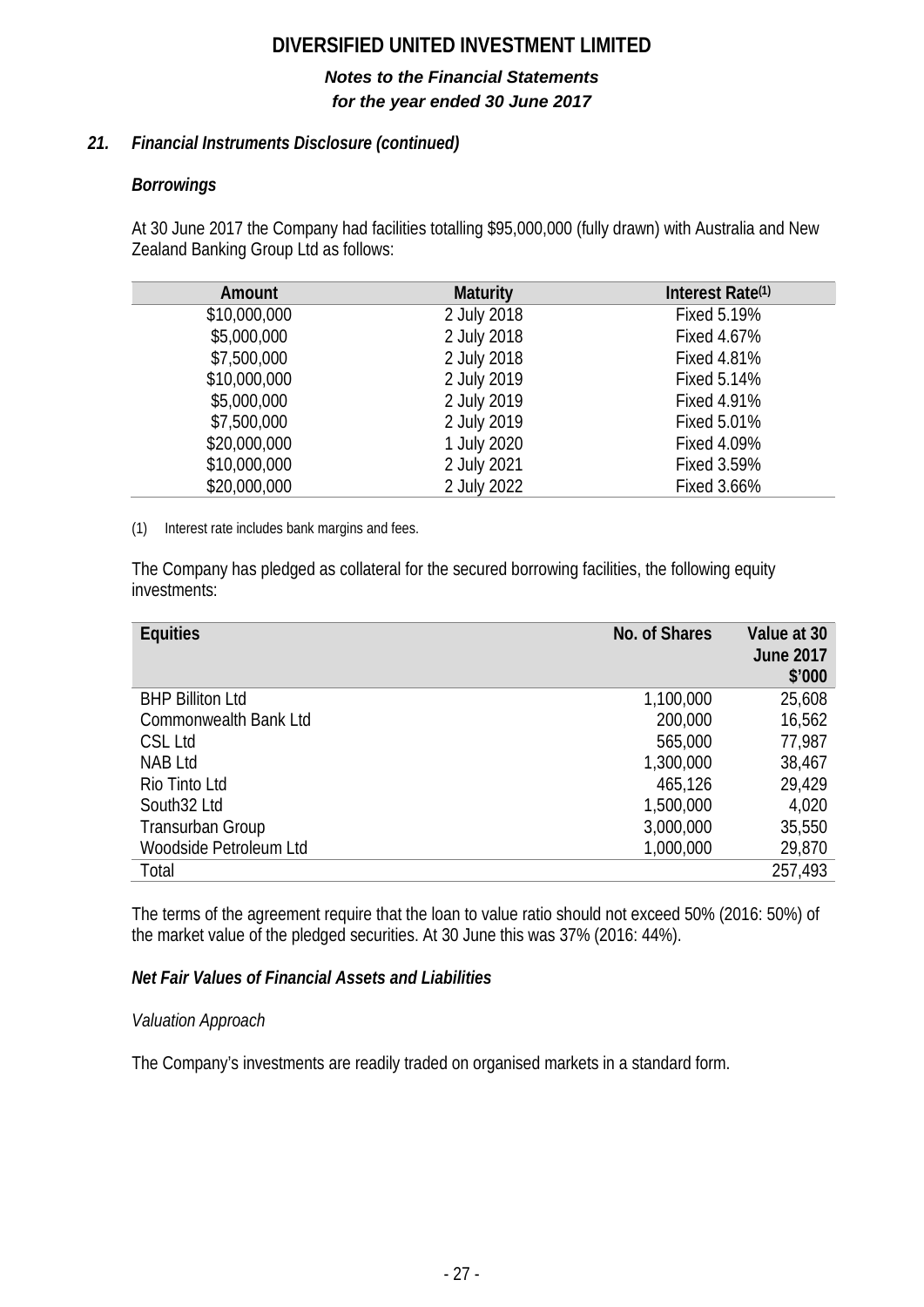# *Notes to the Financial Statements for the year ended 30 June 2017*

# *21. Financial Instruments Disclosure (continued)*

The net fair value of investments is determined by valuing them at current quoted market prices at balance date.

In accordance with Australian Accounting Standards, this is considered "level 1" under the fair value measurement hierarchy, which is defined as quoted prices (unadjusted) in active markets for identical assets or liabilities. The net fair value of investments is set out in Notes 8 and 24.

For all other financial assets and liabilities, the carrying amount closely approximates its fair value.

# *22. Segment Reporting*

The Company operates as an investment company in Australia. 11.5% of the investment portfolio is in international equities.

# *23. Events Subsequent to Balance Date*

There has not arisen in the interval between the end of the financial year and the date of this report any item, transaction or event of a material and unusual nature, likely, in the opinion of the directors of the Company, to affect significantly the operations of the Company, the results of those operations, or the state of affairs of the Company, in future financial periods.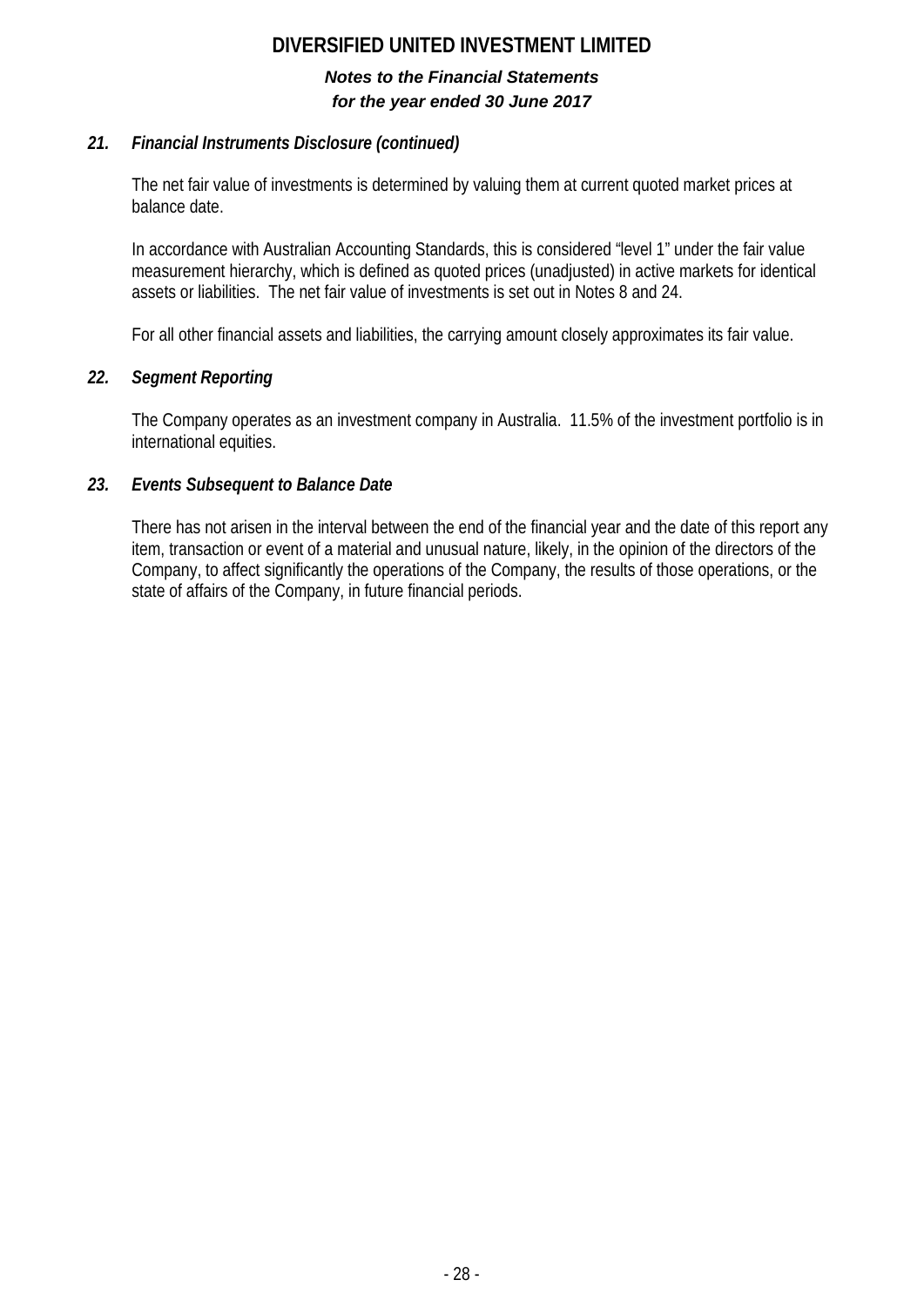# *Notes to the Financial Statements for the year ended 30 June 2017*

# *24. Holdings of Securities as at 30 June 2017*

The following is a list of the Company's top 25 Investments as at 30 June 2017, which represent 79% of the total investment portfolio (2016: 79%). All Investments are valued at fair value through Other Comprehensive Income.

| 2017                                      |                                  | 2016                                      |                                  |
|-------------------------------------------|----------------------------------|-------------------------------------------|----------------------------------|
| <b>Security</b>                           | <b>Market</b><br>Value<br>\$'000 | <b>Security</b>                           | <b>Market</b><br>Value<br>\$'000 |
|                                           |                                  |                                           |                                  |
| <b>Australian Equities</b>                |                                  | <b>Australian Equities</b>                |                                  |
| Commonwealth Bank of Australia Ltd        | 82,810                           | <b>CSL Ltd</b>                            | 67,308                           |
| <b>CSL Ltd</b>                            | 77,987                           | Commonwealth Bank of Australia Ltd        | 66,933                           |
| <b>Westpac Banking Corporation Ltd</b>    | 57,969                           | Westpac Banking Corporation Ltd           | 55,860                           |
| Australia & New Zealand Banking Group Ltd | 57,440                           | Australia & New Zealand Banking Group Ltd | 48,240                           |
| Transurban Group                          | 47,400                           | Transurban Group                          | 47,960                           |
| National Australia Bank Ltd               | 44,385                           | National Australia Bank Ltd               | 33,059                           |
| Woodside Petroleum Ltd                    | 29,870                           | <b>BHP Billiton Ltd</b>                   | 29,840                           |
| Rio Tinto Ltd                             | 29,737                           | Rio Tinto Ltd                             | 27,300                           |
| <b>BHP Billiton Ltd</b>                   | 27,936                           | Woodside Petroleum Ltd                    | 26,840                           |
| Wesfarmers Ltd                            | 26,078                           | Wesfarmers Ltd                            | 24,060                           |
| LendLease Group                           | 19,980                           | Medibank Private Ltd                      | 20,650                           |
| Washington H Soul Pattinson & Co Ltd      | 18,337                           | Washington H Soul Pattinson & Co Ltd      | 18,700                           |
| <b>Woolworths Ltd</b>                     | 17,878                           | Asciano Ltd                               | 17,740                           |
| <b>Sydney Airport</b>                     | 17,725                           | <b>AMP Ltd</b>                            | 14,964                           |
| <b>AMP Ltd</b>                            | 17,646                           | Woolworths Ltd                            | 14,623                           |
| Macquarie Atlas Roads Group               | 14,866                           | Oil Search Ltd                            | 13,340                           |
| Suncorp Group Ltd                         | 14,820                           | Perpetual Ltd                             | 12,336                           |
| Oil Search Ltd                            | 13,640                           | Suncorp Group Ltd                         | 12,180                           |
| Sonic Healthcare Ltd                      | 12,110                           | <b>Telstra Ltd</b>                        | 11,120                           |
| Perpetual Ltd                             | 11,174                           | Sonic Healthcare Ltd                      | 10,775                           |
|                                           |                                  | <b>Westfield Corporation</b>              | 10,650                           |
| Total Australian Equities in Top 25       | 639,788                          | Total Australian Equities in Top 25       | 584,478                          |
|                                           |                                  |                                           |                                  |
| <b>International Equities</b>             |                                  | <b>International Equities</b>             |                                  |
| Vanquard All-World Ex- US Index ETF       | 31,573                           | Vanguard All-World Ex- US Index ETF       | 27,427                           |
| Vanguard US Total Market Index ETF        | 24,219                           | Vanguard US Total Market Index ETF        | 21,297                           |
| Vanguard Funds PLC FTSE Developed         | 14,156                           | iShares USA Minimum Volatility Index ETF  | 12,290                           |
| Vanguard Information Technology Index ETF | 13,513                           | Vanguard Information Technology Index ETF | 10,643                           |
| iShares USA Minimum Volatility Index ETF  | 12,563                           |                                           |                                  |
| Total International Equities in Top 25    | 96,024                           | Total International Equities in Top 25    | 71,657                           |
| <b>Total Top 25 Investments</b>           | 735,813                          |                                           | 656,135                          |
| Total Investments at Market Value, Net    | 929,513                          |                                           | 827,122                          |
| Short Term Receivables and Cash           |                                  |                                           |                                  |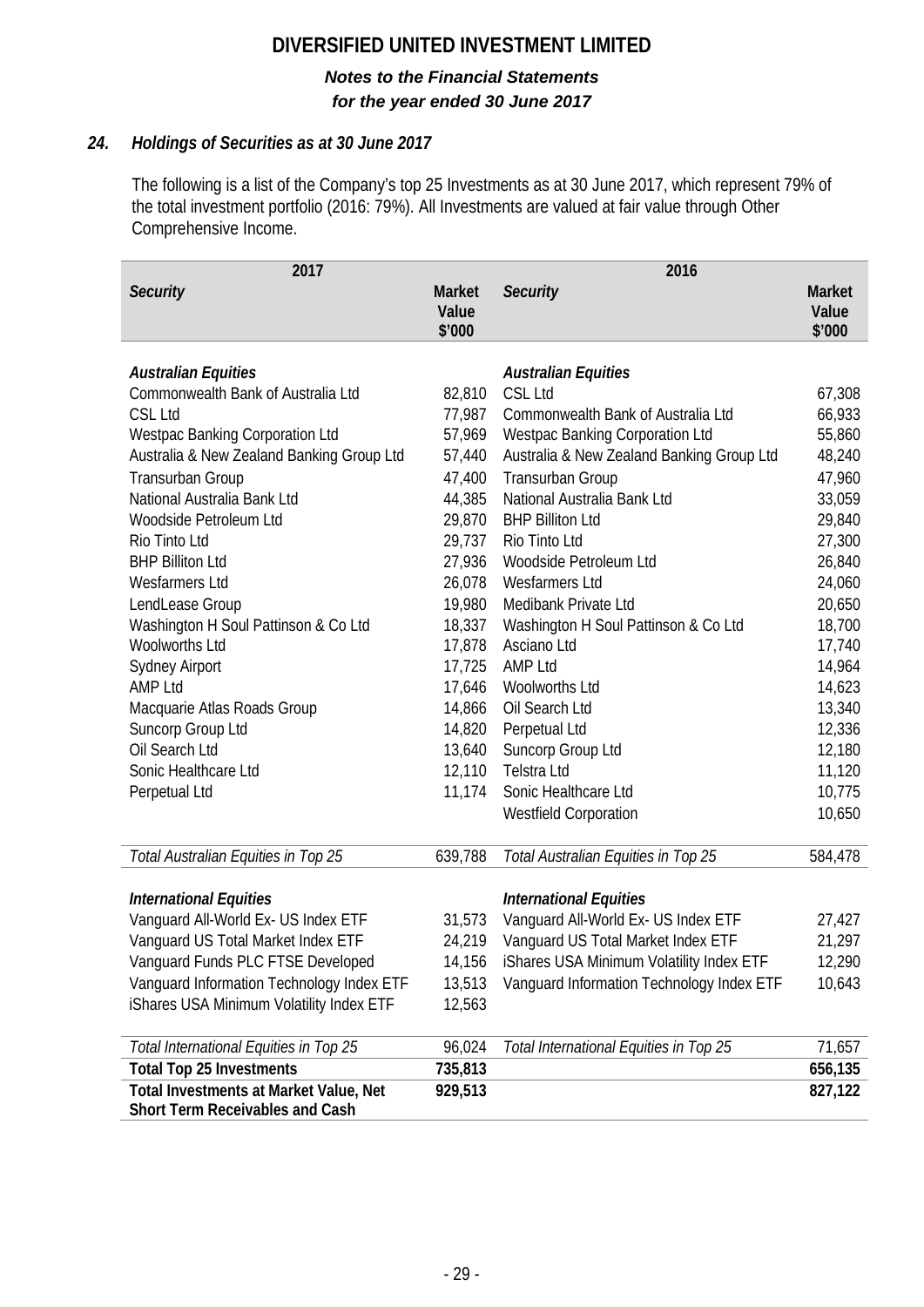# **DIVERSIFIED UNITED INVESTMENT LIMITED** *Directors' Declaration*

- 1. In the opinion of the directors of Diversified United Investment Limited ("the Company"):
	- (a) The financial statements and notes set out on pages 10 to 29, and the remuneration disclosures that are contained in the Remuneration Report on pages 6 and 7 of the Directors' Report, are in accordance with the Corporations Act 2001, including:
		- (i) giving a true and fair view of the financial position of the Company as at 30 June 2017 and of its performance, as represented by the results of its operations and its cash flows, for the year ended on that date; and
		- (ii) complying with Australian Accounting Standards (including the Australian Accounting Interpretations) and the Corporations Regulations 2001;
	- (b) The financial report also complies with International Financial Reporting Standards;
	- (c) There are reasonable grounds to believe that the Company will be able to pay its debts as and when they become due and payable.
- 2. The directors have been given the declarations required by Section 295A of the Corporations Act 2001 for the financial year ended 30 June 2017.

Signed in accordance with a resolution of the directors.

Charles Goode **Director** Dated at Melbourne this 17<sup>th</sup> day of August 2017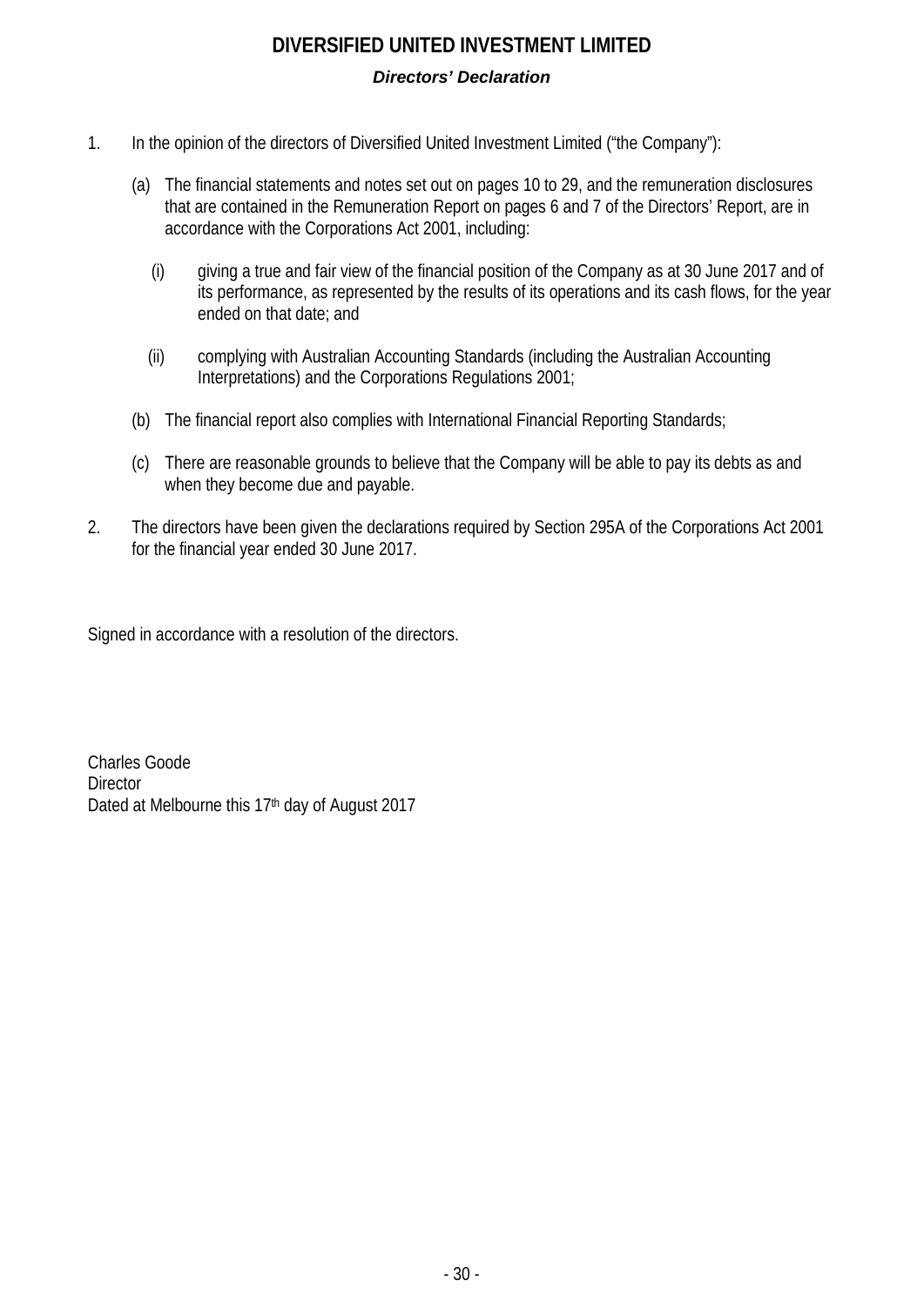

# Independent Auditor's Report

# To the members of Diversified United Investments Limited

#### **Report on the audit of the Financial Report**

#### **Opinion**

We have audited the **Financial Report** of Diversified United Investments Limited (the Company).

In our opinion, the accompanying Financial Report of the Company is in accordance with the Corporations Act 2001, including:

• giving a true and fair view of the Company's financial position as at 30 June 2017 and of its financial performance for the year ended on that date; and

• complying with Australian Accounting Standards and the Corporations Regulations 2001.

#### The **Financial Report** comprises:

• Balance sheet as at 30 June 2017

• Statement of profit or loss and other comprehensive income, Statement of changes in equity, and Statement of cash flows for the year then ended

• Notes including a summary of significant accounting policies

• Directors' Declaration.

#### **Basis for opinion**

We conducted our audit in accordance with Australian Auditing Standards. We believe that the audit evidence we have obtained is sufficient and appropriate to provide a basis for our opinion.

Our responsibilities under those standards are further described in the Auditor's responsibilities for the audit of the Financial Report section of our report.

We are independent of the Company in accordance with the Corporations Act 2001 and the ethical requirements of the Accounting Professional and Ethical Standards Board's APES 110 Code of Ethics for Professional Accountants (the Code) that are relevant to our audit of the Financial Report in Australia. We have fulfilled our other ethical responsibilities in accordance with the Code.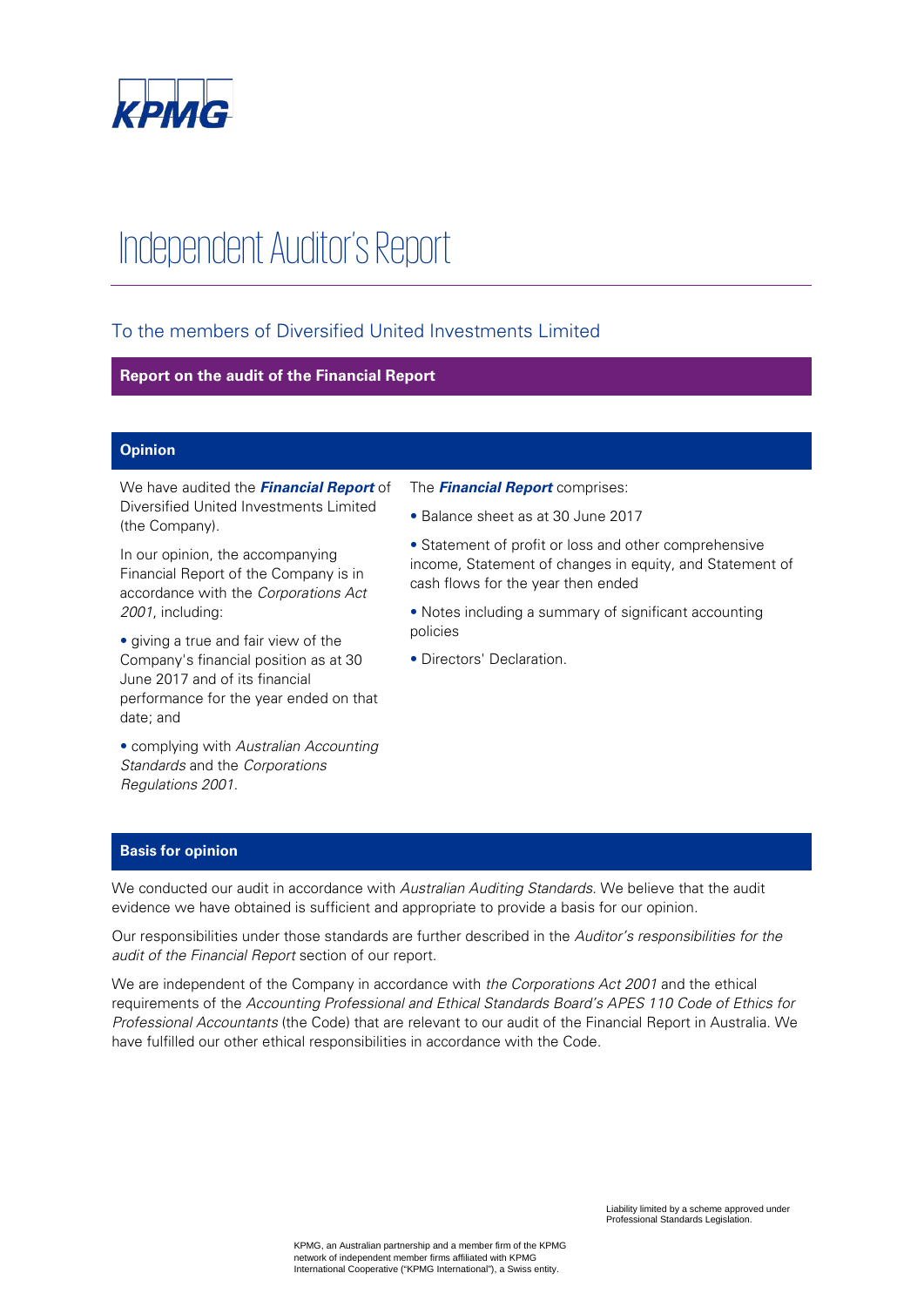

## **Key Audit Matters**

The **Key Audit Matters** we identified are:

• Valuation and existence of investment portfolio

• Completeness of deferred tax liability

**Key Audit Matters** are those matters that, in our professional judgement, were of most significance in our audit of the Financial Report of the current period.

These matters were addressed in the context of our audit of the Financial Report as a whole, and in forming our opinion thereon, and we do not provide a separate opinion on these matters.

| Valuation and existence of the investment portfolio (\$899,799,161)                                                                                                                                                                                                                                                                                                                                                                                                                                                                                                                                       |                                                                                                                                                                                                                                                                                                                                                                                                                                         |  |  |
|-----------------------------------------------------------------------------------------------------------------------------------------------------------------------------------------------------------------------------------------------------------------------------------------------------------------------------------------------------------------------------------------------------------------------------------------------------------------------------------------------------------------------------------------------------------------------------------------------------------|-----------------------------------------------------------------------------------------------------------------------------------------------------------------------------------------------------------------------------------------------------------------------------------------------------------------------------------------------------------------------------------------------------------------------------------------|--|--|
| Refer to Note 8 – Investment                                                                                                                                                                                                                                                                                                                                                                                                                                                                                                                                                                              |                                                                                                                                                                                                                                                                                                                                                                                                                                         |  |  |
| The key audit matter                                                                                                                                                                                                                                                                                                                                                                                                                                                                                                                                                                                      | How the matter was addressed in our audit                                                                                                                                                                                                                                                                                                                                                                                               |  |  |
| The Company's investment portfolio is<br>\$899,799,161 which constitutes 97% of<br>the Company's total assets as at 30<br>June 2017.<br>We do not consider the fair value of the<br>investment portfolio to be judgemental<br>in nature as it is mostly comprised of<br>equity securities listed on the ASX.<br>However, due to the size of the<br>investment portfolio, valuation and<br>existence is considered a key audit<br>matter. It is an area which had the<br>greatest effect on our overall audit<br>strategy and allocation of time and<br>resources in planning and completing<br>our audit. | Our procedures included:<br>• Documenting and assessing the processes in place to buy<br>and sell equities in the portfolio, including the process to<br>value the portfolio;<br>• Agreeing the valuation for the entire investment portfolio<br>to externally quoted prices;<br>• Checking the number of shares or units in each equity<br>investment for the entire investment portfolio to<br>electronic share registry records; and |  |  |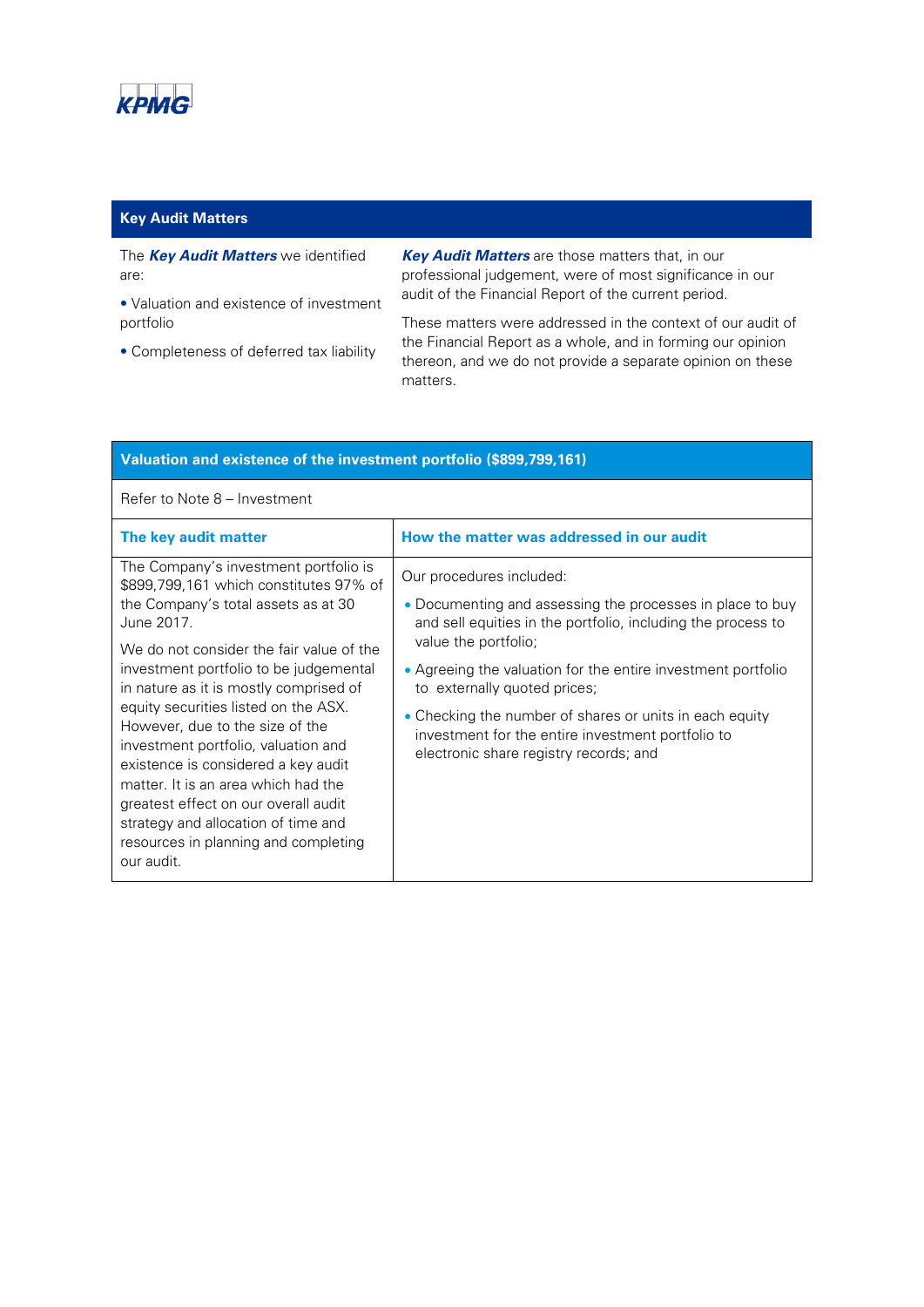

### **Completeness of deferred tax liability (\$109,675,114)**

#### Refer to Note 4 – Taxation

| The key audit matter                                                                                                                                                                                                                                                                                                                                                                                                                                                                                                                                                                                                                                                                                                                                                                                                                   | How the matter was addressed in our audit                                                                                                                                                                                                                                                                                                                                                                                                                                                                                                                                                                                                                                                                                                                                                                                                          |
|----------------------------------------------------------------------------------------------------------------------------------------------------------------------------------------------------------------------------------------------------------------------------------------------------------------------------------------------------------------------------------------------------------------------------------------------------------------------------------------------------------------------------------------------------------------------------------------------------------------------------------------------------------------------------------------------------------------------------------------------------------------------------------------------------------------------------------------|----------------------------------------------------------------------------------------------------------------------------------------------------------------------------------------------------------------------------------------------------------------------------------------------------------------------------------------------------------------------------------------------------------------------------------------------------------------------------------------------------------------------------------------------------------------------------------------------------------------------------------------------------------------------------------------------------------------------------------------------------------------------------------------------------------------------------------------------------|
| The Company's deferred tax liability is<br>\$109,675,114 which constitutes 53% of<br>the Company's total liabilities as at 30<br>June 2017.                                                                                                                                                                                                                                                                                                                                                                                                                                                                                                                                                                                                                                                                                            | Our procedures included:<br>• Engaging KPMG tax specialists to review and assess the<br>reasonableness of the deferred tax liability;                                                                                                                                                                                                                                                                                                                                                                                                                                                                                                                                                                                                                                                                                                              |
| The deferred tax liability relates to the<br>expected tax on disposal of equity<br>securities in the investment portfolio<br>and is recognised in equity and as a<br>deferred tax liability. The deferred tax<br>liability is determined as the difference<br>between the carrying amount of the<br>investment portfolio as per the financial<br>statements and the tax base recorded.<br>The Company's deferred tax assets are<br>set off against the deferred tax liability<br>arising on the unrealised gains on the<br>equity investment portfolio in the<br>Balance Sheet.<br>The completeness of the deferred tax<br>liability is a key audit matter given it<br>represents a significant portion of the<br>total liabilities of the Company and<br>involved the use of senior audit team<br>members, including tax specialists. | • Performing a proof of the deferred tax liability by<br>reconciling the opening and closing deferred tax balances;<br>• Recalculating the deferred tax liability, including checking<br>the valuation and accuracy of the market value of the<br>investment portfolio and checking the tax base to the<br>Company's investment register;<br>• Recalculating the closing tax cost base by adding the total<br>purchases and sales of the year, stated at their tax cost<br>base, to the opening balance of the equity portfolio and<br>reconciling this to the Company's portfolio valuation report;<br>and<br>• Assessing whether the deferred tax effects of significant<br>or events identified during the audit, such as fair value or<br>tax base adjustments, have been appropriately identified,<br>calculated and recorded, as applicable. |

#### **Other Information**

Other Information is financial and non-financial information in Diversified United Investments Limited's annual reporting which is provided in addition to the Financial Report and the Auditor's Report. The Directors are responsible for the Other Information.

Our opinion on the Financial Report does not cover the Other Information and, accordingly, we do not express an audit opinion or any form of assurance conclusion thereon, with the exception of the Remuneration Report and our related assurance opinion.

In connection with our audit of the Financial Report, our responsibility is to read the Other Information. In doing so, we consider whether the Other Information is materially inconsistent with the Financial Report or our knowledge obtained in the audit, or otherwise appears to be materially misstated.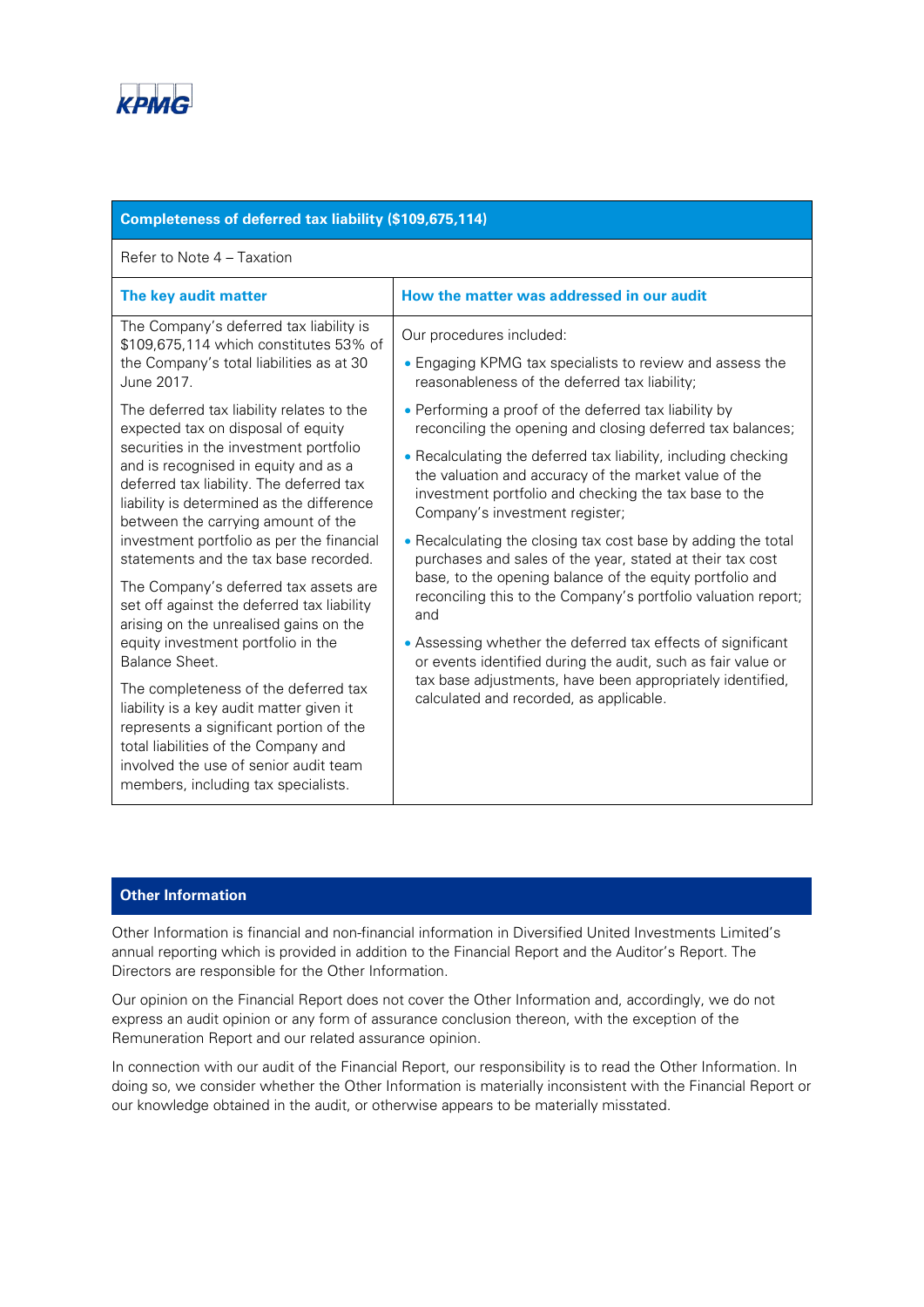

We are required to report if we conclude that there is a material misstatement of this Other Information, and based on the work we have performed on the Other Information that we obtained prior to the date of this Auditor's Report we have nothing to report.

#### **Responsibilities of the Directors for the Financial Report**

The Directors are responsible for:

• preparing the Financial Report that gives a true and fair view in accordance with Australian Accounting Standards and the Corporations Act 2001

• implementing necessary internal controls to enable the preparation of a Financial Report that gives a true and fair view and is free from material misstatement, whether due to fraud or error

• assessing the Company's ability to continue as a going concern. This includes disclosing, as applicable, matters related to going concern and using the going concern basis of accounting unless they either intend to liquidate the Company or to cease operations, or have no realistic alternative but to do so.

#### **Auditor's responsibilities for the audit of the Financial Report**

Our objective is:

• to obtain reasonable assurance about whether the Financial Report as a whole is free from material misstatement, whether due to fraud or error; and

• to issue an Auditor's Report that includes our opinion.

Reasonable assurance is a high level of assurance, but is not a guarantee that an audit conducted in accordance with Australian Auditing Standards will always detect a material misstatement when it exists.

Misstatements can arise from fraud or error. They are considered material if, individually or in the aggregate, they could reasonably be expected to influence the economic decisions of users taken on the basis of this Financial Report.

A further description of our responsibilities for the audit of the Financial Report is located at the Auditing and Assurance Standards Board website at: http://www.auasb.gov.au/auditors\_files/ar1.pdf. This description forms part of our Auditor's Report.